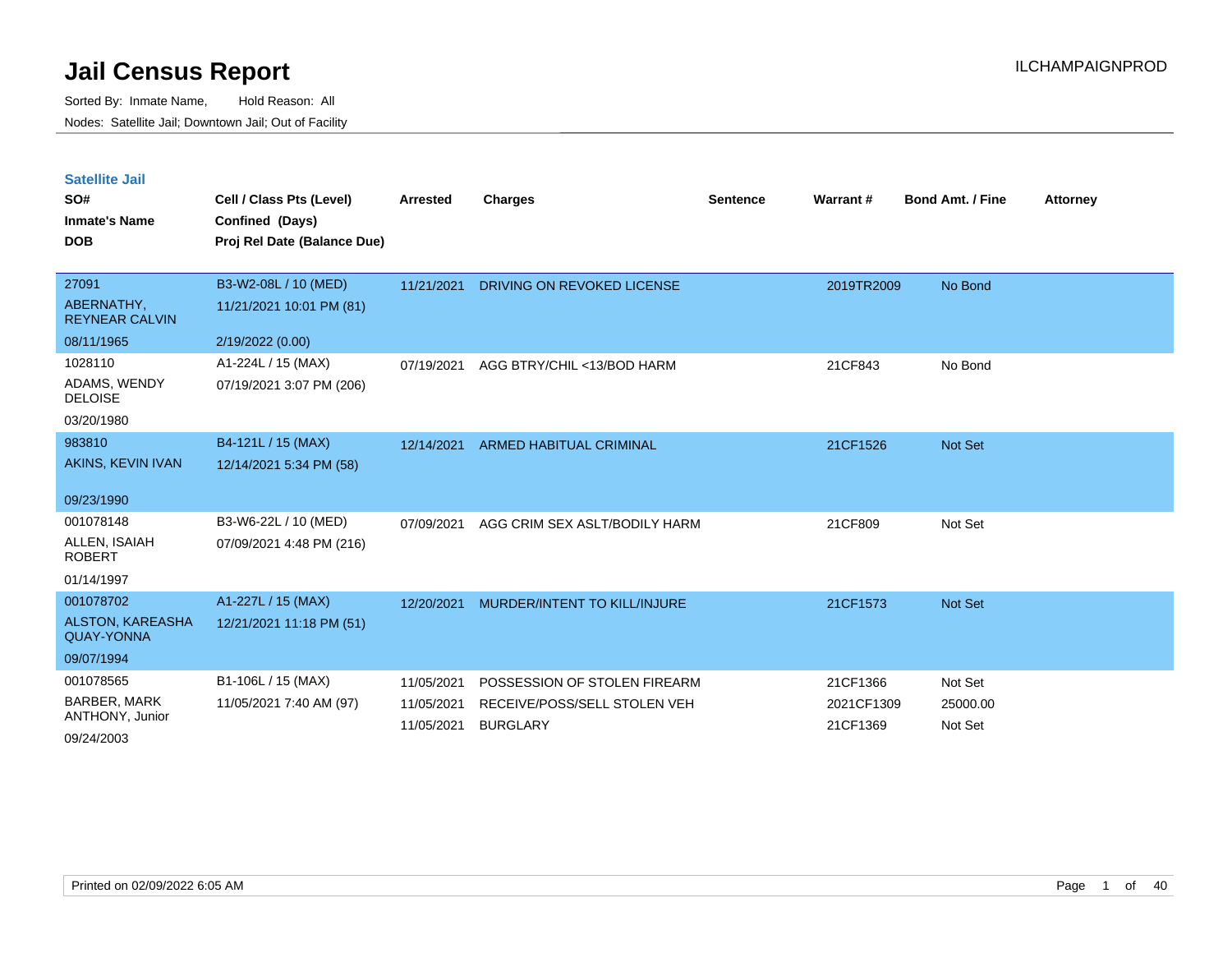| SO#<br><b>Inmate's Name</b><br><b>DOB</b>                          | Cell / Class Pts (Level)<br>Confined (Days)<br>Proj Rel Date (Balance Due) | <b>Arrested</b>                                                    | <b>Charges</b>                                                                                                                                                                                                                                                   | <b>Sentence</b> | <b>Warrant#</b>                                                                     | <b>Bond Amt. / Fine</b>                                                       | <b>Attorney</b> |
|--------------------------------------------------------------------|----------------------------------------------------------------------------|--------------------------------------------------------------------|------------------------------------------------------------------------------------------------------------------------------------------------------------------------------------------------------------------------------------------------------------------|-----------------|-------------------------------------------------------------------------------------|-------------------------------------------------------------------------------|-----------------|
| 518851<br>BARKER, ALEXANDER<br><b>MASSIE</b><br>09/24/1986         | B1-105U / 10 (MED)<br>01/11/2022 2:37 PM (30)                              | 01/11/2022<br>01/11/2022<br>01/11/2022<br>01/11/2022<br>01/11/2022 | <b>FELON POSS/USE WEAPON/FIREARM</b><br>POSS AMT CON SUB EXCEPT(A)/(D)<br><b>BAD CHK/OBTAIN CON PROP/&gt;150</b><br>01/11/2022 BAD CHK/OBTAIN CON PROP/>150<br>01/11/2022 METH DELIVERY/15<100 GRAMS<br>DRIVING ON REVOKED LICENSE<br>OBSTRUCTING IDENTIFICATION | 20y (DOC)       | 20CF361<br>2020CF863<br>20CF192<br>19CF1686<br>20CF1383<br>2020TR16539<br>2020CM222 | 15000.00<br>15000.00<br>15000.00<br>15000.00<br>No Bond<br>1500.00<br>1500.00 |                 |
| 1073281<br>BASLER, MONET<br><b>MARISA</b><br>08/17/1994            | A2-222U / 5 (MIN)<br>11/15/2021 11:08 PM (87)                              | 11/15/2021                                                         | DOM BTRY/CONTACT/1-2 PRECONV                                                                                                                                                                                                                                     |                 | 2021CF206                                                                           | 5000.00                                                                       |                 |
| 1072477<br>06/16/2000                                              | A4-104U / 15 (ADS)<br>BEASLEY, KEVIN CORY 01/13/2022 8:47 PM (28)          |                                                                    | 01/13/2022 FELON POSS/USE WEAPON/FIREARM                                                                                                                                                                                                                         |                 | 22CF74                                                                              | Not Set                                                                       |                 |
| 47897<br>BRANAMAN.<br><b>CLIFFORD EARL</b><br>03/09/1975<br>923208 | A3-214U / 15 (ADS)<br>01/19/2022 9:21 PM (22)<br>A3-111L / 10 (ADS)        | 01/19/2022<br>01/19/2022<br>02/08/2022<br>02/08/2022<br>01/22/2022 | <b>VIOLATE ORDER PROTECTION</b><br>DRVG REVOKED/2+/PERS INJ/DEATH<br>DRIVE REVOKED/RECK HOMIC/3<br>DRIVING ON REVOKED LICENSE<br><b>CRIM TRES TO RES/PERS PRESENT</b>                                                                                            |                 | 22CF85<br>22CF84<br>21CF1280<br>21TR8305<br>22CF92                                  | Not Set<br>Not Set<br>Not Set<br>Not Set<br>Not Set                           |                 |
| <b>BREADY, ANDREW</b><br><b>NICHOLAS</b><br>06/08/1988             | 01/22/2022 7:43 PM (19)                                                    |                                                                    |                                                                                                                                                                                                                                                                  |                 |                                                                                     |                                                                               |                 |
| 51247<br>BROWN, DANTE<br><b>MAURICE</b><br>04/19/1979              | B1-202U / 10 (MED)<br>04/15/2021 6:24 PM (301)                             | 04/15/2021                                                         | FELON POSS/USE WEAPON/FIREARM                                                                                                                                                                                                                                    |                 | 21CF411                                                                             | Not Set                                                                       |                 |
| 990921<br><b>BROWN, QUINTIN</b><br><b>MARSHAUN</b><br>09/26/1991   | A3-215L / 15 (ADS)<br>01/20/2022 7:19 PM (21)                              | 01/20/2022                                                         | MFG/DEL 1<15 GR COCAINE/ANLG<br>01/20/2022 ARMED HABITUAL CRIMINAL                                                                                                                                                                                               |                 | 19CF369<br>21CF935                                                                  | 25000.00<br>750000.00                                                         |                 |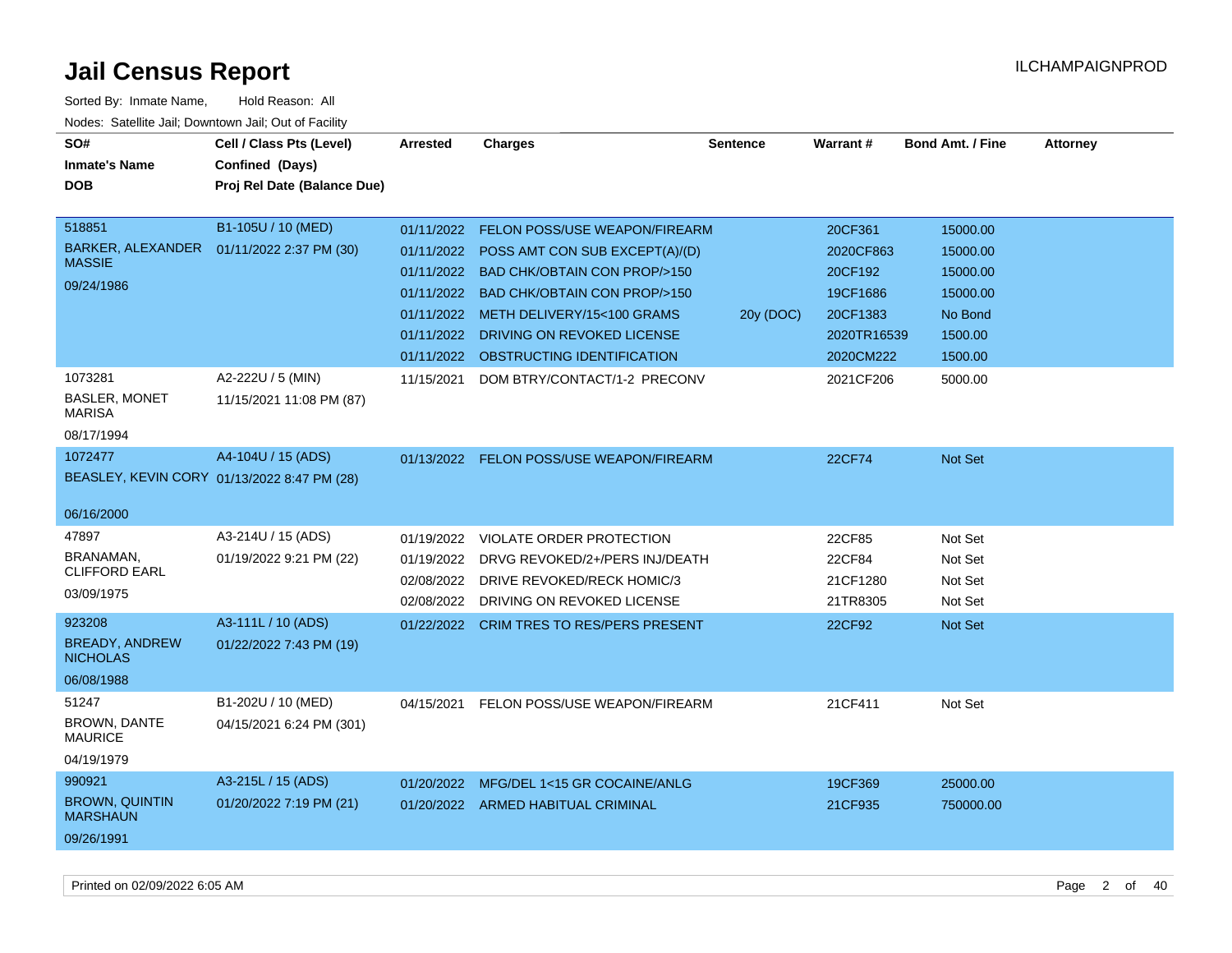Sorted By: Inmate Name, Hold Reason: All Nodes: Satellite Jail; Downtown Jail; Out of Facility

| SO#<br><b>Inmate's Name</b><br><b>DOB</b>    | Cell / Class Pts (Level)<br>Confined (Days)<br>Proj Rel Date (Balance Due) | <b>Arrested</b>   | <b>Charges</b>                           | <b>Sentence</b> | Warrant#   | <b>Bond Amt. / Fine</b> | <b>Attorney</b> |
|----------------------------------------------|----------------------------------------------------------------------------|-------------------|------------------------------------------|-----------------|------------|-------------------------|-----------------|
| 29957                                        | B4-222L / 15 (MAX)                                                         |                   |                                          |                 |            |                         |                 |
| <b>BROWN, RODNEY</b>                         | 11/13/2021 8:57 PM (89)                                                    | 11/13/2021        | <b>FELON POSS/USE WEAPON/FIREARM</b>     |                 | 21CF1390   | Not Set                 |                 |
| <b>LOUIS</b>                                 |                                                                            | 11/13/2021        | AGG CRIM SX AB/>5 YR OLDER VIC           |                 | 2019CF0718 | 250000.00               |                 |
| 01/07/1968                                   |                                                                            |                   |                                          |                 |            |                         |                 |
| 001077945                                    | A1-224U / 10 (MED)                                                         | 11/13/2021        | AGG ASLT PEACE OFF/FIRE/ER WRK           |                 | 2021CF637  | 1000.00                 |                 |
| BROWN, SIDREA                                | 11/13/2021 10:49 AM (89)                                                   | 11/13/2021        | <b>BURGLARY</b>                          |                 | 2021CF543  | 50000.00                |                 |
| <b>RENEIA</b>                                |                                                                            | 11/17/2021        | <b>BURGLARY</b>                          |                 | 21CF1264   | 1000.00                 |                 |
| 07/23/1992                                   |                                                                            |                   |                                          |                 |            |                         |                 |
| 981645                                       | A3-117L / 15 (MAX)                                                         | 01/27/2022 MURDER |                                          |                 | 22CF114    | 1000000.00              |                 |
| <b>BRUMFIELD,</b><br><b>JONATHAN EZEKEIL</b> | 01/27/2022 8:15 PM (14)                                                    |                   |                                          |                 |            |                         |                 |
| 08/03/1989                                   |                                                                            |                   |                                          |                 |            |                         |                 |
| 001078739                                    | A2-122L / 5 (ADS)                                                          |                   | 01/05/2022 CRIMINAL TRESPASS BUILDING    |                 | 2020CM392  | 1000.00                 |                 |
| BRYANT, JUDITH ANN                           | 01/05/2022 6:36 PM (36)                                                    |                   |                                          |                 |            |                         |                 |
|                                              |                                                                            |                   |                                          |                 |            |                         |                 |
| 10/22/1957                                   |                                                                            |                   |                                          |                 |            |                         |                 |
| 001077954                                    | B3-W7-28L / 10 (MED)                                                       | 12/21/2021        | <b>RESIDENTIAL BURGLARY</b>              |                 | 21CF1570   | <b>Not Set</b>          |                 |
|                                              | CALKINS, STEVEN RAY 12/21/2021 6:35 AM (51)                                |                   |                                          |                 |            |                         |                 |
| 01/01/1992                                   |                                                                            |                   |                                          |                 |            |                         |                 |
| 39474                                        | B1-101U / 10 (ADS)                                                         | 07/06/2021        | MFG/DEL 15<100 GR HEROIN/ANLG            |                 | 21CF792    | Not Set                 |                 |
| CAMPBELL, AARON<br><b>JACOB</b>              | 07/06/2021 11:56 PM (219)                                                  |                   |                                          |                 |            |                         |                 |
| 07/18/1974                                   |                                                                            |                   |                                          |                 |            |                         |                 |
| 996275                                       | A4-106U / 15 (ADS)                                                         |                   | 01/29/2022 AGG UUW/PERSON/LOADED FIREARM | 1y (DOC)        | 21CF1398   | No Bond                 |                 |
| CAMPBELL, JOHNNIE<br>LEE, Third              | 01/29/2022 9:42 AM (12)                                                    |                   |                                          |                 |            |                         |                 |
| 04/02/1992                                   |                                                                            |                   |                                          |                 |            |                         |                 |
| 1060436                                      | B1-106U / 10 (MED)                                                         | 01/06/2022        | AGGRAVATED UNLAWFUL RESTRAINT            |                 | 22CF29     | Not Set                 |                 |
| CARTER, DERESHEO<br><b>DEWAYNE</b>           | 01/06/2022 8:43 PM (35)                                                    |                   | 01/06/2022 FELON ESCAPE/PEACE OFFICER    |                 | 22CF28     | Not Set                 |                 |
| 09/10/1991                                   |                                                                            |                   |                                          |                 |            |                         |                 |

Printed on 02/09/2022 6:05 AM Page 3 of 40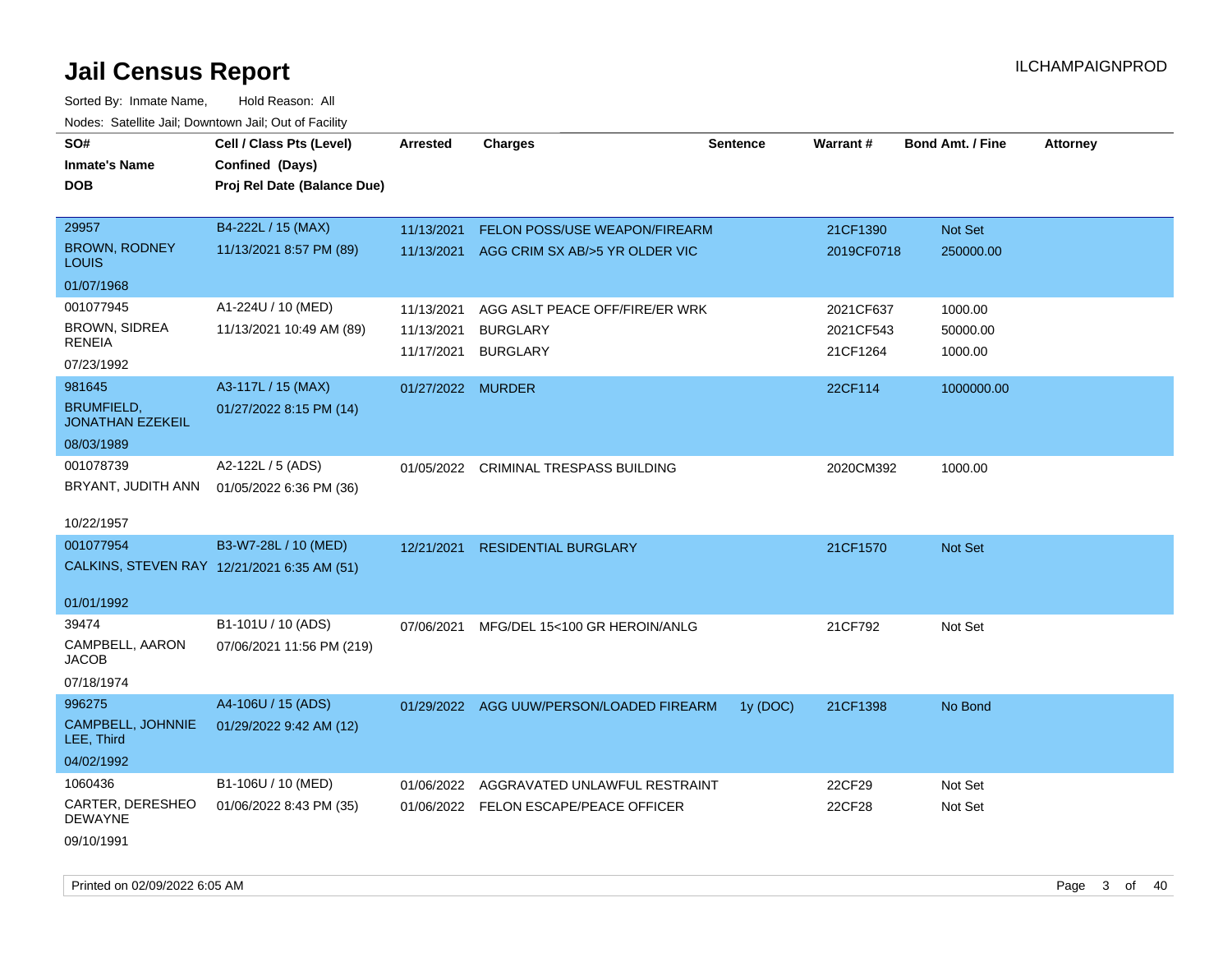| SO#<br><b>Inmate's Name</b><br><b>DOB</b>                                | Cell / Class Pts (Level)<br>Confined (Days)<br>Proj Rel Date (Balance Due) | <b>Arrested</b>                        | <b>Charges</b>                                                                                                                                                             | <b>Sentence</b>      | Warrant#                                                            | <b>Bond Amt. / Fine</b>                                   | <b>Attorney</b> |
|--------------------------------------------------------------------------|----------------------------------------------------------------------------|----------------------------------------|----------------------------------------------------------------------------------------------------------------------------------------------------------------------------|----------------------|---------------------------------------------------------------------|-----------------------------------------------------------|-----------------|
| 958898<br><b>CHAMBERS, GARY</b><br><b>DANTE</b><br>05/24/1973<br>1029088 | BOOKH-7<br>02/08/2022 2:27 PM (2)<br>B1-201U / 10 (MED)                    | 02/08/2022<br>02/08/2022<br>12/21/2021 | AGGRAVATED DOMESTIC BATTERY<br><b>DOMESTIC BATTERY</b><br>02/08/2022 AGG ASLT/USE DDLY WEAPON<br>02/08/2022 ESCAPE/VIOLATE ELEC MONITORING<br>FELON POSS/USE FIREARM PRIOR |                      | 2021 CF 1409<br>2021 CM 516<br>2021 CM 1059<br>2022CF86<br>21CF1338 | 100000.00<br>1000.00<br>1000.00<br>100000.00<br>250000.00 |                 |
| CHAPPLE, MALIK<br><b>BIANCO</b><br>10/25/1994                            | 12/22/2021 10:02 AM (50)                                                   |                                        |                                                                                                                                                                            |                      |                                                                     |                                                           |                 |
| 001078812<br>COBB, SINTRAE<br><b>SANCHEZ</b><br>07/05/2002               | A4-107U / 15 (ADS)<br>02/01/2022 8:33 PM (9)                               |                                        | 02/01/2022 ARMED ROBBERY/ARMED W/FIREARM                                                                                                                                   |                      | 22CF145                                                             | Not Set                                                   |                 |
| 1004799<br>COCHRANE, STORM<br><b>JAMES</b><br>10/28/1992                 | A4-102L / 10 (ADS)<br>01/31/2022 9:22 AM (10)                              |                                        | 01/31/2022 UNLAWFUL USE OF A WEAPON                                                                                                                                        |                      | 22CF139                                                             | Not Set                                                   |                 |
| 001077485<br>COLBERT, ARIEANA<br><b>FELICIA</b><br>12/13/2000            | A2-222L / 15 (MAX)<br>12/21/2021 2:08 PM (51)                              | 12/21/2021                             | MURDER/INTENT TO KILL/INJURE                                                                                                                                               |                      | 2021CF1282                                                          | 1000000.00                                                |                 |
| 34805<br>11/16/1971                                                      | B4-227U / 15 (MAX)<br>CONERLY, KIN JOSEPH 10/01/2021 1:53 AM (132)         | 10/01/2021<br>10/01/2021<br>10/06/2021 | DOMESTIC BATTERY<br>ARMED HABITUAL CRIMINAL<br>POSS STOLEN VEHICLE > \$25,000                                                                                              |                      | 21CF1183<br>21CF1184<br>19CF1786                                    | Not Set<br>Not Set<br>Not Set                             |                 |
| 958936<br><b>COWAN, CAPRICE</b><br><b>CASHAY</b><br>07/19/1988           | A1-124L / 10 (MED)<br>01/11/2022 7:04 PM (30)                              | 01/11/2022                             | FELON FAIL/RETURN FRM FURLOUGH<br>01/12/2022 AGG BATTERY/USE DEADLY WEAPON                                                                                                 | 2y/6m (DOC) 18CF1571 | 21CF1351                                                            | 150000.00<br>No Bond                                      |                 |
| 1074319<br><b>CRAIG, DAVUCCI</b><br><b>DAVION</b><br>08/02/2001          | B1-104L / 15 (MAX)<br>10/12/2021 11:36 AM (121)                            | 10/12/2021<br>10/14/2021               | AGGRAVATED CRUELTY TO ANIMALS<br><b>MURDER</b>                                                                                                                             |                      | 21CF1238<br>21CF1239                                                | Not Set<br>Not Set                                        |                 |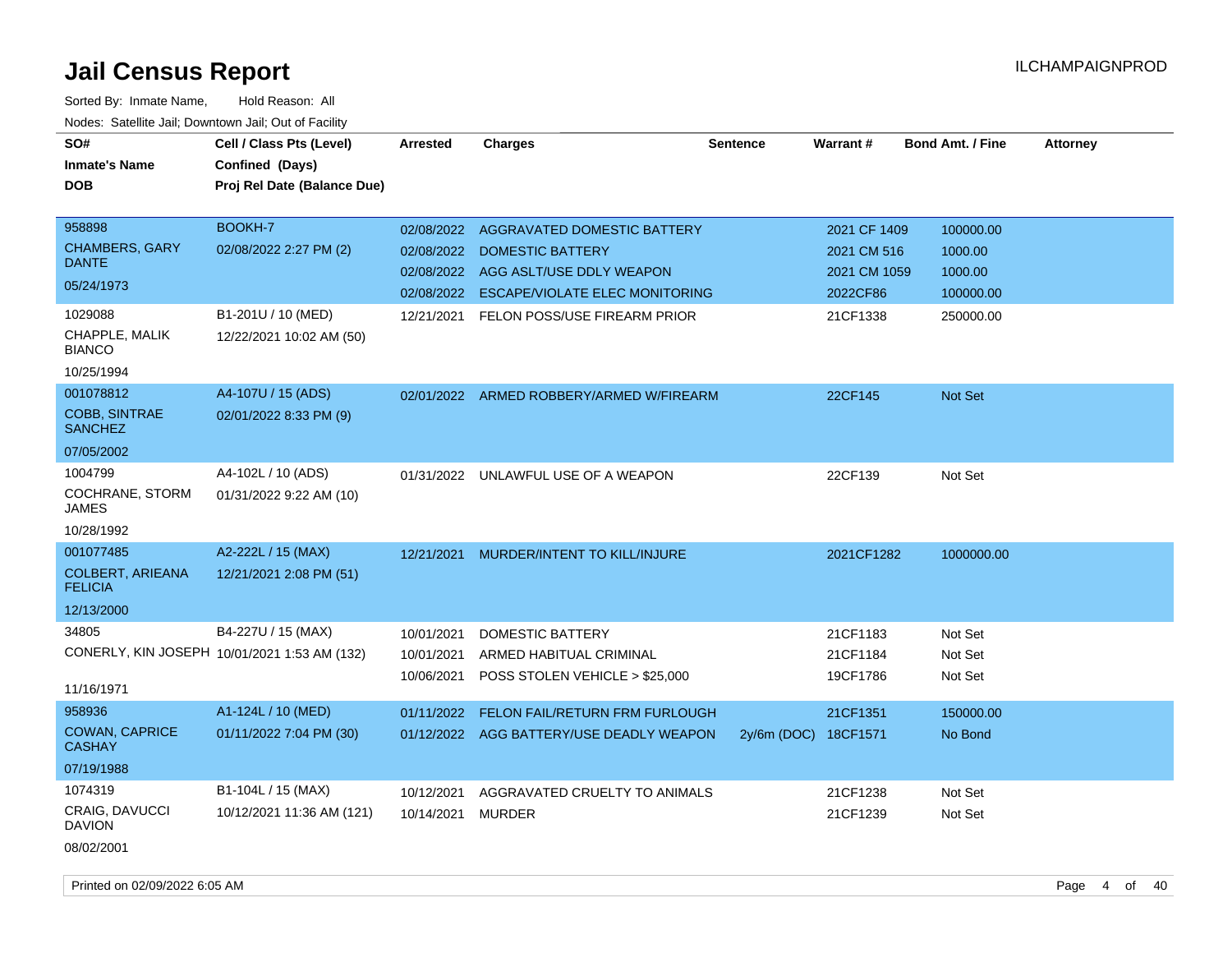Sorted By: Inmate Name, Hold Reason: All Nodes: Satellite Jail; Downtown Jail; Out of Facility

| voucs. Oatchite sail, Downtown sail, Out of Facility |                             |                 |                                         |                 |            |                         |                 |
|------------------------------------------------------|-----------------------------|-----------------|-----------------------------------------|-----------------|------------|-------------------------|-----------------|
| SO#                                                  | Cell / Class Pts (Level)    | <b>Arrested</b> | <b>Charges</b>                          | <b>Sentence</b> | Warrant#   | <b>Bond Amt. / Fine</b> | <b>Attorney</b> |
| <b>Inmate's Name</b>                                 | Confined (Days)             |                 |                                         |                 |            |                         |                 |
| <b>DOB</b>                                           | Proj Rel Date (Balance Due) |                 |                                         |                 |            |                         |                 |
|                                                      |                             |                 |                                         |                 |            |                         |                 |
| 001077549                                            | B2-T3-10L / 10 (SPH)        | 12/22/2020      | <b>PRED CRIM SEX ASLT/VICTIM &lt;13</b> |                 | 2020CF1469 | <b>Not Set</b>          |                 |
| CRISTOBAL-MATEO,<br><b>CRISTOBAL</b>                 | 12/22/2020 1:17 PM (415)    |                 |                                         |                 |            |                         |                 |
| 12/02/1988                                           |                             |                 |                                         |                 |            |                         |                 |
| 1076848                                              | A4-103L / 15 (ADS)          |                 | 01/18/2022 AGG BATTERY/PUBLIC PLACE     |                 | 20CF1491   | No Bond                 |                 |
| <b>CROSS, STEED</b><br><b>GATHON</b>                 | 01/18/2022 4:02 PM (23)     |                 |                                         |                 |            |                         |                 |
| 10/11/1974                                           |                             |                 |                                         |                 |            |                         |                 |
| 988538                                               | A3-113L / 10 (MED)          | 12/21/2021      | AGGRAVATED DOMESTIC BATTERY             |                 | 21CF1564   | <b>Not Set</b>          |                 |
| DAVIDSON, HARLEY<br><b>KYLE SCOTT</b>                | 12/21/2021 5:45 AM (51)     |                 |                                         |                 |            |                         |                 |
| 08/05/1990                                           |                             |                 |                                         |                 |            |                         |                 |
| 1023587                                              | B1-203U / 15 (MAX)          | 09/24/2021      | MFG/DEL CANNABIS/2.5-10 GRAMS           |                 | 21CF1155   | Not Set                 |                 |
| DAVIS, MARTIN<br><b>DENNIS</b>                       | 09/24/2021 9:38 PM (139)    | 09/24/2021      | ARMED HABITUAL CRIMINAL                 |                 | 2021-CF681 | 500000.00               |                 |
| 12/02/1994                                           |                             |                 |                                         |                 |            |                         |                 |
| 001078538                                            | B1-205L / 10 (MED)          | 10/26/2021      | <b>CRIM SEX ASSAULT/FORCE</b>           |                 | 21CF1301   | <b>Not Set</b>          |                 |
| DAWKINS, LEN                                         | 10/26/2021 8:18 PM (107)    |                 |                                         |                 |            |                         |                 |
| 03/23/1987                                           |                             |                 |                                         |                 |            |                         |                 |
| 56972                                                | B3-W8-32L / 10 (MED)        | 08/30/2021      | POSS STOLEN VEHICLE > \$25,000          |                 | 21CF1044   | Not Set                 |                 |
| DAY, DANIEL JOSEPH                                   | 08/30/2021 3:07 PM (164)    | 09/04/2021      | <b>BURGLARY</b>                         |                 | 21CF1054   | Not Set                 |                 |
|                                                      |                             |                 |                                         |                 |            |                         |                 |
| 10/16/1982                                           |                             |                 |                                         |                 |            |                         |                 |
| 25659                                                | B4-125L / 15 (MAX)          | 06/15/2021      | <b>RESIDENTIAL BURGLARY</b>             |                 | 2020CF1218 | 50000.00                |                 |
| DORRIS, LORENZO                                      | 06/15/2021 6:17 AM (240)    | 06/15/2021      | <b>BURGLARY</b>                         |                 | 21CF689    | <b>Not Set</b>          |                 |
| 07/19/1966                                           |                             |                 |                                         |                 |            |                         |                 |
| 1024895                                              | B3-DR / 10 (MED)            | 12/15/2021      | MFG/DEL 100<400 GR COCA/ANLG            |                 | 21CF1535   | Not Set                 |                 |
| EDWARDS, GEORGE<br><b>CORTEZ</b>                     | 12/15/2021 12:26 PM (57)    | 12/15/2021      | <b>AGGRAVATED BATTERY</b>               |                 | 21CF1536   | Not Set                 |                 |

06/19/1994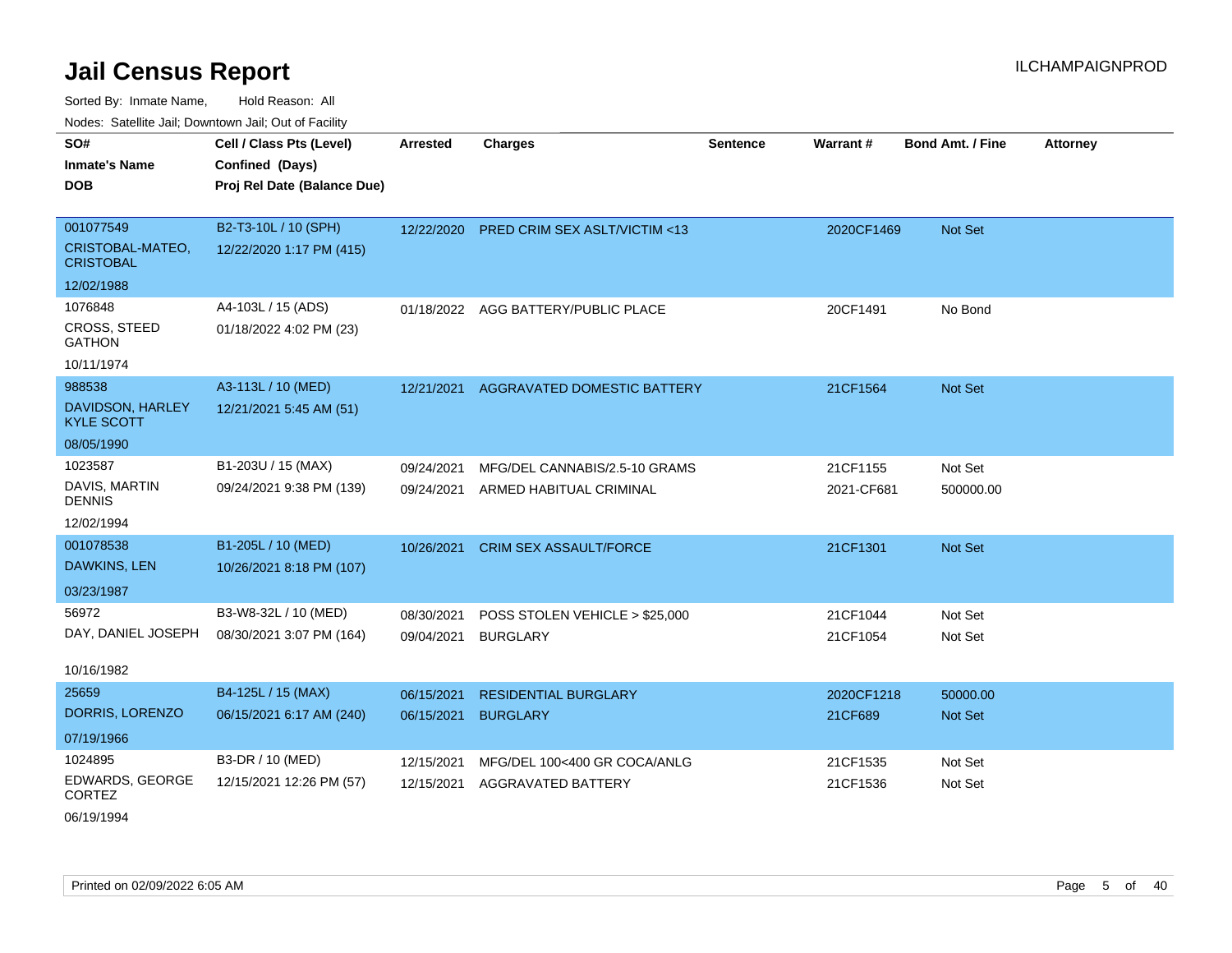Sorted By: Inmate Name, Hold Reason: All

Nodes: Satellite Jail; Downtown Jail; Out of Facility

| roaco. Calcinio dan, Downtown dan, Oal or Fability |                                            |                   |                                          |                 |                 |                         |                 |
|----------------------------------------------------|--------------------------------------------|-------------------|------------------------------------------|-----------------|-----------------|-------------------------|-----------------|
| SO#                                                | Cell / Class Pts (Level)                   | <b>Arrested</b>   | <b>Charges</b>                           | <b>Sentence</b> | <b>Warrant#</b> | <b>Bond Amt. / Fine</b> | <b>Attorney</b> |
| <b>Inmate's Name</b>                               | Confined (Days)                            |                   |                                          |                 |                 |                         |                 |
| <b>DOB</b>                                         | Proj Rel Date (Balance Due)                |                   |                                          |                 |                 |                         |                 |
|                                                    |                                            |                   |                                          |                 |                 |                         |                 |
| 1074720                                            | A4-104L / 15 (ADS)                         |                   | 01/19/2022 PRED CRIM SEX ASLT/VICTIM <13 |                 | 21CF1414        | 500000.00               |                 |
| <b>LEONARDO</b>                                    | ELVIR-REYES, JORGE 01/19/2022 1:43 PM (22) |                   |                                          |                 |                 |                         |                 |
| 06/03/1988                                         |                                            |                   |                                          |                 |                 |                         |                 |
| 1069992                                            | B1-202L / 10 (MED)                         |                   | 01/14/2022 VIO BAIL BOND/CLASS 4 OFFENSE |                 | 22CM19          | Not Set                 |                 |
| EMBEYA, CRISTAVI<br><b>TSHOMBA</b>                 | 01/14/2022 5:19 PM (27)                    |                   |                                          |                 |                 |                         |                 |
| 03/19/1999                                         |                                            |                   |                                          |                 |                 |                         |                 |
| 43977                                              | B2-T1-02L / 5 (SPH)                        | 12/20/2021        | AGG FLEEING POLICE/21 MPH OVER           |                 | 21CF1566        | Not Set                 |                 |
| <b>EMKES, DOUGLAS</b><br><b>ALAN</b>               | 12/20/2021 9:59 AM (52)                    | 12/20/2021        | <b>PAROLE REVOCATION</b>                 |                 |                 | No Bond                 |                 |
| 06/08/1959                                         |                                            |                   |                                          |                 |                 |                         |                 |
| 987328                                             | A2-121L / 10 (MED)                         | 12/11/2021        | AGG ASLT PEACE OFF/FIRE/ER WRK           |                 | 21CF1515        | Not Set                 |                 |
| ERVIN, DEIDRA ANN<br>RUTH                          | 12/11/2021 8:48 PM (61)                    |                   |                                          |                 |                 |                         |                 |
| 04/15/1991                                         |                                            |                   |                                          |                 |                 |                         |                 |
| 961999                                             | A4-201U / 5 (ADS)                          |                   | 01/31/2022 DRIVING ON REVOKED LICENSE    |                 | 18CF819         | No Bond                 |                 |
|                                                    | EVANS, ANTHONY RAY 01/31/2022 3:32 PM (10) |                   |                                          |                 |                 |                         |                 |
| 08/01/1983                                         | 2/9/2022 (0.00)                            |                   |                                          |                 |                 |                         |                 |
| 1026175                                            | A4-107L / 10 (ADS)                         | 02/06/2022        | FELON FAIL/RETURN FRM FURLOUGH           |                 | 21CF1554        | No Bond                 |                 |
| FALCONER, AVERY                                    | 02/06/2022 4:49 AM (4)                     |                   | 02/06/2022 CITY OV ARREST                |                 | 2021-OV-65      | 1000.00                 |                 |
| FOX.                                               |                                            |                   | 02/07/2022 MFG/DEL 1<15 GR COCAINE/ANLG  | 6y (DOC)        | 2019CF1617      | No Bond                 |                 |
| 04/07/1989                                         |                                            |                   |                                          |                 |                 |                         |                 |
| 527081                                             | B3-W6-24L / 10 (MED)                       | 09/06/2021        | ARSON/REAL/PERSONAL PROP>\$150           |                 | 2021 CF 797     | 25000.00                |                 |
| <b>FERGUSON,</b><br><b>CHRISTOPHER</b>             | 09/06/2021 1:18 PM (157)                   |                   |                                          |                 |                 |                         |                 |
| 12/21/1981                                         |                                            |                   |                                          |                 |                 |                         |                 |
| 1039744                                            | B4-224U / 15 (MAX)                         | 12/06/2021 MURDER |                                          |                 | 20CF959         | 1000000.00              |                 |
| FONVILLE, TREVOY<br><b>JERMAINE</b>                | 12/06/2021 10:52 AM (66)                   |                   |                                          |                 |                 |                         |                 |
| 01/13/1996                                         |                                            |                   |                                          |                 |                 |                         |                 |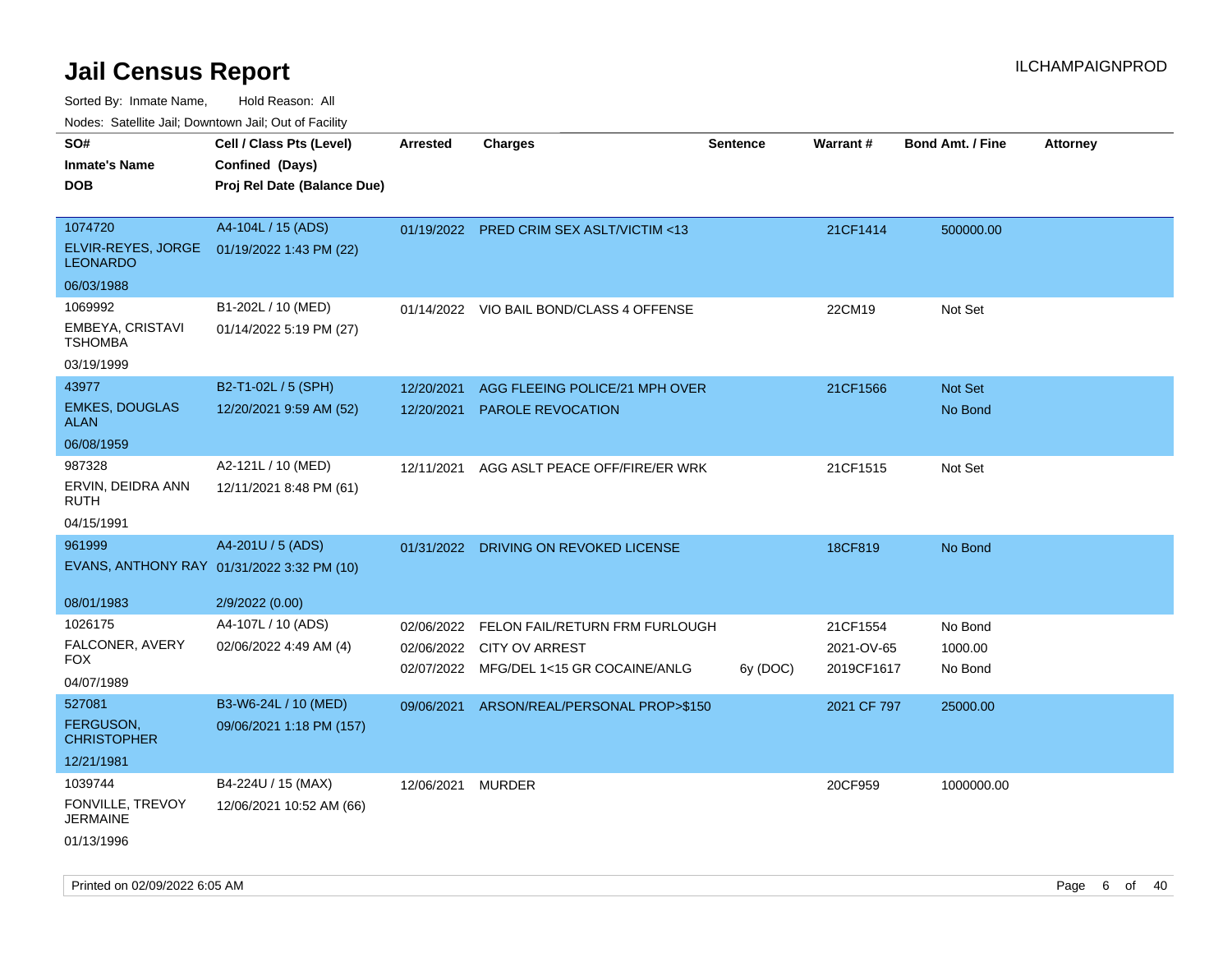| ivuutos. Saltiilit Jall, Duwilluwii Jall, Oul of Facility |                                             |            |                                          |                 |                 |                         |                 |
|-----------------------------------------------------------|---------------------------------------------|------------|------------------------------------------|-----------------|-----------------|-------------------------|-----------------|
| SO#                                                       | Cell / Class Pts (Level)                    | Arrested   | <b>Charges</b>                           | <b>Sentence</b> | <b>Warrant#</b> | <b>Bond Amt. / Fine</b> | <b>Attorney</b> |
| <b>Inmate's Name</b>                                      | Confined (Days)                             |            |                                          |                 |                 |                         |                 |
| <b>DOB</b>                                                | Proj Rel Date (Balance Due)                 |            |                                          |                 |                 |                         |                 |
|                                                           |                                             |            |                                          |                 |                 |                         |                 |
| 518395                                                    | B2-T3-12L / 15 (SPH)                        | 07/07/2020 | <b>CRIMINAL SEXUAL ASSAULT</b>           |                 | 2020-CF735      | 250000.00               |                 |
|                                                           | FRANDLE, MARK RYAN 07/07/2020 3:42 PM (583) |            |                                          |                 |                 |                         |                 |
|                                                           |                                             |            |                                          |                 |                 |                         |                 |
| 09/10/1985                                                |                                             |            |                                          |                 |                 |                         |                 |
| 001077934                                                 | A1-125L / 10 (MED)                          | 08/22/2021 | <b>DOMESTIC BATTERY</b>                  |                 | 21 CM 172       | 10000.00                |                 |
| FREED, LOGAN<br>SUZANNE                                   | 08/22/2021 11:45 PM (172)                   | 08/22/2021 | AGG DUI/ACCIDENT/DEATH                   |                 | 21CF1024        | Not Set                 |                 |
| 08/18/1996                                                |                                             |            |                                          |                 |                 |                         |                 |
| 001078290                                                 | A1-125U / 10 (ADS)                          | 08/19/2021 | MACHINE GUN/AUTO WEAPON/VEH              |                 | 21CF1012        | Not Set                 |                 |
| FREEMAN, ANGEL<br><b>JANILA KAY</b>                       | 08/19/2021 1:26 AM (175)                    |            |                                          |                 |                 |                         |                 |
| 12/25/1995                                                |                                             |            |                                          |                 |                 |                         |                 |
| 1068917                                                   | <b>BOOKH-1 / 5 (MIN)</b>                    | 08/11/2021 | VIO ORDER/PRIOR VIO OF ORDER             |                 | 21CF965         | Not Set                 |                 |
| GARCIA, JUAN<br>CARLOS                                    | 08/11/2021 9:24 PM (183)                    |            |                                          |                 |                 |                         |                 |
| 10/21/1997                                                |                                             |            |                                          |                 |                 |                         |                 |
| 001078154                                                 | B4-121U / 10 (MED)                          | 01/09/2022 | DRVG UNDER INFLU OF ALCOHOL              |                 | 2021 DT 182     | 5000.00                 |                 |
| <b>GENTRY, DAMON</b><br><b>LIONEL</b>                     | 01/09/2022 4:41 PM (32)                     |            | 01/09/2022 AGG DOMESTIC BATTERY/STRANGLE |                 | 2021 CF 1396    | 50000.00                |                 |
| 12/25/1971                                                |                                             |            |                                          |                 |                 |                         |                 |
| 1003785                                                   | A4-205L / 5 (ADS)                           |            | 01/31/2022 THEFT CON INTENT <\$500 PRIOR | 4y (DOC)        | 19CF1558        | No Bond                 |                 |
| GENTRY, SIDNEY<br>RAYNARD                                 | 01/31/2022 8:44 AM (10)                     |            |                                          |                 |                 |                         |                 |
| 05/27/1971                                                |                                             |            |                                          |                 |                 |                         |                 |
| 001078633                                                 | B2-DR / 25 (SPH)                            | 12/01/2021 | <b>PRED CRIM SEX ASLT/VICTIM &lt;13</b>  |                 | 21CF1416        | 250000.00               |                 |
| GONZALEZ-GUILLEN,<br>EDWARD                               | 12/01/2021 12:08 PM (71)                    |            |                                          |                 |                 |                         |                 |
| 08/25/2002                                                |                                             |            |                                          |                 |                 |                         |                 |
| 001078607                                                 | B4-221L / 15 (MAX)                          | 11/22/2021 | FELON POSS/USE FIREARM/PAROLE            |                 | 21CF1437        | Not Set                 |                 |
| <b>GRAY, WILLIAM</b><br>DA'VON                            | 11/22/2021 2:57 PM (80)                     |            | 11/22/2021 ATTEMPT (FIRST DEGREE MURDER) |                 | 21CF1435        | Not Set                 |                 |
| 04/18/1984                                                |                                             |            |                                          |                 |                 |                         |                 |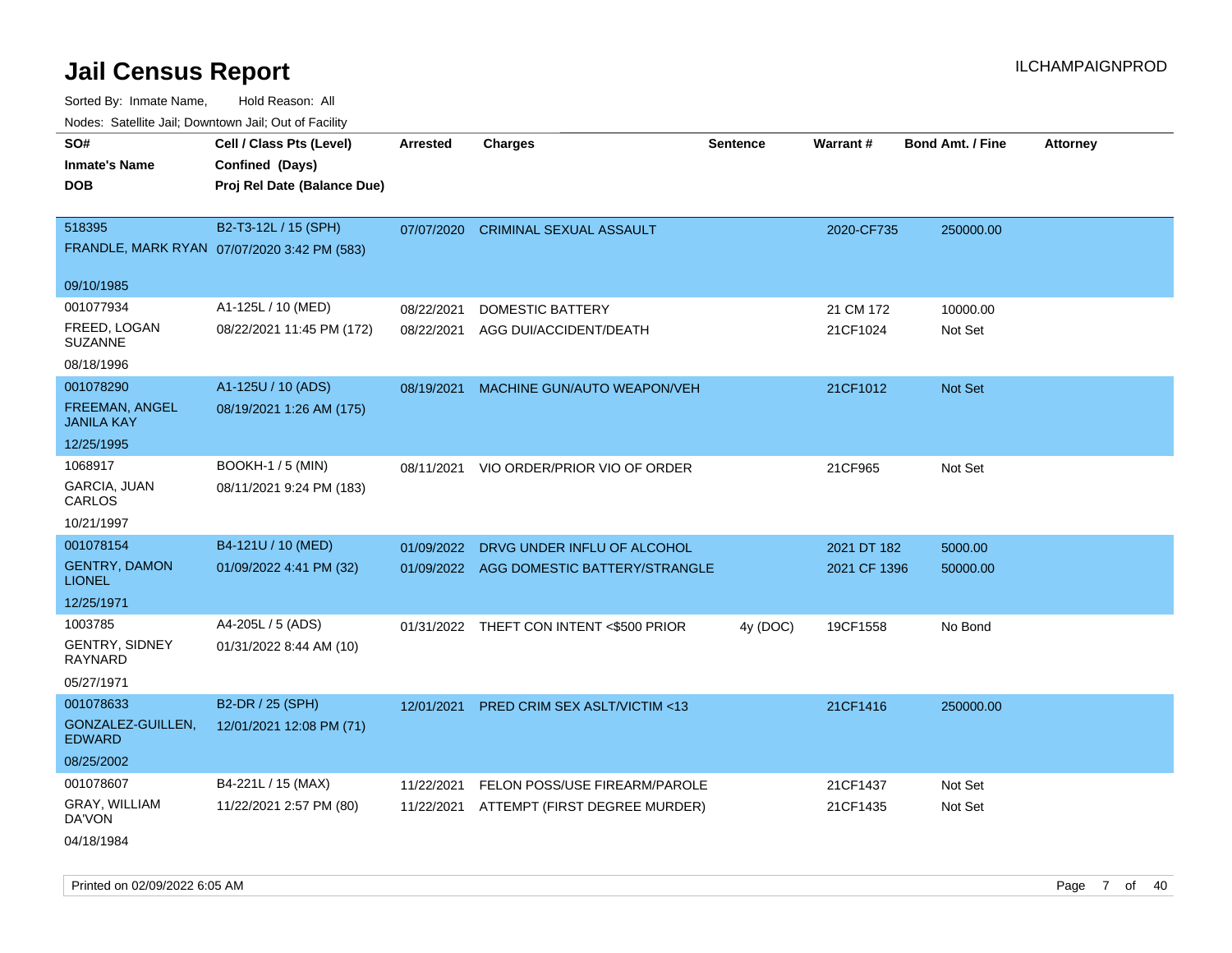| SO#<br><b>Inmate's Name</b><br><b>DOB</b> | Cell / Class Pts (Level)<br>Confined (Days)<br>Proj Rel Date (Balance Due) | <b>Arrested</b> | <b>Charges</b>                          | <b>Sentence</b>        | <b>Warrant#</b> | <b>Bond Amt. / Fine</b> | <b>Attorney</b> |
|-------------------------------------------|----------------------------------------------------------------------------|-----------------|-----------------------------------------|------------------------|-----------------|-------------------------|-----------------|
|                                           |                                                                            |                 |                                         |                        |                 |                         |                 |
| 56342                                     | B1-206L / 10 (MED)                                                         | 10/21/2021      | THEFT CONTROL INTENT <\$500             |                        | 17CF1451        | 10000.00                |                 |
| <b>GRIFFIN, NATHAN</b><br><b>EUGENE</b>   | 10/21/2021 4:20 PM (112)                                                   | 10/21/2021      | DRIVING ON REVOKED LICENSE              |                        | 20TR1979        | 3000.00                 |                 |
| 02/24/1969                                |                                                                            | 10/21/2021      | <b>ARMED HABITUAL CRIMINAL</b>          |                        | 21CF1279        | <b>Not Set</b>          |                 |
| 1003270                                   | A4-106L / 10 (ADS)                                                         | 01/31/2022      | UNLAWFUL USE OF A WEAPON                | 2y/6m/0d (DOI 20CF1347 |                 | No Bond                 |                 |
| HAMILTON, DARIUS<br><b>DEJAUN</b>         | 01/31/2022 9:52 AM (10)                                                    |                 |                                         |                        |                 |                         |                 |
| 12/06/1992                                |                                                                            |                 |                                         |                        |                 |                         |                 |
| 001078585                                 | BOOKH-3                                                                    | 02/09/2022      | <b>DOMESTIC BATTERY</b>                 |                        | 2022CMAWOW      | <b>Not Set</b>          |                 |
| <b>HAMPTON, GATERIUS</b><br><b>IVORY</b>  | 02/09/2022 4:25 AM (1)                                                     |                 |                                         |                        |                 |                         |                 |
| 05/29/1991                                |                                                                            |                 |                                         |                        |                 |                         |                 |
| 987254                                    | B2-T1-01U / 10 (SPH)                                                       |                 | 01/12/2022 DOMESTIC BATTERY/OTHER PRIOR | 6y (DOC)               | 20CF356         | No Bond                 |                 |
| HAYES, CARL DONJO                         | 01/12/2022 5:20 PM (29)                                                    |                 |                                         |                        |                 |                         |                 |
| 03/02/1963                                |                                                                            |                 |                                         |                        |                 |                         |                 |
| 16066                                     | <b>BOOKH-3 / 5 (MIN)</b>                                                   | 02/09/2022      | POSSESS DRUG PARAPHERNALIA              |                        | 2019CM645       | 5000.00                 |                 |
| HENSLEY, DAVID<br><b>ANDREW</b>           | 02/09/2022 2:14 AM (1)                                                     |                 |                                         |                        |                 |                         |                 |
| 06/29/1957                                |                                                                            |                 |                                         |                        |                 |                         |                 |
| 001078488                                 | B2-DR / 15 (SPH)                                                           | 10/14/2021      | PRED CRIM SEX ASLT/VICTIM <13           |                        | 21CF1232        | 500000.00               |                 |
| HERNANDEZ-LOPEZ,<br><b>ERNESTO</b>        | 10/14/2021 3:15 PM (119)                                                   | 10/14/2021      | <b>FUGITIVE FROM JUSTICE</b>            |                        | 21CF1246        | Not Set                 |                 |
| 11/28/1975                                |                                                                            |                 |                                         |                        |                 |                         |                 |
| 975293                                    | B2-T4-14L / 10 (SPH)                                                       | 07/21/2021      | <b>STALKING</b>                         |                        | 2021CF863       | Not Set                 |                 |
| <b>HILL, JACOB MILES</b>                  | 07/21/2021 8:43 PM (204)                                                   | 07/21/2021      | VIO ORDER/PRIOR VIO OF ORDER            |                        | 21CF914         | No Bond                 |                 |
|                                           |                                                                            | 07/25/2021      | PAROLE REVOCATION                       |                        | CH2104646       | Not Set                 |                 |
| 02/06/1988                                |                                                                            | 08/18/2021      | <b>HARASS WITNESS/FAMILY MBR/REP</b>    |                        | 21CF992         | <b>Not Set</b>          |                 |
|                                           |                                                                            | 09/09/2021      | AGG STALKING/BODILY HARM                |                        | 21CF1073        | <b>Not Set</b>          |                 |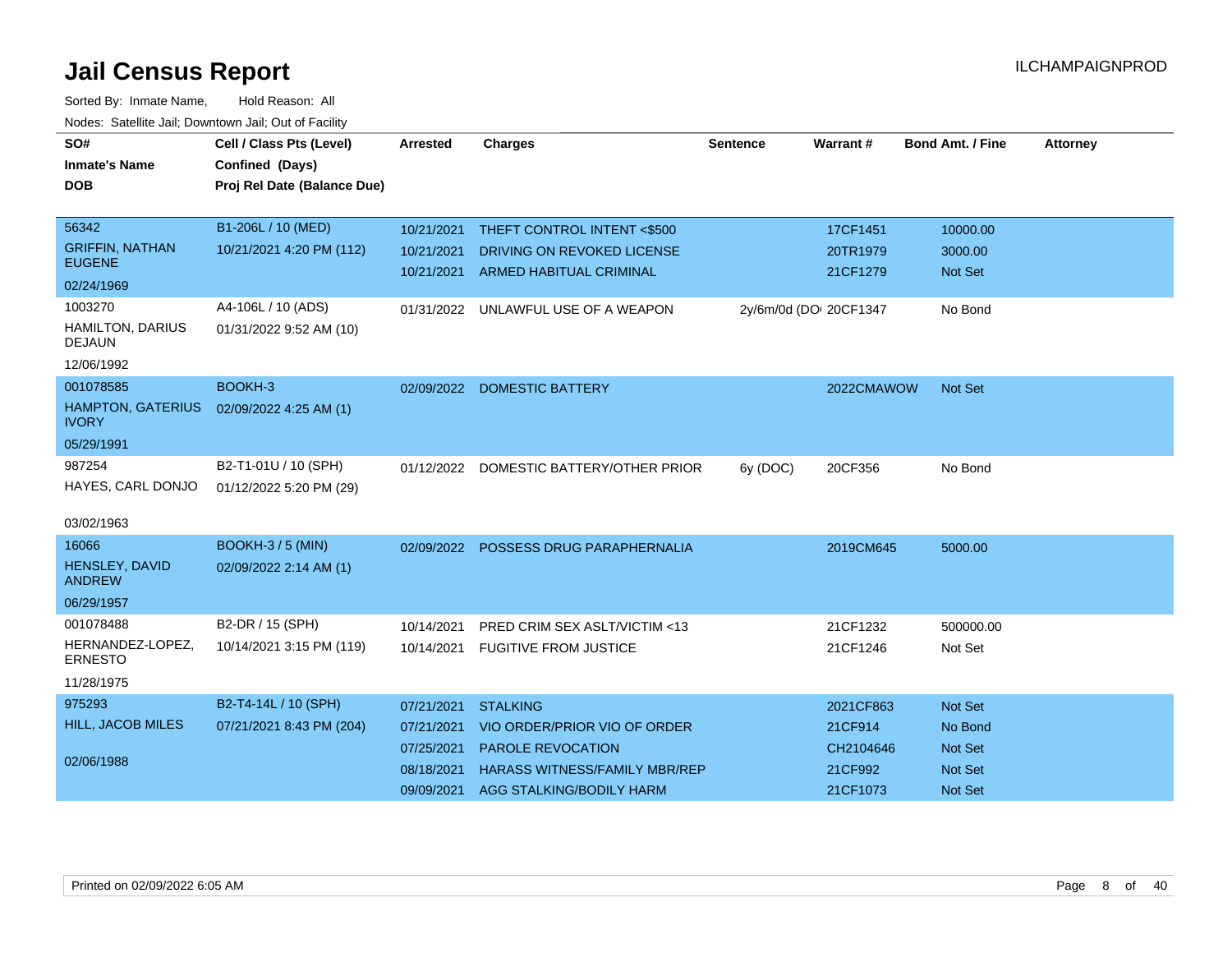| rouco. Calcillo Jali, Downtown Jali, Out of Facility |                             |                  |                                     |                 |            |                         |                 |
|------------------------------------------------------|-----------------------------|------------------|-------------------------------------|-----------------|------------|-------------------------|-----------------|
| SO#                                                  | Cell / Class Pts (Level)    | <b>Arrested</b>  | <b>Charges</b>                      | <b>Sentence</b> | Warrant#   | <b>Bond Amt. / Fine</b> | <b>Attorney</b> |
| <b>Inmate's Name</b>                                 | Confined (Days)             |                  |                                     |                 |            |                         |                 |
| <b>DOB</b>                                           | Proj Rel Date (Balance Due) |                  |                                     |                 |            |                         |                 |
|                                                      |                             |                  |                                     |                 |            |                         |                 |
| 48471                                                | B1-207L / 15 (MAX)          | 08/08/2021       | AGG BATTERY/DISCHARGE FIREARM       |                 | 21CF946    | Not Set                 |                 |
| HILL, RAMESH<br><b>JERMAINE</b>                      | 08/08/2021 4:45 AM (186)    |                  |                                     |                 |            |                         |                 |
| 12/11/1978                                           |                             |                  |                                     |                 |            |                         |                 |
| 1043704                                              | B4-223L / 15 (MAX)          | 07/13/2021       | ARMED ROBBERY/ARMED W/FIREARM       | 12y (DOC)       | 21CF815    | Not Set                 |                 |
| <b>HOUSTON, STEVEN</b><br><b>CORDELL</b>             | 07/13/2021 5:56 AM (212)    |                  | 02/07/2022 CIVIL FTA WARRANT        |                 | 2018F467   | 2500.00                 |                 |
| 01/24/1989                                           |                             |                  |                                     |                 |            |                         |                 |
| 999198                                               | B4-226L / 15 (MAX)          | 11/30/2021       | <b>FELON POSS/USE FIREARM PRIOR</b> |                 | 21CF1377   | 500000.00               |                 |
| HOWARD, BRION LIN                                    | 11/30/2021 10:41 AM (72)    |                  |                                     |                 |            |                         |                 |
|                                                      |                             |                  |                                     |                 |            |                         |                 |
| 06/10/1992                                           |                             |                  |                                     |                 |            |                         |                 |
| 1061996                                              | A1-225L / 5 (MIN)           | 10/30/2021       | RETAIL THEFT/DISP MERCH/<\$300      |                 | 2018CF1302 | 20000.00                |                 |
| HUBBARD, REBEKIAH<br>DIONA                           | 10/30/2021 1:37 PM (103)    | 10/31/2021       | USE FORGED CR/DEBIT CARD/<\$300     | 2y (DOC)        |            | No Bond                 |                 |
| 04/08/1998                                           | 1/26/2022 (0.00)            |                  |                                     |                 |            |                         |                 |
| 953555                                               | B4-122L / 15 (MAX)          | 03/10/2021       | CRIM TRESPASS TO RESIDENCE          |                 | 21CF272    | Not Set                 |                 |
| HUNT, TAVARIS EARL                                   | 03/10/2021 4:58 AM (337)    | 04/14/2021       | AGG FLEEING POLICE/21 MPH OVER      | 3y (DOC)        | 2020CF94   | 10000.00                |                 |
|                                                      |                             |                  |                                     |                 |            |                         |                 |
| 12/29/1987                                           |                             |                  |                                     |                 |            |                         |                 |
| 518711                                               | A3-217L / 5 (ADS)           | 01/30/2022       | THFT/TRANS MERCH/<\$300/PRECONV     |                 | 19CF767    | 690.00                  |                 |
| <b>INGERSON, LUCUS</b><br>JAMES                      | 01/30/2022 4:57 PM (11)     | 01/30/2022 THEFT |                                     |                 | 22CF133    | Not Set                 |                 |
| 09/16/1979                                           |                             |                  |                                     |                 |            |                         |                 |
| 38993                                                | B4-126L / 15 (MAX)          | 02/13/2021       | ATTEMPT (FIRST DEGREE MURDER)       |                 | 21CF181    | Not Set                 |                 |
| JACKSON, LAMONT<br><b>JEREMIE</b>                    | 02/13/2021 7:45 AM (362)    |                  |                                     |                 |            |                         |                 |
| 07/31/1973                                           |                             |                  |                                     |                 |            |                         |                 |
| 001078689                                            | B1-201L / 15 (MAX)          | 12/17/2021       | POSS STOLEN VEHICLE > \$25,000      |                 | 21JD37     | Not Set                 |                 |
| JACKSON, PRENTISS<br><b>MANSION DEWAYNE</b>          | 12/18/2021 12:39 AM (54)    | 12/17/2021       | FIREARM/FOID INVALID/NOT ELIG       |                 | 21CF1551   | No Bond                 |                 |
| 09/02/2003                                           | 1/30/2022 (0.00)            |                  |                                     |                 |            |                         |                 |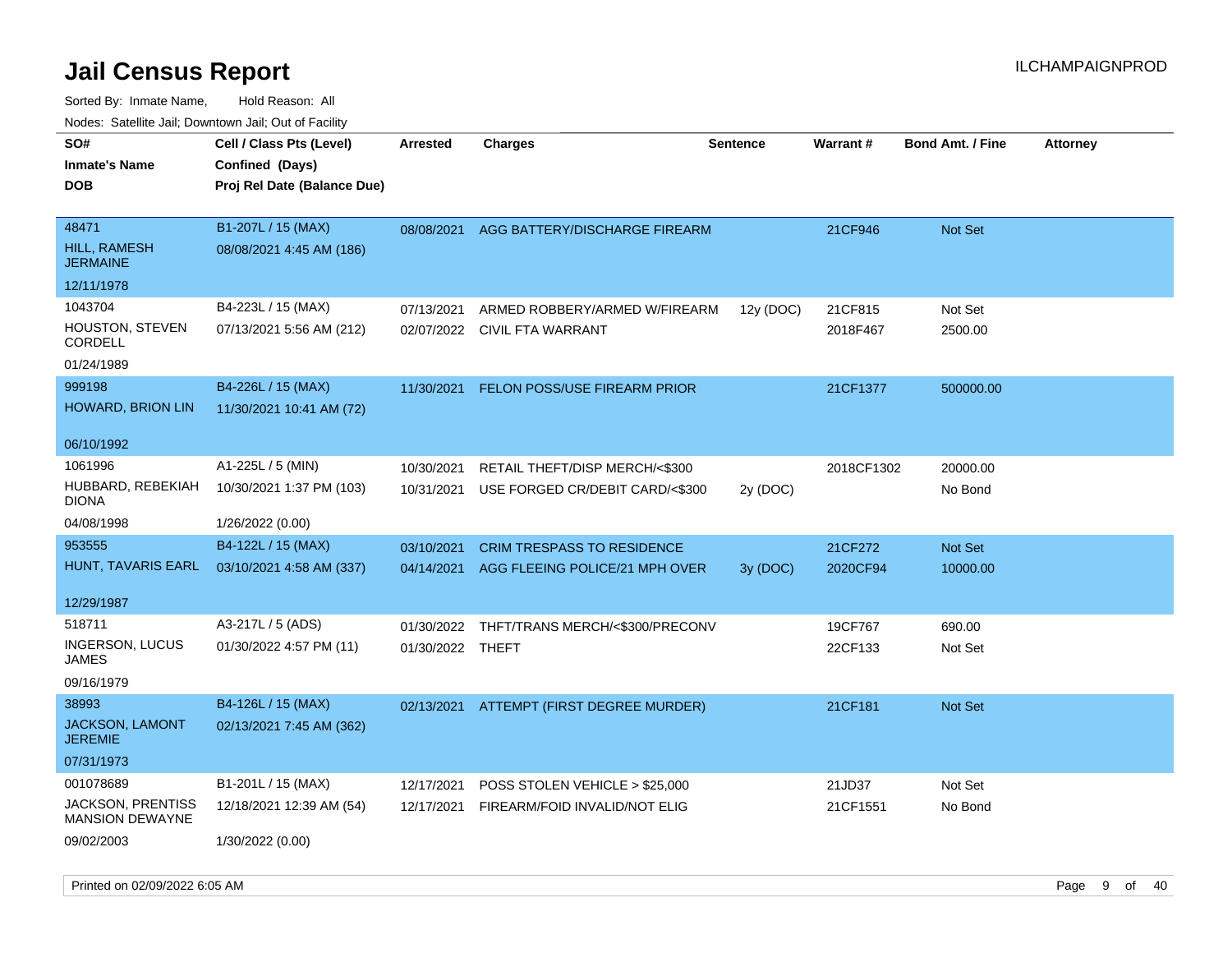| rouce. Calcinic Jan, Downtown Jan, Out or Facility |                                            |                     |                                                          |                 |              |                         |                 |
|----------------------------------------------------|--------------------------------------------|---------------------|----------------------------------------------------------|-----------------|--------------|-------------------------|-----------------|
| SO#                                                | Cell / Class Pts (Level)                   | <b>Arrested</b>     | <b>Charges</b>                                           | <b>Sentence</b> | Warrant#     | <b>Bond Amt. / Fine</b> | <b>Attorney</b> |
| <b>Inmate's Name</b>                               | Confined (Days)                            |                     |                                                          |                 |              |                         |                 |
| <b>DOB</b>                                         | Proj Rel Date (Balance Due)                |                     |                                                          |                 |              |                         |                 |
|                                                    |                                            |                     |                                                          |                 |              |                         |                 |
| 001077487                                          | B3-W8-30L / 10 (MED)                       | 12/03/2020          | FELON POSS/USE WEAPON/FIREARM                            |                 | 20CF1377     | Not Set                 |                 |
| <b>JACKSON, TERRELL</b><br><b>DANDRE</b>           | 12/03/2020 10:18 AM (434)                  | 11/09/2021          | AGG DISCHARGE FIREARM/OCC VEH                            |                 | 21CR0331401  | No Bond                 |                 |
| 08/11/1990                                         |                                            |                     |                                                          |                 |              |                         |                 |
| 001077864                                          | B1-103L / 15 (MAX)                         | 04/18/2021          | FELON POSS/USE WEAPON/FIREARM                            |                 | 21CF428      | Not Set                 |                 |
| D                                                  | JAMERSON, ANTHONY 04/18/2021 7:21 PM (298) |                     |                                                          |                 |              |                         |                 |
| 01/26/1990                                         |                                            |                     |                                                          |                 |              |                         |                 |
| 63110                                              | A3-213U / 15 (ADS)                         |                     | 01/29/2022 CRIM DMG TO PROP \$500-10K                    |                 | 2021CF001548 | 410.00                  |                 |
| JAMES, DOMINIQUE<br><b>JULIUS</b>                  | 01/29/2022 5:48 PM (12)                    |                     |                                                          |                 |              |                         |                 |
| 03/04/1983                                         |                                            |                     |                                                          |                 |              |                         |                 |
| 001078703                                          | A1-124U / 15 (ADS)                         | 12/20/2021          | MURDER/INTENT TO KILL/INJURE                             |                 | 21CF1574     | Not Set                 |                 |
| JOHNS, SHANIQUH<br><b>THERESA</b>                  | 12/22/2021 6:41 AM (50)                    |                     |                                                          |                 |              |                         |                 |
| 04/03/1992                                         |                                            |                     |                                                          |                 |              |                         |                 |
| 001078788                                          | A4-207U / 5 (ADS)                          |                     | 01/21/2022 AGGRAVATED BATTERY                            |                 | 22CF93       | Not Set                 |                 |
| JOHNSON, BRENTON Z 01/21/2022 8:33 PM (20)         |                                            |                     |                                                          |                 |              |                         |                 |
|                                                    |                                            |                     |                                                          |                 |              |                         |                 |
| 08/07/1987                                         |                                            |                     |                                                          |                 |              |                         |                 |
| 53058                                              | A4-201L / 5 (ADS)                          |                     | 01/31/2022 DELIVERY OF OR POSSESSION OF W/IN15y/6m (DOC) |                 |              | Not Set                 |                 |
| JOHNSON, DEMARIO<br>LACONTE                        | 01/31/2022 11:12 AM (10)                   |                     |                                                          |                 |              |                         |                 |
| 06/14/1981                                         |                                            |                     |                                                          |                 |              |                         |                 |
| 001078766                                          | BOOKH-5                                    | 02/08/2022          | <b>CRIMINAL TRESPASS BUILDING</b>                        |                 | 22 CM AWOW   | 100.00                  |                 |
| JOHNSON, IYONZI J                                  | 02/08/2022 11:56 AM (2)                    | 02/08/2022 BURGLARY |                                                          |                 | 22 CF 63     | 3000.00                 |                 |
|                                                    |                                            |                     |                                                          |                 |              |                         |                 |
| 07/16/1994                                         |                                            |                     |                                                          |                 |              |                         |                 |
| 1071536                                            | B4-127L / 15 (MED)                         | 06/17/2021          | UNLAWFUL RESTRAINT                                       | 2y (DOC)        | 21CF702      | Not Set                 |                 |
| JOHNSON, ZACHERY<br><b>EDWARD</b>                  | 06/17/2021 2:00 AM (238)                   |                     |                                                          |                 |              |                         |                 |
| 10/30/1987                                         |                                            |                     |                                                          |                 |              |                         |                 |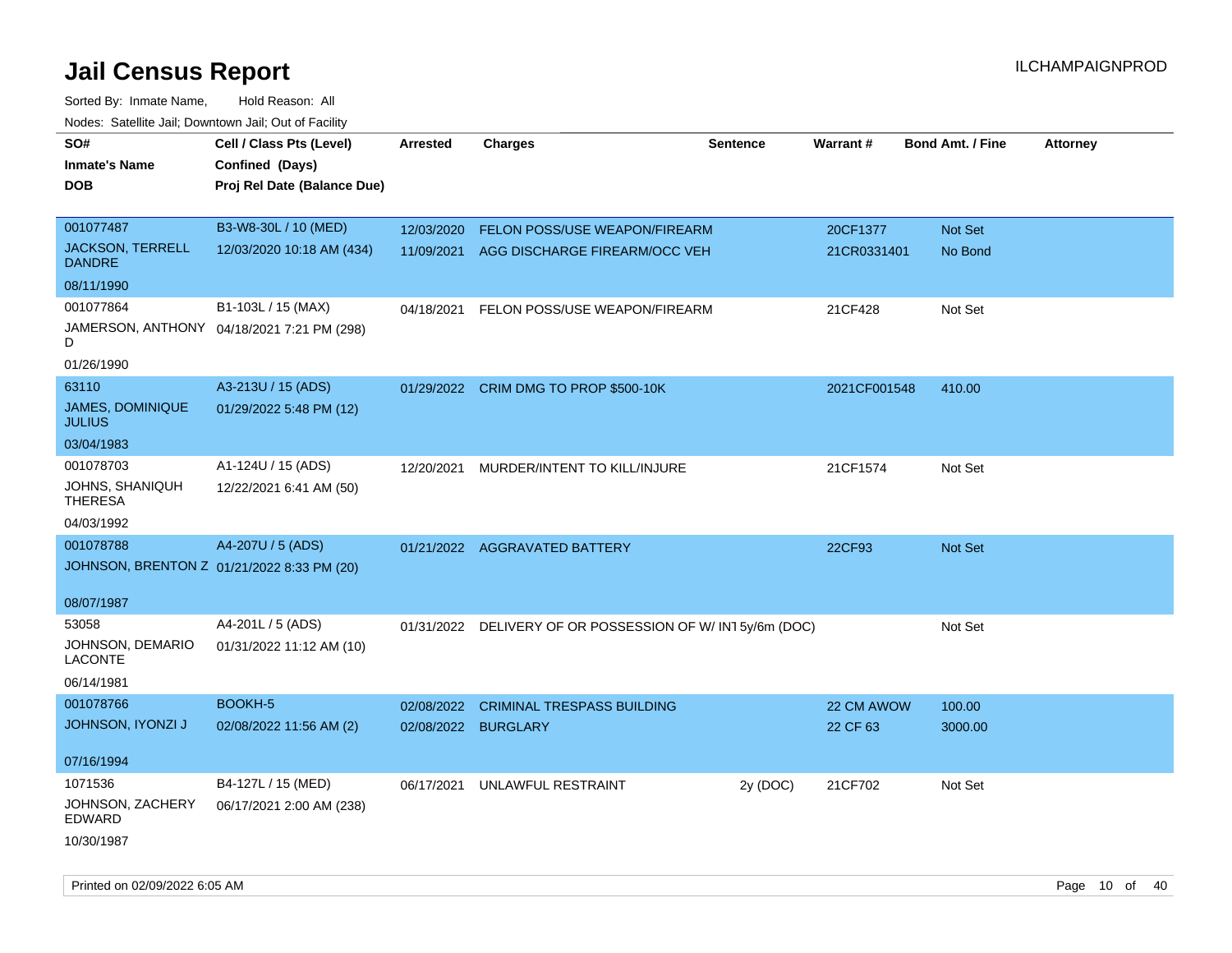| SO#                                        | Cell / Class Pts (Level)    | <b>Arrested</b> | <b>Charges</b>                            | <b>Sentence</b> | Warrant#  | <b>Bond Amt. / Fine</b> | <b>Attorney</b> |
|--------------------------------------------|-----------------------------|-----------------|-------------------------------------------|-----------------|-----------|-------------------------|-----------------|
| <b>Inmate's Name</b>                       | Confined (Days)             |                 |                                           |                 |           |                         |                 |
| <b>DOB</b>                                 | Proj Rel Date (Balance Due) |                 |                                           |                 |           |                         |                 |
|                                            |                             |                 |                                           |                 |           |                         |                 |
| 001078645                                  | B4-222U / 10 (MED)          | 12/02/2021      | AGG DISCHARGE FIREARM                     |                 | 21CF1478  | No Bond                 |                 |
| <b>JONES, KELVIN</b><br><b>KHYRIC</b>      | 12/02/2021 6:56 PM (70)     |                 |                                           |                 |           |                         |                 |
| 02/27/2001                                 |                             |                 |                                           |                 |           |                         |                 |
| 956822                                     | B1-205U / 15 (MAX)          | 11/25/2021      | AGGRAVATED DOMESTIC BATTERY               |                 | 21CF1442  | Not Set                 |                 |
| JONES, MARIO                               | 11/25/2021 10:37 AM (77)    | 11/25/2021      | PAROLE REVOCATION                         |                 | CH2106361 | No Bond                 |                 |
| <b>NATHANIEL</b>                           |                             | 11/25/2021      | UNLAWFUL RESTRAINT                        |                 | 21CF1443  | Not Set                 |                 |
| 10/27/1987                                 |                             |                 |                                           |                 |           |                         |                 |
| 1008468                                    | B4-226U / 10 (MED)          | 12/01/2021      | FELON POSS/USE WEAPON/FIREARM             |                 | 21CF1472  | Not Set                 |                 |
| <b>JONES, MARTEZ</b><br><b>LAMONTE</b>     | 12/01/2021 1:28 PM (71)     | 12/02/2021      | PROBATION VIOLATION                       |                 | 20CF1151  | Not Set                 |                 |
| 06/22/1993                                 |                             |                 |                                           |                 |           |                         |                 |
| 506244                                     | B1-204L / 15 (MAX)          | 07/15/2021      | ARMED ROBBERY/ARMED W/FIREARM             |                 | 2021CF791 | 250000.00               |                 |
| JOSLIN, JASON LEE                          | 07/15/2021 4:38 AM (210)    |                 |                                           |                 |           |                         |                 |
|                                            |                             |                 |                                           |                 |           |                         |                 |
| 12/22/1985                                 |                             |                 |                                           |                 |           |                         |                 |
| 1068501                                    | <b>BOOKH-3/5 (MIN)</b>      |                 | 02/07/2022 VIO ORDER/NOTICE/PRIOR VIO O/P |                 | 22CF156   | No Bond                 |                 |
| KING, JULIUS                               | 02/07/2022 7:06 PM (3)      |                 |                                           |                 |           |                         |                 |
| <b>EMANUEL</b>                             |                             |                 |                                           |                 |           |                         |                 |
| 04/08/1985                                 |                             |                 |                                           |                 |           |                         |                 |
| 001078818                                  | BOOKH-8 / 10 (ADS)          |                 | 02/04/2022 DOMESTIC BATTERY/OTHER PRIOR   |                 | 22CF148   | Not Set                 |                 |
| KINSEL, EVERAL<br>MICHAEL WILLIAM          | 02/04/2022 7:37 PM (6)      |                 |                                           |                 |           |                         |                 |
| 10/16/1985                                 |                             |                 |                                           |                 |           |                         |                 |
| 66662                                      | B3-W5-20L / 10 (MED)        | 12/05/2021      | POSS AMT CON SUB EXCEPT(A)/(D)            | 2y (DOC)        | 18CF597   | 200000.00               |                 |
| KINTNER, WESLEY J                          | 12/05/2021 1:57 PM (67)     |                 |                                           |                 |           |                         |                 |
|                                            |                             |                 |                                           |                 |           |                         |                 |
| 04/15/1986                                 |                             |                 |                                           |                 |           |                         |                 |
| 001078693                                  | B3-W4-14L / 5 (MIN)         | 12/19/2021      | RECEIVE/POSS/SELL STOLEN VEH              |                 | 21CF1555  | Not Set                 |                 |
| LARGE, JOSHUA DALE 12/19/2021 4:54 AM (53) |                             | 12/19/2021      | <b>RETAIL THEFT</b>                       |                 | 2021CM216 | 5000.00                 |                 |
|                                            |                             | 12/19/2021      | <b>RETAIL THEFT</b>                       |                 | 20CF422   | 20000.00                |                 |
| 10/27/1985                                 |                             |                 |                                           |                 |           |                         |                 |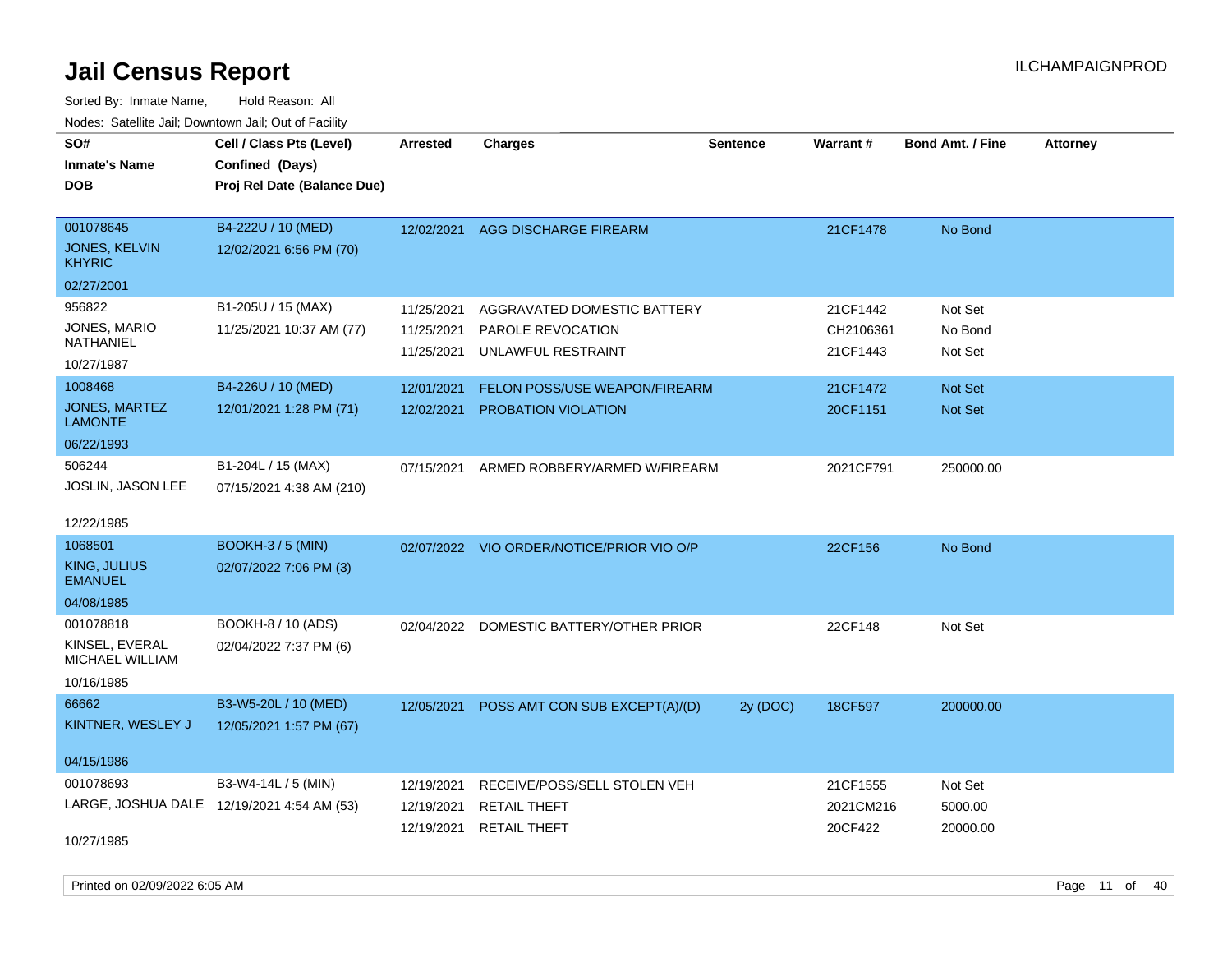| Nudes. Satellite Jali, Downtown Jali, Out of Facility<br>SO# | Cell / Class Pts (Level)    | <b>Arrested</b> | <b>Charges</b>                            | <b>Sentence</b> | <b>Warrant#</b> | <b>Bond Amt. / Fine</b> | <b>Attorney</b> |
|--------------------------------------------------------------|-----------------------------|-----------------|-------------------------------------------|-----------------|-----------------|-------------------------|-----------------|
| <b>Inmate's Name</b>                                         | Confined (Days)             |                 |                                           |                 |                 |                         |                 |
| <b>DOB</b>                                                   | Proj Rel Date (Balance Due) |                 |                                           |                 |                 |                         |                 |
|                                                              |                             |                 |                                           |                 |                 |                         |                 |
| 1070011                                                      | B4-124U / 15 (MAX)          | 08/03/2021      | AGG DISCH FIREARM/1ST AID PERS            |                 | 21CF929         | <b>Not Set</b>          |                 |
| LAWS, WILLIAM<br>ZARAK, Third                                | 08/03/2021 3:53 PM (191)    |                 |                                           |                 |                 |                         |                 |
| 07/06/1999                                                   |                             |                 |                                           |                 |                 |                         |                 |
| 001078797                                                    | A4-204L / 5 (MIN)           |                 | 01/26/2022 VIO STALKING NO CONTACT ORDER  |                 | 22CM31          | Not Set                 |                 |
| LEVIN, DANIEL DAVID                                          | 01/26/2022 3:00 PM (15)     |                 |                                           |                 |                 |                         |                 |
| 08/08/1984                                                   |                             |                 |                                           |                 |                 |                         |                 |
| 548089                                                       | B1-204U / 15 (MAX)          | 12/04/2020      | ATTEMPT (FIRST DEGREE MURDER)             |                 | 20CF1378        | <b>Not Set</b>          |                 |
| LEWIS, LAWRENCE                                              | 12/04/2020 4:42 AM (433)    | 12/04/2020      | METH DELIVERY/100<400 GRAMS               |                 | 20CF1481        | Not Set                 |                 |
| PAUL, Third                                                  |                             | 12/04/2020      | AGG DOMESTIC BATTERY/STRANGLE             |                 | 18CF1507        | 10000.00                |                 |
| 02/08/1993                                                   |                             |                 |                                           |                 |                 |                         |                 |
| 001077524                                                    | B2-DR / 10 (SPH)            | 12/14/2020      | AGG BATTERY/JUDGE/EMT                     |                 | 2020-CF-1212    | 10000.00                |                 |
| LEWIS, TREVOR                                                | 12/14/2020 5:16 PM (423)    | 12/14/2020      | <b>RESIDENTIAL ARSON</b>                  |                 | 2020-CF-1388    | 150000.00               |                 |
| DANIEL                                                       |                             | 12/14/2020      | AGG BATTERY/PUBLIC PLACE                  |                 | 2020-CF-1231    | 50000.00                |                 |
| 06/03/2002                                                   |                             | 12/14/2020      | AGG BATTERY/PEACE OFFICER                 |                 | 2020-CF-1211    | 10000.00                |                 |
| 63639                                                        | A3-212L / 5 (ADS)           | 01/28/2022      | <b>ESC OF FELON FROM PENAL INST</b>       |                 | 22CF110         | No Bond                 |                 |
| LINDSEY, ANTHONY<br><b>MARTEZ</b>                            | 01/28/2022 10:06 PM (13)    |                 | 01/31/2022 FELON POSS/USE WEAPON/FIREARM  | 5y(DOC)         | 22CF110         | No Bond                 |                 |
| 03/18/1985                                                   |                             |                 |                                           |                 |                 |                         |                 |
| 001078817                                                    | BOOKH-8 / 10 (ADS)          |                 | 02/03/2022 AGG UUW/PERSON/PREV CONVICTION |                 | 22CF143         | Not Set                 |                 |
| LIPSCOMB, LADAROL<br><b>ANTHONY</b>                          | 02/03/2022 11:33 PM (7)     |                 |                                           |                 |                 |                         |                 |
| 10/01/2000                                                   |                             |                 |                                           |                 |                 |                         |                 |
| 1065002                                                      | B3-W7-26L / 10 (MED)        | 11/16/2021      | DOMESTIC BTRY/CONTACT/VIO O/P             |                 | 2019CF001781    | 25000.00                |                 |
| LOVELESS, DUSTIN<br>DEE.                                     | 11/16/2021 11:41 AM (86)    |                 |                                           |                 |                 |                         |                 |
| 06/17/1982                                                   |                             |                 |                                           |                 |                 |                         |                 |
| 48792                                                        | B4-225U / 10 (MED)          | 11/19/2021      | AGG BATTERY/DISCHARGE FIREARM             |                 | 21CF1425        | Not Set                 |                 |
| <b>MCCLAIN, HURCHEL</b><br>JOSEPH                            | 11/20/2021 4:11 AM (82)     |                 |                                           |                 |                 |                         |                 |
| 05/01/1979                                                   |                             |                 |                                           |                 |                 |                         |                 |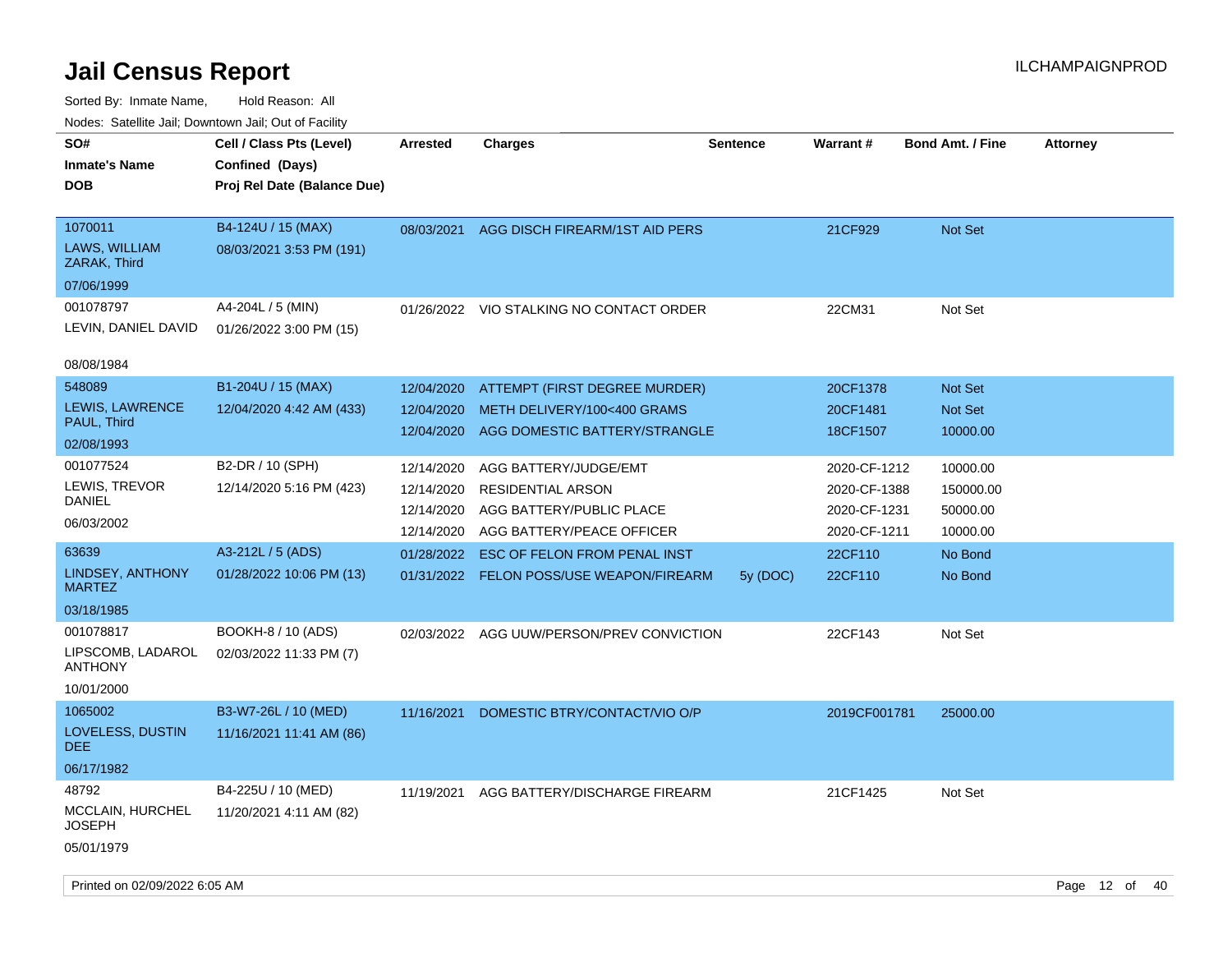| SO#<br><b>Inmate's Name</b><br><b>DOB</b>   | Cell / Class Pts (Level)<br>Confined (Days)<br>Proj Rel Date (Balance Due) | <b>Arrested</b> | <b>Charges</b>                       | <b>Sentence</b> | <b>Warrant#</b> | <b>Bond Amt. / Fine</b> | <b>Attorney</b> |
|---------------------------------------------|----------------------------------------------------------------------------|-----------------|--------------------------------------|-----------------|-----------------|-------------------------|-----------------|
| 001077938                                   | <b>BOOKH-2 / 15 (ADS)</b>                                                  | 05/10/2021      | AGG KIDNAPING DISCH FIR/HARM         |                 | 21CF532         | Not Set                 |                 |
| MCGAHA,<br><b>CHRISTOPHER D</b>             | 05/10/2021 7:02 PM (276)                                                   | 05/11/2021      | <b>MURDER</b>                        |                 | 2021-CF-215     | No Bond                 |                 |
| 07/27/1991                                  |                                                                            | 05/27/2021      | ESCAPE FROM DEPT OF CORRECTION       |                 | 21CF600         | Not Set                 |                 |
| 66710                                       | A4-202L / 15 (ADS)                                                         |                 | 01/19/2022 ARMED VIOLENCE/CATEGORY I |                 | 22CF88          | Not Set                 |                 |
| MEEKS, CASSARIOUS<br><b>MONTE</b>           | 01/20/2022 11:40 AM (21)                                                   |                 |                                      |                 |                 |                         |                 |
| 06/22/1984                                  |                                                                            |                 |                                      |                 |                 |                         |                 |
| 1043071                                     | A2-120L / 10 (MED)                                                         | 11/08/2021      | CRIM DMG/GOVT PROP/<\$500            |                 | 21CF1378        | Not Set                 |                 |
| MERRELL-<br>SUTHERLAND, ALICIA              | 11/08/2021 2:22 AM (94)                                                    |                 |                                      |                 |                 |                         |                 |
| 11/26/1972                                  |                                                                            |                 |                                      |                 |                 |                         |                 |
| 41584                                       | B4-227L / 15 (MAX)                                                         | 12/01/2021      | ARMED HABITUAL CRIMINAL              |                 | 21CF1467        | Not Set                 |                 |
| MILLER, JOSE LOVELL 12/02/2021 1:04 AM (70) |                                                                            |                 |                                      |                 |                 |                         |                 |
| 10/07/1975                                  |                                                                            |                 |                                      |                 |                 |                         |                 |
| 001078721                                   | <b>BOOKH-6 / 5 (ADS)</b>                                                   |                 | 12/29/2021 VIOLATE ORDER PROTECTION  |                 | 21CF1600        | Not Set                 |                 |
| MIRAMONTES, RAUL                            | 12/29/2021 4:02 AM (43)                                                    |                 |                                      |                 |                 |                         |                 |
| 05/11/1989                                  |                                                                            |                 |                                      |                 |                 |                         |                 |
| 001077902                                   | A2-123L / 5 (ADS)                                                          | 11/23/2021      | BATTERY/CAUSE BODILY HARM            |                 | 21CM187         | Not Set                 |                 |
| MOFFETT, CAROLYN<br><b>REENE</b>            | 11/21/2021 10:31 AM (81)                                                   |                 |                                      |                 |                 |                         |                 |
| 10/23/1988                                  |                                                                            |                 |                                      |                 |                 |                         |                 |
| 39106                                       | B3-W3-11U / 10 (MED)                                                       | 10/12/2021      | DOMESTIC BATTERY/OTHER PRIOR         |                 | 21CF1217        | Not Set                 |                 |
| Junior                                      | MOORE, ANDREW LEE, 10/12/2021 1:02 AM (121)                                |                 |                                      |                 |                 |                         |                 |
| 04/12/1973                                  | 4/10/2022 (0.00)                                                           |                 |                                      |                 |                 |                         |                 |
| 1007239                                     | B4-127U / 10 (MED)                                                         | 12/29/2021      | <b>DOMESTIC BATTERY</b>              |                 | 21CF1607        | Not Set                 |                 |
| MOORE, ANDREW<br><b>VIRGIL</b>              | 12/29/2021 8:40 PM (43)                                                    |                 |                                      |                 |                 |                         |                 |
| 08/20/1972                                  |                                                                            |                 |                                      |                 |                 |                         |                 |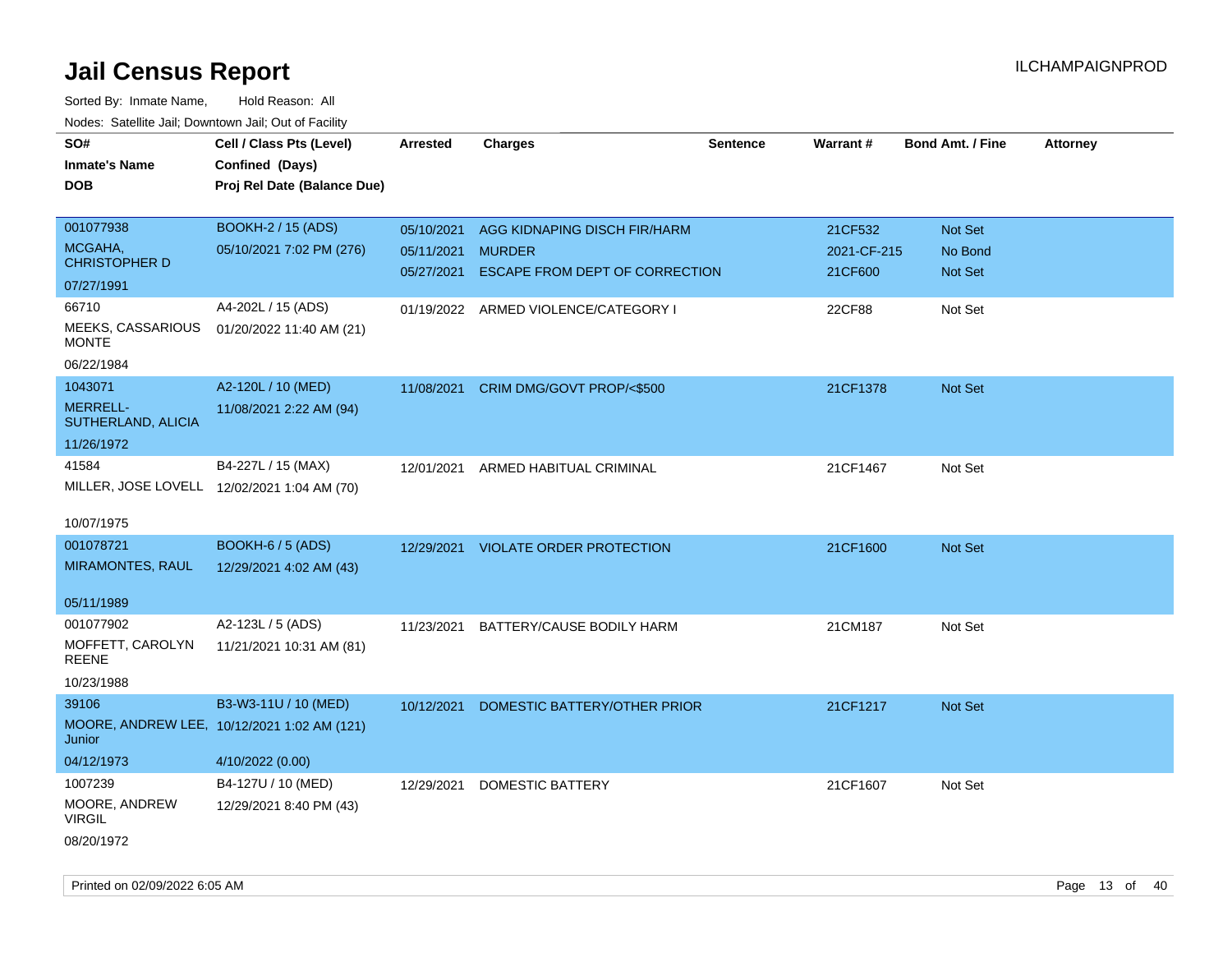| SO#<br><b>Inmate's Name</b>                  | Cell / Class Pts (Level)<br>Confined (Days) | <b>Arrested</b>    | <b>Charges</b>                                                 | <b>Sentence</b> | Warrant#   | <b>Bond Amt. / Fine</b>          | <b>Attorney</b> |
|----------------------------------------------|---------------------------------------------|--------------------|----------------------------------------------------------------|-----------------|------------|----------------------------------|-----------------|
| DOB.                                         | Proj Rel Date (Balance Due)                 |                    |                                                                |                 |            |                                  |                 |
| 539294                                       | B1-104U / 10 (MED)                          | 01/11/2022         | AGG DUI/NO VALID DL                                            |                 | 22CF49     | <b>Not Set</b>                   |                 |
| MOSLEY, JAMES<br><b>CALVIN</b>               | 01/11/2022 9:43 PM (30)                     |                    | 01/11/2022 PAROLE REVOCATION                                   |                 | CH2200227  | No Bond                          |                 |
| 12/11/1985                                   |                                             |                    |                                                                |                 |            |                                  |                 |
| 001078828                                    | BOOKH-3 / 10 (MED)                          |                    | 02/08/2022 CRIM DMG TO PROP \$500-10K                          |                 | 2022CFAWOW | Not Set                          |                 |
| MULCAHEY, MARTIN<br><b>ROBERT</b>            | 02/08/2022 4:43 PM (2)                      |                    |                                                                |                 |            |                                  |                 |
| 06/24/1996                                   |                                             |                    |                                                                |                 |            |                                  |                 |
| 001078827                                    | BOOKH-3                                     | 02/08/2022         | DRVG UNDER INFLU OF ALCOHOL                                    |                 | 2022DTAWOW | 3000.00                          |                 |
| NELSON, ALEXANDER<br><b>JEFFERY</b>          | 02/08/2022 11:11 AM (2)                     |                    | 02/08/2022 IMPROPER TRAFFIC LANE USAGE                         |                 | 2022TRAWOW | 0.00                             |                 |
| 07/24/1998                                   |                                             |                    |                                                                |                 |            |                                  |                 |
| 001078517                                    | B1-102L / 15 (MAX)                          |                    | 10/19/2021 ATTEMPT (FIRST DEGREE MURDER)                       |                 | 21CF1267   | Not Set                          |                 |
| NELSON, RORY<br><b>DEMOND</b>                | 10/19/2021 3:55 AM (114)                    |                    |                                                                |                 |            |                                  |                 |
| 08/14/1984                                   |                                             |                    |                                                                |                 |            |                                  |                 |
| 001078357                                    | B2-DR / 15 (SPH)                            | 09/17/2021         | ARMED ROBBERY/ARMED W/FIREARM                                  |                 | 21CF1128   | <b>Not Set</b>                   |                 |
| PETTIGREW, CAREY<br><b>CORNITRIAS DEOBLO</b> | 09/17/2021 9:56 AM (146)                    | 09/17/2021         | ARMED ROBBERY/ARMED W/FIREARM<br>ARMED ROBBERY/ARMED W/FIREARM |                 | 21CF1129   | <b>Not Set</b><br><b>Not Set</b> |                 |
| 08/31/1986                                   |                                             | 09/17/2021         |                                                                |                 | 21CF1230   |                                  |                 |
| 1030954                                      | B4-223U / 15 (MAX)                          | 01/14/2022         | ARMED VIOLENCE/CATEGORY I                                      |                 | 22CF76     | Not Set                          |                 |
| PETTIGREW,<br><b>MALCOME JAMIESON</b>        | 01/15/2022 4:35 AM (26)                     |                    | 01/14/2022 MFG/DEL CANNABIS/10-30 GRAMS                        |                 | 2020CF9    | 15000.00                         |                 |
| 02/20/1995                                   |                                             |                    |                                                                |                 |            |                                  |                 |
| 1008308                                      | A4-105L / 10 (ADS)                          | 01/30/2022         | AGG BTRY/GREAT BOD HARM/60+                                    |                 | 22CF131    | No Bond                          |                 |
| PETTIGREW, MARIO<br><b>TRAVINIO</b>          | 01/30/2022 6:15 AM (11)                     | 01/30/2022 ASSAULT |                                                                |                 | 19CM364    | 4000.00                          |                 |
| 08/11/1992                                   |                                             |                    |                                                                |                 |            |                                  |                 |
| 1059512                                      | BOOKH-4 / 10 (MED)                          | 02/07/2022         | PROBATION VIOLATION                                            |                 | 19CF589    | Not Set                          |                 |
| PHILLIPS, LAMAR<br><b>DESHAWN</b>            | 02/06/2022 6:51 PM (4)                      |                    |                                                                |                 |            |                                  |                 |
| 04/02/1996                                   |                                             |                    |                                                                |                 |            |                                  |                 |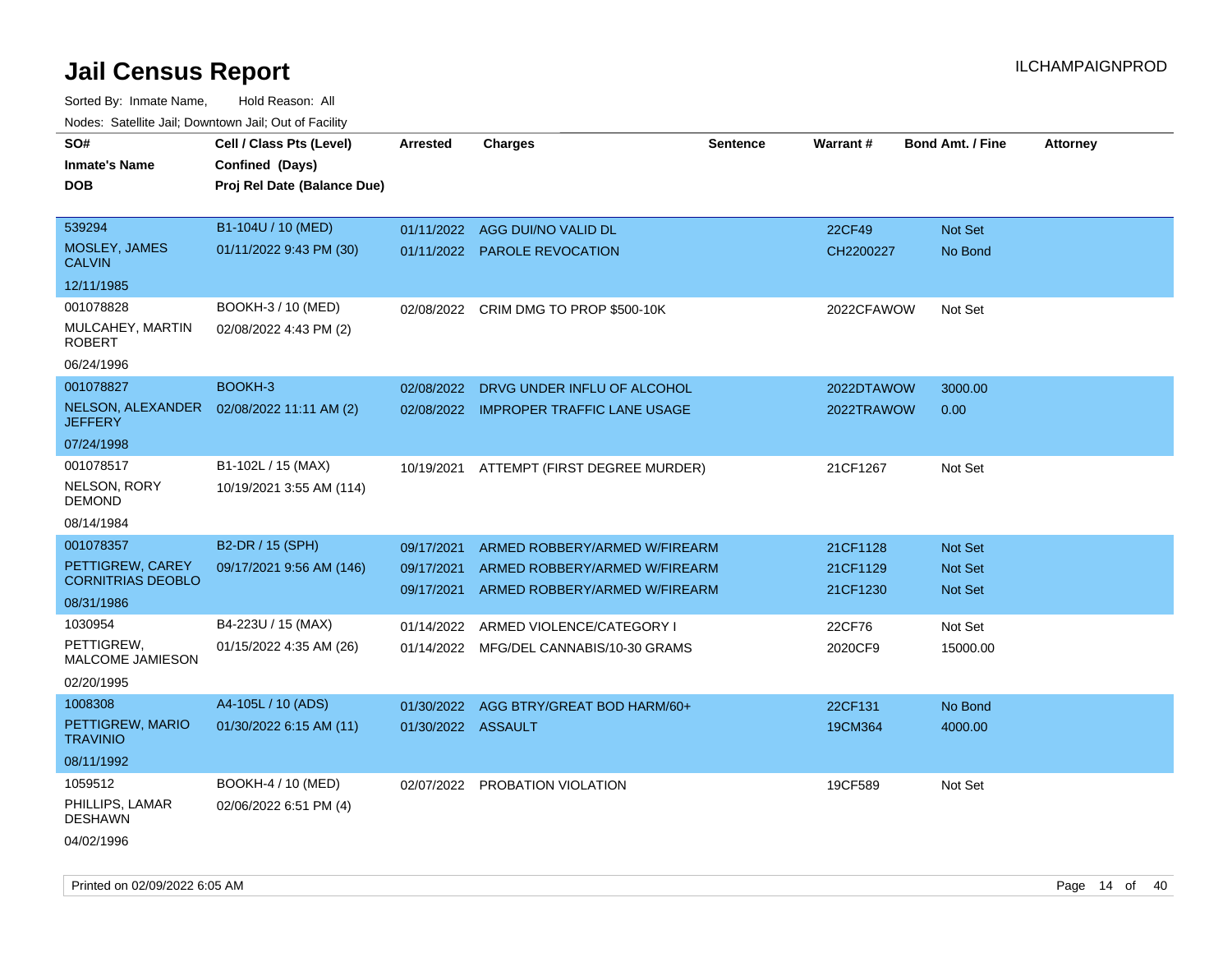| SO#<br><b>Inmate's Name</b><br><b>DOB</b>                                  | Cell / Class Pts (Level)<br>Confined (Days)<br>Proj Rel Date (Balance Due) | <b>Arrested</b>          | <b>Charges</b>                                                          | <b>Sentence</b> | Warrant#              | <b>Bond Amt. / Fine</b> | <b>Attorney</b> |
|----------------------------------------------------------------------------|----------------------------------------------------------------------------|--------------------------|-------------------------------------------------------------------------|-----------------|-----------------------|-------------------------|-----------------|
| 999352<br>PIRLOT, JUSTIN LEE                                               | B4-225L / 10 (MED)<br>09/09/2021 11:28 AM (154)                            | 10/23/2021               | 09/09/2021 VIOLATE OP/OTHER PRIOR<br><b>FALSE REPORT OF OFFENSE</b>     | 2y (DOC)        | 2019CF836             | Not Set<br>5000.00      |                 |
| 11/08/1982<br>001078799<br>PURNELL, MARKISE<br><b>MONROE</b><br>07/13/2002 | A4-101L / 10 (MED)<br>01/27/2022 9:50 AM (14)                              |                          | 01/27/2022 FIREARM/FOID INVALID/NOT ELIG                                |                 | 22CF116               | Not Set                 |                 |
| 001078669<br>RANGEL, ADRIAN<br>11/25/2000                                  | B1-107U / 10 (MED)<br>12/10/2021 12:53 AM (62)                             | 12/10/2021               | AGG DISCHARGE FIREARM/BLDG/SCH                                          |                 | 21CF1507              | Not Set                 |                 |
| 1069524<br>RAY-DAVIS, KAMARI<br><b>DAYVON</b><br>03/30/2000                | B4-224L / 15 (MAX)<br>08/09/2021 2:44 AM (185)                             | 08/08/2021               | MFG/DEL CANNABIS/30-500 GRAMS                                           |                 | 21CF953               | Not Set                 |                 |
| 45473<br>REXROAD, CALVIN<br><b>ALLEN</b><br>10/04/1970                     | B2-T1-04L / 15 (SPH)<br>11/23/2021 6:27 PM (79)                            | 11/23/2021               | CHIL SEX OFFEN/RESIDE DAY CARE<br>11/23/2021 VIOLATE SEX OFFENDER REGIS |                 | 21CF1275<br>21CF546   | 10000.00<br>50000.00    |                 |
| 979485<br>RODRIGUEZ, JOSHUA<br><b>ANTHONY</b><br>04/06/1990                | B2-T4-16L / 15 (SPH)<br>03/12/2021 1:57 PM (335)                           | 03/12/2021               | PRED CRIM SEX ASLT/VICTIM <13                                           |                 | 21CF282               | Not Set                 |                 |
| 61330<br><b>RUFFIN, JONATHON</b><br><b>CECIL</b><br>05/10/1984             | B4-123L / 15 (MAX)<br>12/01/2021 5:34 AM (71)                              | 12/01/2021<br>12/01/2021 | ARMED HABITUAL CRIMINAL<br>PAROLE REVOCATION                            |                 | 21CF1473<br>CH2107545 | Not Set<br>No Bond      |                 |
| 1071161<br>SANDERS, MARKELL<br>LAMAR<br>02/02/2000                         | B4-124L / 15 (MAX)<br>08/18/2021 6:18 PM (176)                             | 08/18/2021               | DELIVERY OF OR POSSESSION OF W/IN1                                      |                 | 21CF1008              | No Bond                 |                 |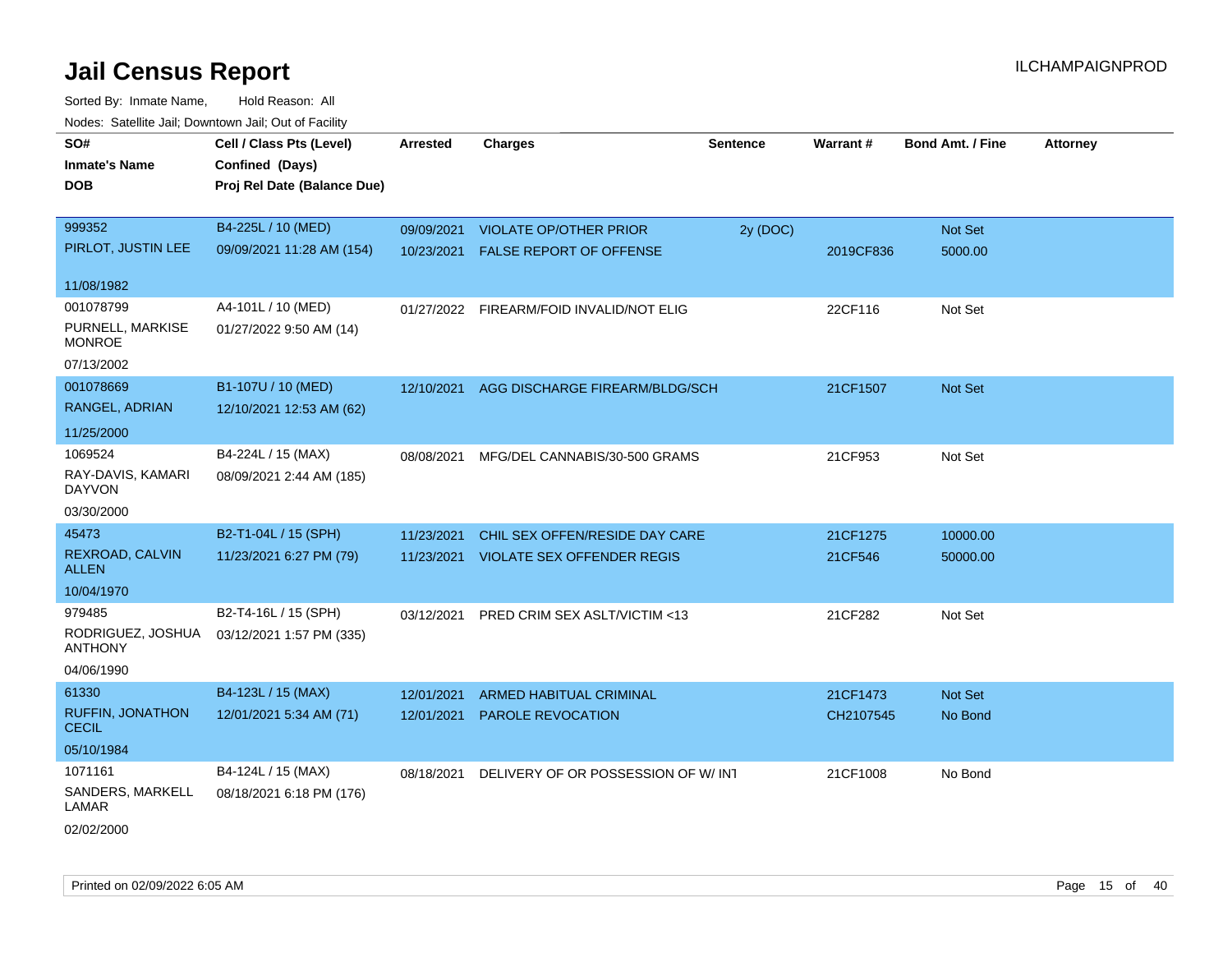Sorted By: Inmate Name, Hold Reason: All Nodes: Satellite Jail; Downtown Jail; Out of Facility

| SO#                                                        | Cell / Class Pts (Level)                     | <b>Arrested</b> | <b>Charges</b>                           | <b>Sentence</b>     | Warrant#   | Bond Amt. / Fine | <b>Attorney</b> |
|------------------------------------------------------------|----------------------------------------------|-----------------|------------------------------------------|---------------------|------------|------------------|-----------------|
| <b>Inmate's Name</b>                                       | Confined (Days)                              |                 |                                          |                     |            |                  |                 |
| <b>DOB</b>                                                 | Proj Rel Date (Balance Due)                  |                 |                                          |                     |            |                  |                 |
|                                                            |                                              |                 |                                          |                     |            |                  |                 |
| 1047469                                                    | B3-W5-18L / 10 (MED)                         | 07/03/2021      | CRIMINAL SEX ASSAULT/CONSENT             | 2y/6m (DOC) 21CF773 |            | Not Set          |                 |
| <b>ALLEN</b>                                               | SCHINDLER, RICHARD 07/03/2021 10:25 PM (222) |                 |                                          |                     |            |                  |                 |
| 10/16/1979                                                 |                                              |                 |                                          |                     |            |                  |                 |
| 1000820                                                    | A4-206L / 15 (ADS)                           | 01/24/2022      | FELON POSS/USE WEAPON/FIREARM            |                     | 22CF105    | Not Set          |                 |
| SCHNEIDER, SONGAN 01/24/2022 8:20 AM (17)                  |                                              |                 | 01/24/2022 AGGRAVATED DOMESTIC BATTERY   |                     | 21CF1433   | 25000.00         |                 |
| <b>MICHAEL</b>                                             |                                              |                 | 01/24/2022 DRIVING ON SUSPENDED LICENSE  |                     | 20TR2771   | 2500.00          |                 |
| 08/18/1992                                                 |                                              |                 |                                          |                     |            |                  |                 |
| 001078748                                                  | B3-W4-13U / 10 (MED)                         |                 | 01/10/2022 AGGRAVATED BATTERY            |                     | 21CF151    | No Bond          |                 |
| SCHROEDER, JOSHUA 01/10/2022 9:34 AM (31)<br><b>CURTIS</b> |                                              |                 |                                          |                     |            |                  |                 |
| 09/04/1980                                                 | 3/8/2022 (0.00)                              |                 |                                          |                     |            |                  |                 |
| 001078698                                                  | B3-W1-04L / 5 (ADS)                          | 12/20/2021      | DIRECT CRIMINAL CONTEMPT                 |                     | 2019F44    | No Bond          |                 |
| SIDES, BRIAN KEITH                                         | 12/20/2021 4:23 PM (52)                      |                 |                                          |                     |            |                  |                 |
| 12/08/1969                                                 |                                              |                 |                                          |                     |            |                  |                 |
| 001078441                                                  | BOOKF-1 / 15 (ADS)                           | 10/01/2021      | <b>ARMED HABITUAL CRIMINAL</b>           |                     | 21CF1182   | Not Set          |                 |
| SINGLETON, CORRIE<br><b>DERRELL</b>                        | 10/01/2021 12:36 PM (132)                    |                 | 12/20/2021 SPEEDING 26-34 MPH OVER LIMIT |                     | 2021TR2701 | 1000.00          |                 |
| 05/07/1983                                                 |                                              |                 |                                          |                     |            |                  |                 |
| 001078765                                                  | B4-122U / 10 (MED)                           | 01/13/2022      | FELON POSS/USE WEAPON/FIREARM            |                     | 22CF66     | Not Set          |                 |
| SMITH, COREY ADRIAN 01/13/2022 7:32 PM (28)                |                                              | 01/13/2022      | DRVG UNDER INFLUENCE OF DRUG             |                     | 2018DT262  | 190.00           |                 |
|                                                            |                                              | 01/13/2022      | DRIVING ON REVOKED LICENSE               |                     | 20TR3078   | 190.00           |                 |
| 09/01/1987                                                 |                                              |                 |                                          |                     |            |                  |                 |
| 1038158                                                    | A3-114L / 10 (MED)                           |                 | 02/04/2022 CRIMINAL SEX ASSAULT/CONSENT  |                     | 22CF146    | Not Set          |                 |
| <b>SMITH, RASHAD</b><br><b>JARECE</b>                      | 02/04/2022 11:42 PM (6)                      |                 |                                          |                     |            |                  |                 |
| 09/16/1995                                                 |                                              |                 |                                          |                     |            |                  |                 |
| 001077770                                                  | A1-226L / 5 (MIN)                            | 01/06/2022      | <b>RESIDENTIAL BURGLARY</b>              |                     | 21CF319    | Not Set          |                 |
| STOFFLE, KELLY ANNE 01/06/2022 3:14 PM (35)                |                                              |                 |                                          |                     |            |                  |                 |

04/12/1989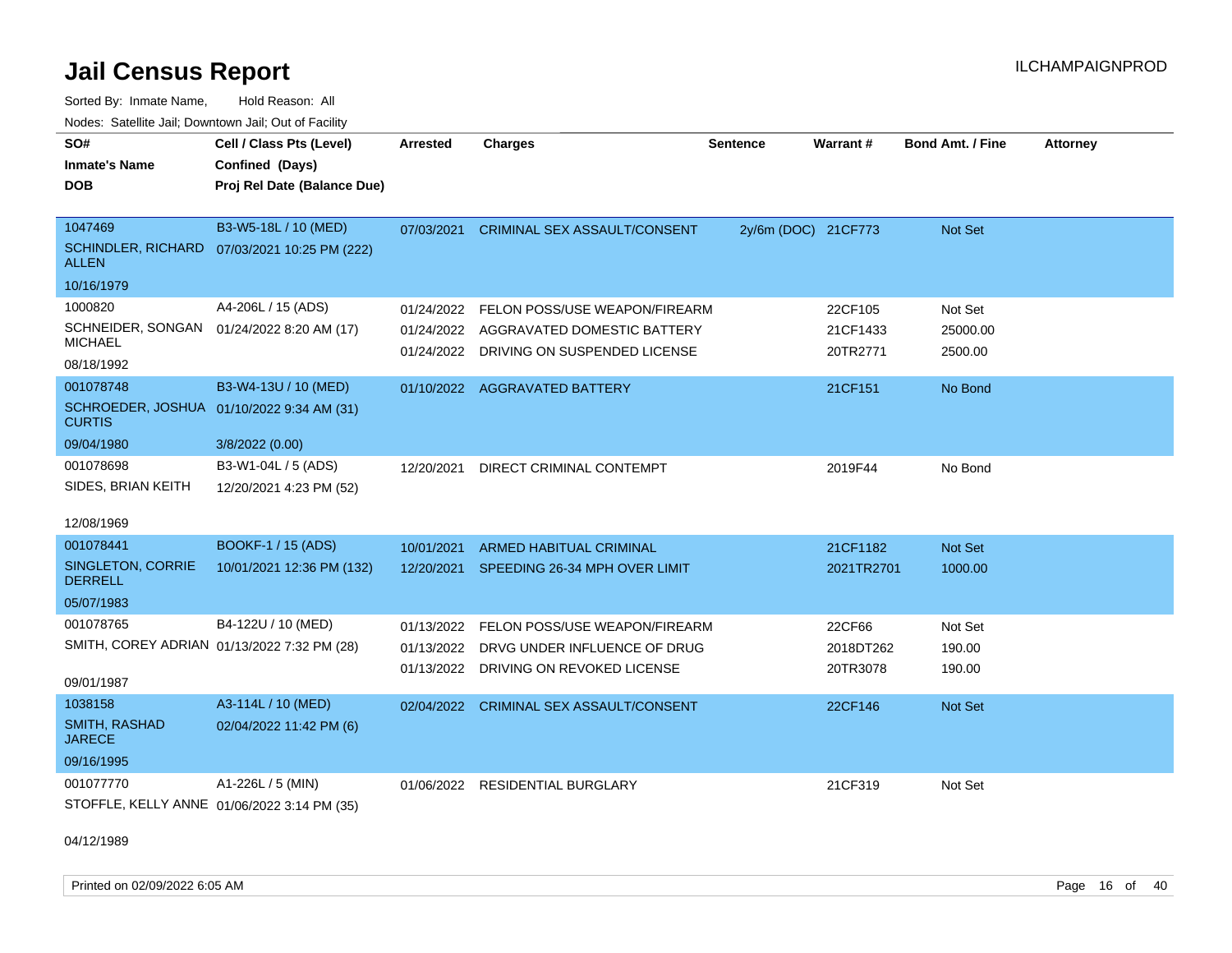Sorted By: Inmate Name, Hold Reason: All Nodes: Satellite Jail; Downtown Jail; Out of Facility

| ivouss. Satellite Jall, Downtown Jall, Out of Facility |                             |                 |                                     |                 |           |                         |                 |
|--------------------------------------------------------|-----------------------------|-----------------|-------------------------------------|-----------------|-----------|-------------------------|-----------------|
| SO#                                                    | Cell / Class Pts (Level)    | <b>Arrested</b> | <b>Charges</b>                      | <b>Sentence</b> | Warrant#  | <b>Bond Amt. / Fine</b> | <b>Attorney</b> |
| <b>Inmate's Name</b>                                   | Confined (Days)             |                 |                                     |                 |           |                         |                 |
| <b>DOB</b>                                             | Proj Rel Date (Balance Due) |                 |                                     |                 |           |                         |                 |
|                                                        |                             |                 |                                     |                 |           |                         |                 |
| 38305                                                  | B2-T2-06L / 10 (SPH)        |                 | 03/18/2020 CRIMINAL SEXUAL ABUSE    |                 | 20CF-343  | 500000.00               |                 |
| STOVER, JOSH<br><b>ANDREW</b>                          | 03/18/2020 10:24 AM (694)   |                 |                                     |                 |           |                         |                 |
| 08/18/1973                                             |                             |                 |                                     |                 |           |                         |                 |
| 001078182                                              | B3-W2-06L / 5 (MIN)         | 12/20/2021      | DRIVING ON REVOKED LICENSE          |                 | 2021CF800 | No Bond                 |                 |
| STRONG, KEVIN<br><b>GARDNER</b>                        | 12/20/2021 4:34 PM (52)     |                 |                                     |                 |           |                         |                 |
| 02/12/1963                                             | 3/19/2022 (0.00)            |                 |                                     |                 |           |                         |                 |
| 1062701                                                | B1-107L / 15 (MAX)          |                 | 01/20/2022 UNLAWFUL USE OF A WEAPON | 10y (DOC)       | 2021CF114 | No Bond                 |                 |
| <b>TAYLOR, CODY EARL</b>                               | 01/20/2022 11:31 AM (21)    |                 |                                     |                 |           |                         |                 |
|                                                        |                             |                 |                                     |                 |           |                         |                 |
| 10/22/1997                                             |                             |                 |                                     |                 |           |                         |                 |
| 1049786                                                | A3-115L / 15 (ADS)          | 02/04/2022      | AGGRAVATED BATTERY                  |                 | 22CF141   | No Bond                 |                 |
| TAYLOR, COZENE JR                                      | 02/04/2022 1:49 AM (6)      |                 |                                     |                 |           |                         |                 |
| 12/02/1988                                             |                             |                 |                                     |                 |           |                         |                 |
| 962484                                                 | <b>BOOKH-8 / 10 (ADS)</b>   | 12/29/2021      | <b>AGGRAVATED DOMESTIC BATTERY</b>  |                 | 21CF1608  | <b>Not Set</b>          |                 |
| <b>TAYLOR, VINCENT</b><br><b>REGINALD</b>              | 12/29/2021 7:23 AM (43)     |                 |                                     |                 |           |                         |                 |
| 11/03/1988                                             |                             |                 |                                     |                 |           |                         |                 |
| 1000614                                                | A3-211U / 15 (SPH)          |                 | 01/12/2022 AGGRAVATED BATTERY       | 3y (DOC)        | 2018CF376 | No Bond                 |                 |
| <b>TESTER, TIMOTHY</b><br>RAY.                         | 01/12/2022 3:38 PM (29)     |                 |                                     |                 |           |                         |                 |
| 06/08/1992                                             |                             |                 |                                     |                 |           |                         |                 |
| 001078471                                              | B4-221U / 10 (MED)          | 10/11/2021      | AGG UUW/VEHICLE/<21                 |                 | 21CF1210  | 100.00                  |                 |
| <b>THATCH, OMARION</b><br><b>DIAMONTE</b>              | 10/11/2021 1:26 AM (122)    |                 |                                     |                 |           |                         |                 |
| 09/05/2003                                             |                             |                 |                                     |                 |           |                         |                 |
| 32058                                                  | B4-123U / 15 (MAX)          | 06/14/2021      | <b>AGG DISCH FIREARM</b>            |                 | 21CF690   | Not Set                 |                 |
| THOMPSON, STEVEN<br>ONEAL                              | 06/14/2021 6:44 AM (241)    |                 |                                     |                 |           |                         |                 |
| 03/14/1969                                             |                             |                 |                                     |                 |           |                         |                 |

Printed on 02/09/2022 6:05 AM Page 17 of 40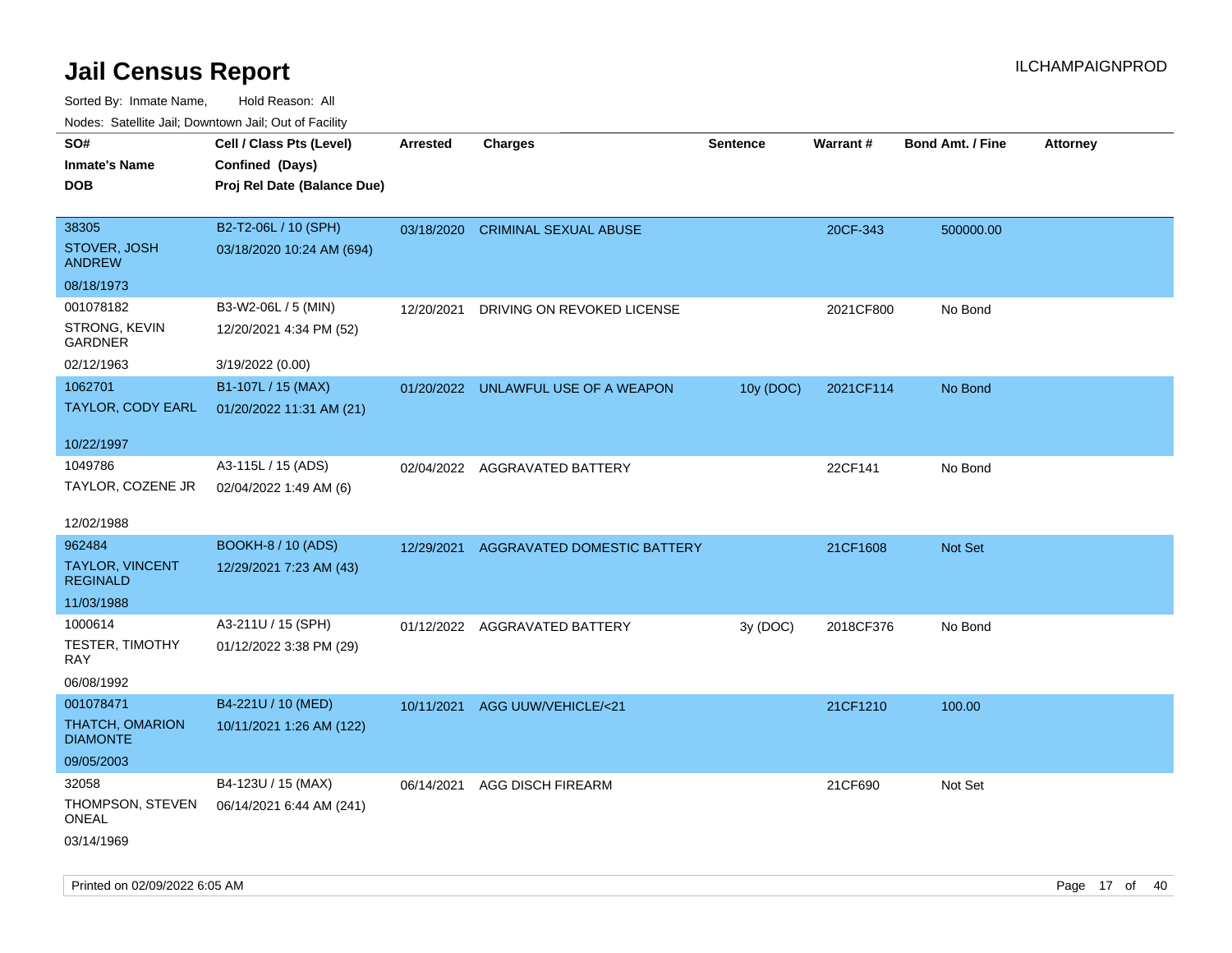| SO#                                           |                             |                 |                                          |                 |           |                         |                 |
|-----------------------------------------------|-----------------------------|-----------------|------------------------------------------|-----------------|-----------|-------------------------|-----------------|
|                                               | Cell / Class Pts (Level)    | <b>Arrested</b> | <b>Charges</b>                           | <b>Sentence</b> | Warrant#  | <b>Bond Amt. / Fine</b> | <b>Attorney</b> |
| <b>Inmate's Name</b>                          | Confined (Days)             |                 |                                          |                 |           |                         |                 |
| <b>DOB</b>                                    | Proj Rel Date (Balance Due) |                 |                                          |                 |           |                         |                 |
|                                               |                             |                 |                                          |                 |           |                         |                 |
| 001078792                                     | A4-203L / 15 (ADS)          | 01/24/2022      | <b>FUGITIVE FROM JUSTICE</b>             |                 | 22CF99    | <b>Not Set</b>          |                 |
| TRAMBLE, TOM<br><b>MARCUS</b>                 | 01/24/2022 10:24 AM (17)    | 01/24/2022      | <b>FUGITIVE FROM JUSTICE</b>             |                 | 22CF100   | Not Set                 |                 |
| 02/28/1985                                    |                             |                 | 01/24/2022 ARMED VIOLENCE/CATEGORY I     |                 | 22CF101   | <b>Not Set</b>          |                 |
| 32910                                         | B3-W1-01U / 10 (MED)        |                 | DOM BTRY/HARM/1-2 PRECONV                |                 | 21CF1189  | Not Set                 |                 |
| TULL, CHRISTOPHER                             |                             | 10/04/2021      |                                          |                 |           |                         |                 |
| <b>MICHAEL</b>                                | 10/04/2021 10:53 PM (129)   |                 |                                          |                 |           |                         |                 |
| 04/02/1971                                    |                             |                 |                                          |                 |           |                         |                 |
| 1070904                                       | B3-W4-16L / 5 (MIN)         | 10/28/2021      | <b>BURGLARY</b>                          | 3y (DOC)        | 2021CF321 | 15000.00                |                 |
| <b>WANKEL, JONAH</b><br>JAMES                 | 10/28/2021 3:42 AM (105)    |                 |                                          |                 |           |                         |                 |
| 12/15/1993                                    |                             |                 |                                          |                 |           |                         |                 |
| 961786                                        | A4-206U / 15 (ADS)          |                 | 01/24/2022 ARMED HABITUAL CRIMINAL       |                 | 22CF104   | Not Set                 |                 |
| <b>WARREN, DESIE</b><br>ARNEZ                 | 01/24/2022 7:23 AM (17)     |                 |                                          |                 |           |                         |                 |
| 04/28/1988                                    |                             |                 |                                          |                 |           |                         |                 |
| 1070737                                       | A1-126L / 15 (MAX)          | 10/14/2021      | AGG KIDNAPG/<13/INTEL DISABL             |                 | 2020CF418 | 250000.00               |                 |
| <b>WASHINGTON,</b><br><b>JASTINA VIRGINIA</b> | 10/14/2021 12:02 PM (119)   |                 |                                          |                 |           |                         |                 |
| 04/11/2000                                    |                             |                 |                                          |                 |           |                         |                 |
| 977140                                        | B1-203L / 10 (MED)          | 10/24/2021      | ARMED HABITUAL CRIMINAL                  |                 | 21CF1289  | Not Set                 |                 |
| WEBSTER, DERRIAL<br><b>DEVON</b>              | 10/24/2021 2:46 AM (109)    |                 |                                          |                 |           |                         |                 |
| 01/14/1990                                    |                             |                 |                                          |                 |           |                         |                 |
| 001078328                                     | B1-207U / 15 (MAX)          |                 | 08/30/2021 FELON POSS/USE WEAPON/FIREARM |                 | 21CF1045  | Not Set                 |                 |
| <b>WHITE, JUSTIN</b><br><b>STEVEN</b>         | 08/30/2021 10:48 AM (164)   |                 |                                          |                 |           |                         |                 |
| 10/25/1995                                    |                             |                 |                                          |                 |           |                         |                 |
| 1075313                                       | A3-216L / 15 (ADS)          | 01/29/2022      | POSSESSION OF STOLEN FIREARM             |                 | 22CF132   | Not Set                 |                 |
| <b>WILLIAMS, EARDIS</b>                       | 01/29/2022 1:23 AM (12)     | 01/29/2022      | MFG/DEL CANNABIS/30-500 GRAMS            |                 | 20CF51    | 5000.00                 |                 |
| <b>ANTONIO, Junior</b>                        |                             |                 | 01/29/2022 POSSESSION OF STOLEN FIREARM  |                 | 20CF1048  | 500000.00               |                 |
| 01/21/1999                                    |                             |                 |                                          |                 |           |                         |                 |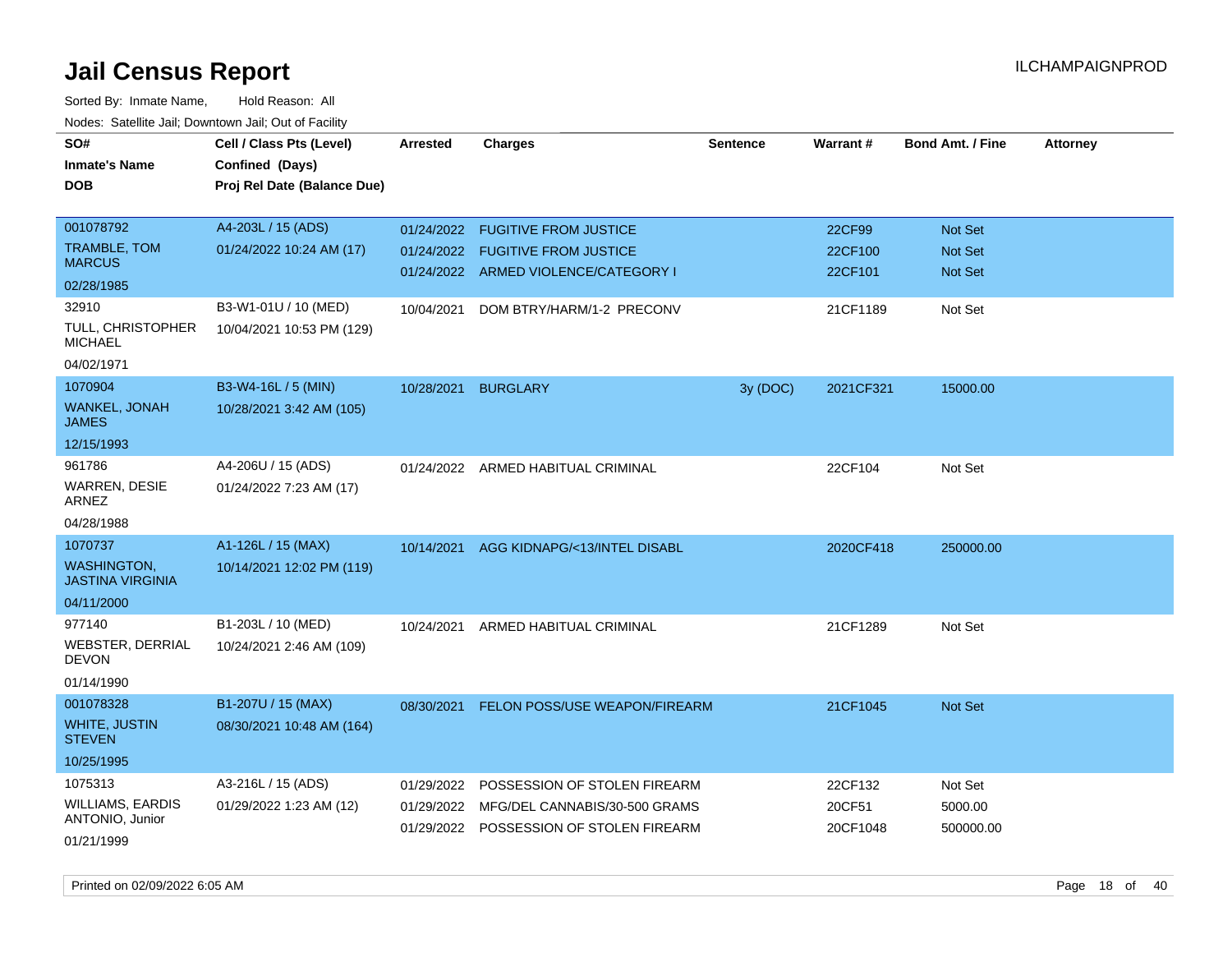Sorted By: Inmate Name, Hold Reason: All

Nodes: Satellite Jail; Downtown Jail; Out of Facility

| SO#                                        | Cell / Class Pts (Level)    | <b>Arrested</b>   | <b>Charges</b>                           | <b>Sentence</b> | Warrant#    | <b>Bond Amt. / Fine</b> | <b>Attorney</b> |
|--------------------------------------------|-----------------------------|-------------------|------------------------------------------|-----------------|-------------|-------------------------|-----------------|
| <b>Inmate's Name</b>                       | Confined (Days)             |                   |                                          |                 |             |                         |                 |
| <b>DOB</b>                                 | Proj Rel Date (Balance Due) |                   |                                          |                 |             |                         |                 |
|                                            |                             |                   |                                          |                 |             |                         |                 |
| 1049234                                    | A3-111U                     |                   | 01/22/2022 AGGRAVATED DOMESTIC BATTERY   |                 | 22CF94      | <b>Not Set</b>          |                 |
| <b>WILLIAMS, KHAMRON</b><br><b>MARCELL</b> | 01/22/2022 9:30 AM (19)     |                   |                                          |                 |             |                         |                 |
| 08/15/1995                                 |                             |                   |                                          |                 |             |                         |                 |
| 1019420                                    | B1-105L / 10 (MED)          | 12/14/2021        | METH MANUFACTURING/15<100 GR             | 8y (DOC)        | 21CF205     | No Bond                 |                 |
| WILLIAMS,<br><b>MARSHAWN ANTONIO</b>       | 12/14/2021 1:56 PM (58)     |                   |                                          |                 |             |                         |                 |
| 06/02/1994                                 |                             |                   |                                          |                 |             |                         |                 |
| 638552                                     | B2-T2-08L / 5 (SPH)         | 10/07/2021        | CHILD PORNOGRAPHY/PHOTOGRAPH             |                 | 2021CF1207  | No Bond                 |                 |
| <b>WILLIAMS, MICHAEL</b><br><b>JAMES</b>   | 10/07/2021 12:20 PM (126)   |                   |                                          |                 |             |                         |                 |
| 03/29/1964                                 |                             |                   |                                          |                 |             |                         |                 |
| 1066370                                    | B1-101L / 15 (MAX)          | 07/28/2021        | ARMED VIOLENCE/CATEGORY III              |                 | 2021 CF 882 | Not Set                 |                 |
| WILLIAMS, REONTE<br><b>REMIR</b>           | 07/28/2021 5:40 AM (197)    |                   |                                          |                 |             |                         |                 |
| 05/14/1999                                 |                             |                   |                                          |                 |             |                         |                 |
| 1051953                                    | A2-221L / 10 (MED)          | 02/02/2022        | DOMESTIC BATTERY/OTHER PRIOR             |                 | 22CF144     | Not Set                 |                 |
| <b>WINSTON, ALYSSIA</b><br><b>LETEECE</b>  | 02/02/2022 4:29 AM (8)      |                   |                                          |                 |             |                         |                 |
| 03/17/1996                                 |                             |                   |                                          |                 |             |                         |                 |
| 972160                                     | B1-206U / 10 (MED)          |                   | 01/11/2022 AGG DOMESTIC BATTERY/STRANGLE | 3y (DOC)        | 21-CF-917   | Not Set                 |                 |
| WOOD, ANTONIO                              | 01/11/2022 5:14 PM (30)     |                   |                                          |                 |             |                         |                 |
| 10/16/1981                                 |                             |                   |                                          |                 |             |                         |                 |
| <b>Total Satellite Jail: 146</b>           |                             | <b>Males: 129</b> | Females: 17<br>Unknown: 0                |                 |             |                         |                 |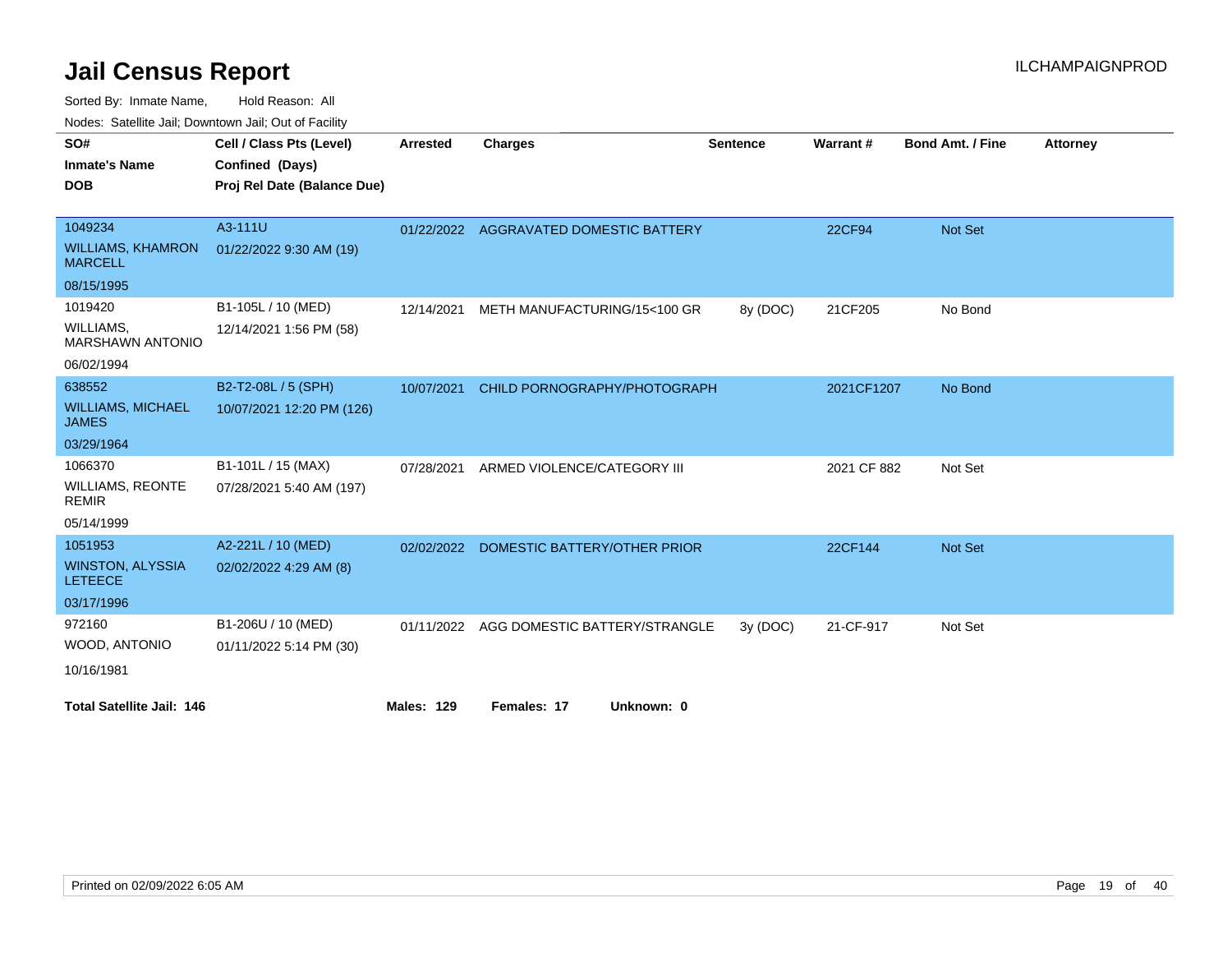| <b>Downtown Jail</b> |  |
|----------------------|--|
|                      |  |

| SO#<br><b>Inmate's Name</b>           | Cell / Class Pts (Level)<br>Confined (Days)  | <b>Arrested</b> | <b>Charges</b>                    | <b>Sentence</b> | Warrant#  | <b>Bond Amt. / Fine</b> | <b>Attorney</b> |
|---------------------------------------|----------------------------------------------|-----------------|-----------------------------------|-----------------|-----------|-------------------------|-----------------|
| <b>DOB</b>                            | Proj Rel Date (Balance Due)                  |                 |                                   |                 |           |                         |                 |
| 1073165                               | G4L / 5 (MIN)                                | 04/30/2021      | FORGERY/ISSUE/DELIVER DOCUMENT    |                 | 19CF143   | 75000.00                |                 |
| <b>ACKERMAN, CODY</b><br><b>JAMES</b> | 04/30/2021 4:48 PM (286)                     | 04/30/2021      | <b>BURGLARY</b>                   |                 | 21CF516   | Not Set                 |                 |
| 02/01/1989                            |                                              | 05/03/2021      | FORGERY/ISSUE/DELIVER DOCUMENT    |                 | 2018CF689 | 2500.00 / 75.00         |                 |
| 1070569                               | G9U / 5 (MIN)                                | 01/14/2022      | AGGRAVATED ASSAULT                |                 | 22CF75    | Not Set                 |                 |
| ARNDT, MICHAEL                        | 01/14/2022 11:32 PM (27)                     | 02/01/2022      | PROBATION VIOLATION               |                 | 20CF806   | Not Set                 |                 |
| Junior<br>11/28/1971                  |                                              |                 |                                   |                 |           |                         |                 |
| 001078621                             | F5U / 10 (MED)                               | 12/23/2021      | <b>RESIDENTIAL BURGLARY</b>       |                 | 21CF1582  | Not Set                 |                 |
|                                       | BAILEY, DANIEL SCOTT 12/23/2021 9:44 AM (49) | 01/14/2022      | <b>PROBATION VIOLATION</b>        |                 | 21CF1445  | Not Set                 |                 |
|                                       |                                              |                 |                                   |                 |           |                         |                 |
| 05/09/1999                            |                                              |                 |                                   |                 |           |                         |                 |
| 969121                                | I3 / 15 (SPH)                                | 11/25/2021      | <b>CRIM TRESPASS TO RESIDENCE</b> |                 | 21CF1444  | Not Set                 |                 |
| BECKLEY, ANTHONY<br><b>PATRICK</b>    | 11/25/2021 7:16 PM (77)                      |                 |                                   |                 |           |                         |                 |
| 06/30/1989                            |                                              |                 |                                   |                 |           |                         |                 |
| 517915                                | C1L / 5 (MIN)                                | 08/03/2021      | <b>BURGLARY</b>                   |                 | 21CF289   | 20000.00                |                 |
| <b>BOXLEY, CHARLES</b>                | 08/03/2021 2:18 PM (191)                     | 08/03/2021      | <b>BURGLARY</b>                   |                 | 21CF679   | 20000.00                |                 |
| <b>OMAR</b><br>01/10/1985             |                                              | 08/03/2021      | FORGERY/ISSUE/DELIVER DOCUMENT    |                 |           | No Bond                 |                 |
| 1027929                               | F6L / 15 (MAX)                               | 12/18/2021      | HOME INVASION/CAUSE INJURY        |                 | 21CF1560  | No Bond                 |                 |
| <b>BROUGHTON, MARK</b>                | 12/18/2021 2:55 AM (54)                      |                 |                                   |                 |           |                         |                 |
| ANTHONY, Junior                       |                                              |                 |                                   |                 |           |                         |                 |
| 02/15/1990                            |                                              |                 |                                   |                 |           |                         |                 |
| 1067476                               | F5L / 10 (MED)                               | 11/13/2021      | AGG DOMESTIC BATTERY/STRANGLE     |                 | 20CF575   | 5000.00                 |                 |
| <b>BROWN, JAMES</b><br><b>BRONELL</b> | 11/13/2021 2:35 AM (89)                      | 11/13/2021      | <b>RESIDENTIAL BURGLARY</b>       |                 | 21CF385   | 25000.00                |                 |
| 01/08/1996                            |                                              |                 |                                   |                 |           |                         |                 |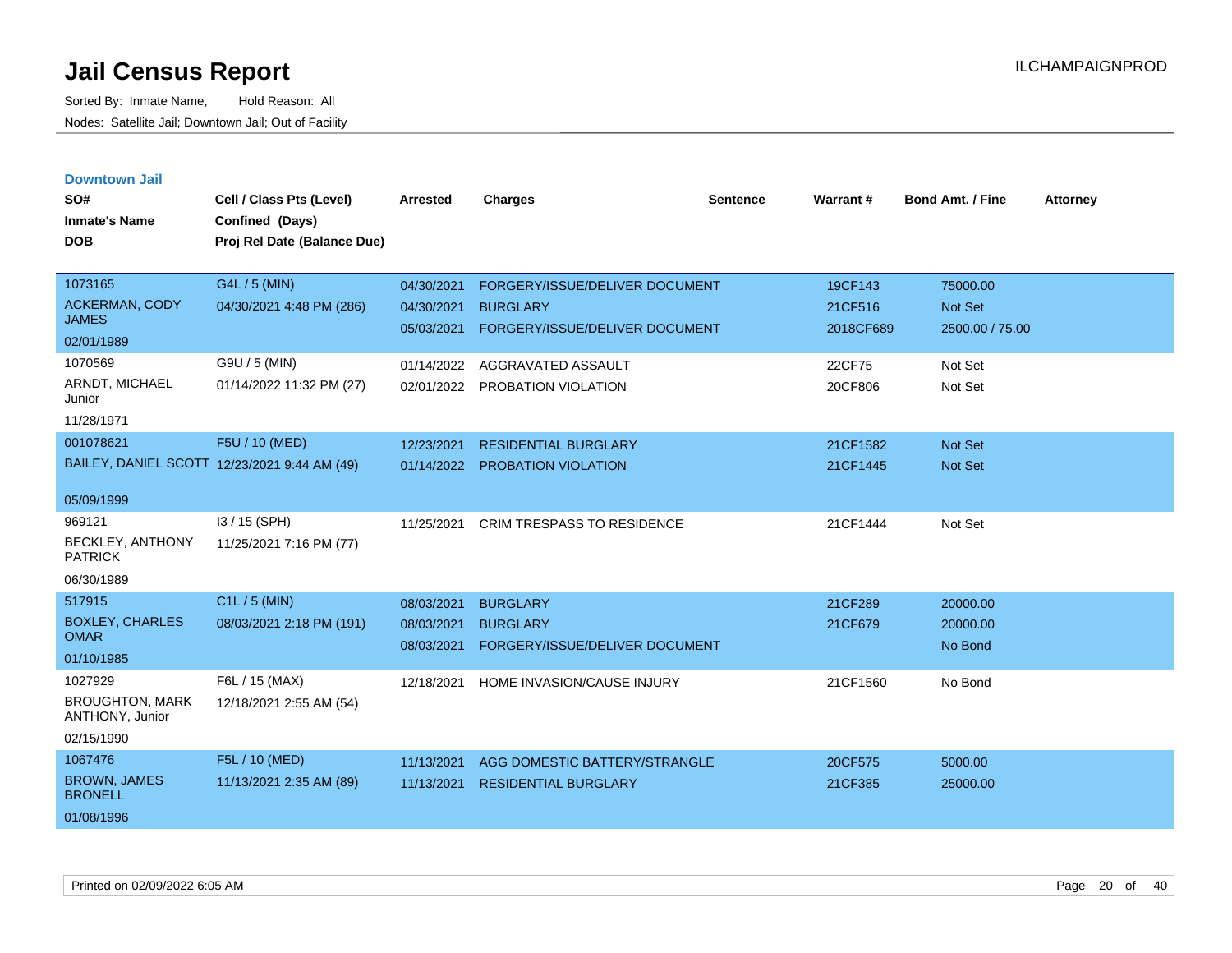Sorted By: Inmate Name, Hold Reason: All Nodes: Satellite Jail; Downtown Jail; Out of Facility

| SO#                                       | Cell / Class Pts (Level)                   | <b>Arrested</b> | <b>Charges</b>                          | <b>Sentence</b> | Warrant#   | <b>Bond Amt. / Fine</b> | <b>Attorney</b> |
|-------------------------------------------|--------------------------------------------|-----------------|-----------------------------------------|-----------------|------------|-------------------------|-----------------|
| <b>Inmate's Name</b>                      | Confined (Days)                            |                 |                                         |                 |            |                         |                 |
| <b>DOB</b>                                | Proj Rel Date (Balance Due)                |                 |                                         |                 |            |                         |                 |
|                                           |                                            |                 |                                         |                 |            |                         |                 |
| 995432                                    | H5L / 10 (ADS)                             | 12/20/2021      | FAIL TO RPT WKLY/NO FIXED ADDR          |                 | 21CF1559   | Not Set                 |                 |
| <b>BROWN, JAVON</b><br><b>SHANTEZ</b>     | 12/20/2021 2:06 AM (52)                    |                 |                                         |                 |            |                         |                 |
| 10/14/1991                                |                                            |                 |                                         |                 |            |                         |                 |
| 1075941                                   | G2L / 5 (MIN)                              | 10/08/2021      | AGG UNLAWFUL USE OF WEAPON/VEH          | 2y (DOC)        | 20CF360    | No Bond                 |                 |
| <b>BROWN, LIONEL</b><br><b>TERRELL</b>    | 10/08/2021 5:16 PM (125)                   |                 |                                         |                 |            |                         |                 |
| 10/19/1981                                |                                            |                 |                                         |                 |            |                         |                 |
| 1068812                                   | F1L / 15 (MAX)                             | 12/21/2021      | FELON POSS/USE FIREARM PRIOR            |                 | 21CF1568   | Not Set                 |                 |
| BRYANT, DANNY<br><b>EUGENE</b>            | 12/21/2021 1:50 PM (51)                    | 12/21/2021      | AGG DISCHARGE FIREARM/OCC VEH           |                 | 21CF741    | Not Set                 |                 |
| 11/22/1989                                |                                            |                 |                                         |                 |            |                         |                 |
| 56936                                     | C4U / 10 (ADS)                             | 11/01/2021      | PUBLIC INDECENCY/EXPOSURE/3+            | 3y/0m/0d (DO    |            | Not Set                 |                 |
| CALDWELL, STEVEN<br>ANDRE                 | 11/01/2021 1:09 PM (101)                   |                 |                                         |                 |            |                         |                 |
| 04/19/1982                                |                                            |                 |                                         |                 |            |                         |                 |
| 001078092                                 | H2U / 10 (ADS)                             | 12/27/2021      | AGG BATTERY/PUBLIC PLACE                |                 | 2021CF1042 | 5000.00                 |                 |
| <b>WILLIAM</b>                            | CHOUNARD, STANLEY 12/27/2021 10:47 PM (45) |                 |                                         |                 |            |                         |                 |
| 06/25/1986                                |                                            |                 |                                         |                 |            |                         |                 |
| 56241                                     | $E1L / 5$ (MIN)                            |                 | 01/13/2022 VIOLATE ORDER/PRIOR DOM BTRY |                 | 22CF59     | Not Set                 |                 |
| CLARK, DAMON<br><b>GILLMORE</b>           | 01/13/2022 4:36 AM (28)                    |                 |                                         |                 |            |                         |                 |
| 12/21/1976                                |                                            |                 |                                         |                 |            |                         |                 |
| 1075361                                   | J6L / 5 (ADS)                              | 04/16/2021      | <b>BURGLARY</b>                         |                 | 21CF414    | Not Set                 |                 |
| <b>COWART, TORREY</b><br>BENJAMEN, Junior | 04/16/2021 9:17 PM (300)                   |                 |                                         |                 |            |                         |                 |
| 11/22/1987                                |                                            |                 |                                         |                 |            |                         |                 |
| 1076276                                   | G1L / 5 (MIN)                              | 12/20/2021      | THEFT/CONTROL <\$500/PRIOR              | 2y/6m (DOC)     |            | Not Set                 |                 |
| COX, SEAN MICHAEL                         | 12/20/2021 12:45 PM (52)                   | 12/20/2021      | <b>WARRANT OUT OF COUNTY</b>            |                 | 21CM99     | 3000.00                 |                 |

02/06/1985

Printed on 02/09/2022 6:05 AM Page 21 of 40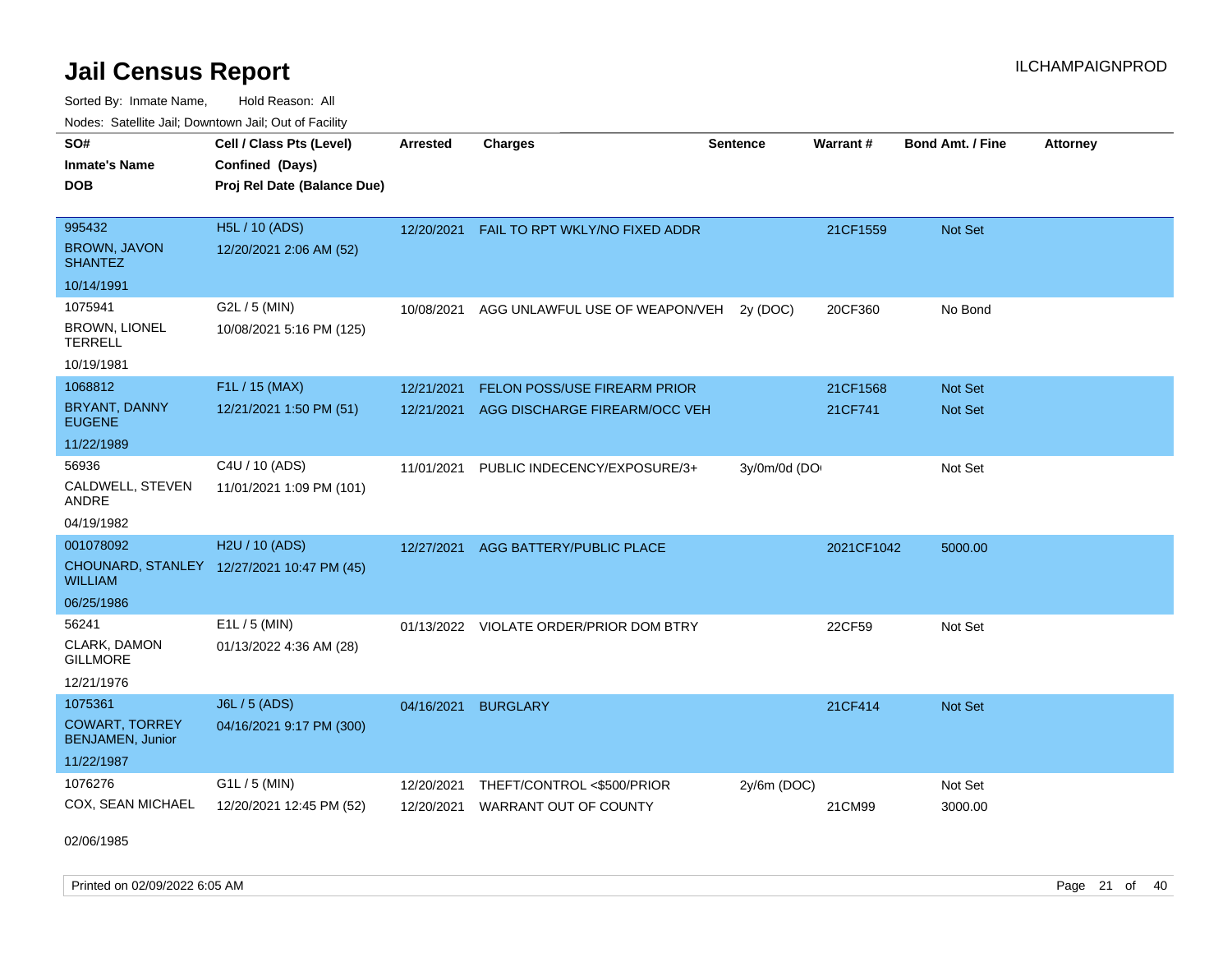Sorted By: Inmate Name, Hold Reason: All Nodes: Satellite Jail; Downtown Jail; Out of Facility

| SO#                                 | Cell / Class Pts (Level)                     | <b>Arrested</b> | <b>Charges</b>                         | <b>Sentence</b> | <b>Warrant#</b> | <b>Bond Amt. / Fine</b> | <b>Attorney</b> |
|-------------------------------------|----------------------------------------------|-----------------|----------------------------------------|-----------------|-----------------|-------------------------|-----------------|
| <b>Inmate's Name</b>                | Confined (Days)                              |                 |                                        |                 |                 |                         |                 |
| <b>DOB</b>                          | Proj Rel Date (Balance Due)                  |                 |                                        |                 |                 |                         |                 |
|                                     |                                              |                 |                                        |                 |                 |                         |                 |
| 1067370                             | E6L / 15 (ADS)                               | 11/05/2021      | FIREARM/FOID INVALID/NOT ELIG          |                 | 21CF1370        | Not Set                 |                 |
| DAVIS, AUSTIN<br><b>CHRISTOPHER</b> | 11/06/2021 12:23 AM (96)                     |                 |                                        |                 |                 |                         |                 |
| 08/11/1997                          |                                              |                 |                                        |                 |                 |                         |                 |
| 001077214                           | 14 / 15 (MAX)                                | 12/20/2021      | <b>MURDER</b>                          |                 | 21CF1572        | Not Set                 |                 |
| DAVIS-MURDOCK,                      | 12/21/2021 10:13 AM (51)                     | 12/22/2021      | PAROLE REVOCATION                      |                 | CH2107977       | Not Set                 |                 |
| <b>ERION VASSHAD</b>                |                                              | 02/08/2022      | AGGRAVATED BATTERY                     |                 | 22CFAWOW        | Not Set                 |                 |
| 06/22/1998                          |                                              |                 |                                        |                 |                 |                         |                 |
| 001078223                           | G6L / 5 (MIN)                                | 11/09/2021      | AGG DUI/NO VALID DL                    |                 | 21CF1382        | Not Set                 |                 |
| DIEGO-MATEO,<br><b>JOAQUIN</b>      | 11/09/2021 10:52 PM (93)                     |                 |                                        |                 |                 |                         |                 |
| 01/23/2002                          |                                              |                 |                                        |                 |                 |                         |                 |
| 571307                              | J3L / 15 (ADS)                               | 09/14/2020      | <b>CRIM SEXUAL ABUSE/CONSENT</b>       |                 | 2020CF1026      | Not Set                 |                 |
| DOMINGO-<br>CASTANEDA,              | 09/14/2020 11:19 PM (514)                    | 09/14/2020      | PRED CRIM SEX ASLT/VICTIM <13          |                 | 2020CF1025      | Not Set                 |                 |
| 09/29/1989                          |                                              |                 |                                        |                 |                 |                         |                 |
| 527379                              | D6 / 15 (ADS)                                | 10/25/2021      | <b>ARMED HABITUAL CRIMINAL</b>         |                 | 21CF1297        | <b>Not Set</b>          |                 |
| DRAKE, MARCELL<br><b>DEON</b>       | 10/25/2021 5:05 PM (108)                     | 10/27/2021      | AGG DOMESTIC BATTERY/STRANGLE          |                 | 21CF1245        | Not Set                 |                 |
| 04/20/1987                          |                                              |                 |                                        |                 |                 |                         |                 |
| 959292                              | K1 / 15 (ADS)                                | 04/01/2021      | ATTEMPT (FIRST DEGREE MURDER)          |                 | 2020CF565       | 2000000.00              |                 |
| DUNCAN, COREYON<br><b>ANTHONY</b>   | 04/01/2021 8:46 PM (315)                     | 12/17/2021      | <b>MURDER</b>                          |                 | 21CF1542        | Not Set                 |                 |
| 01/17/1989                          |                                              |                 |                                        |                 |                 |                         |                 |
| 1053207                             | K3 / 15 (SPH)                                | 06/06/2019      | MURDER/INTENT TO KILL/INJURE           |                 | 2019-CF849      | 2000000.00              |                 |
| FAUST, JAQUAVEON<br><b>LAVELL</b>   | 06/06/2019 2:24 PM (980)                     |                 |                                        |                 |                 |                         |                 |
| 07/25/1996                          |                                              |                 |                                        |                 |                 |                         |                 |
| 962759                              | J1L / 5 (ADS)                                | 07/16/2021      | METH DELIVERY<5 GRAMS                  |                 | 21CF833         | Not Set                 |                 |
|                                     | FINLEY, KEVIN DANTE 07/16/2021 9:44 PM (209) |                 | 07/29/2021 AGG CRIM SEX ASSAULT/FELONY |                 | 21CF891         | No Bond                 |                 |

12/28/1988

Printed on 02/09/2022 6:05 AM Page 22 of 40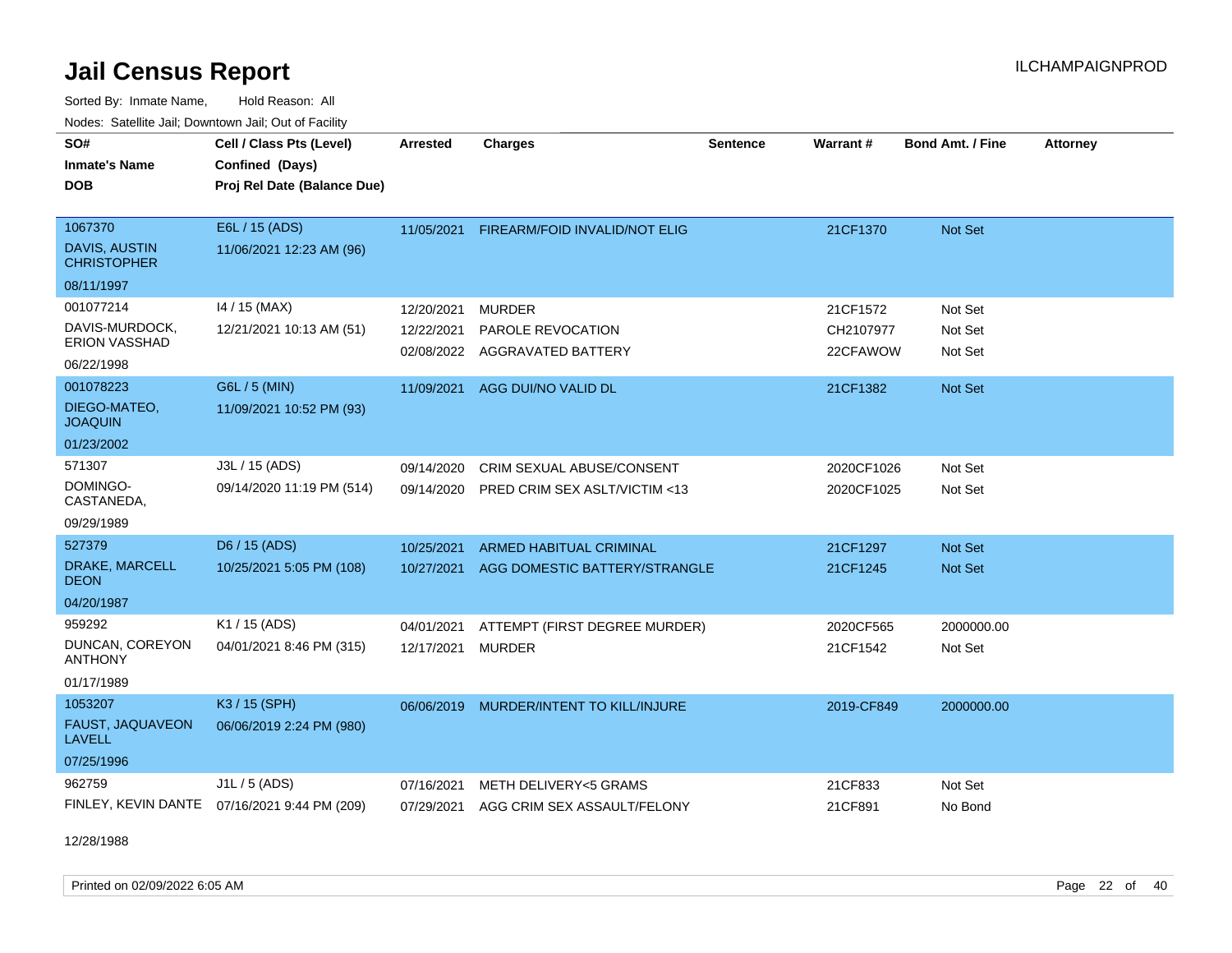| rouco. Calcinic Jan, Downtown Jan, Out of Facility |                                                                            |                 |                                         |                       |                 |                         |                 |
|----------------------------------------------------|----------------------------------------------------------------------------|-----------------|-----------------------------------------|-----------------------|-----------------|-------------------------|-----------------|
| SO#<br>Inmate's Name<br><b>DOB</b>                 | Cell / Class Pts (Level)<br>Confined (Days)<br>Proj Rel Date (Balance Due) | <b>Arrested</b> | <b>Charges</b>                          | <b>Sentence</b>       | <b>Warrant#</b> | <b>Bond Amt. / Fine</b> | <b>Attorney</b> |
| 524764<br><b>FISCUS, ROBERT</b><br><b>LOWELL</b>   | G3L / 5 (MIN)<br>09/18/2021 10:50 AM (145)                                 |                 | 09/18/2021 METH DELIVERY/15<100 GRAMS   |                       | 21CF627         | 50000.00                |                 |
| 02/17/1986                                         |                                                                            |                 |                                         |                       |                 |                         |                 |
| 1063104                                            | $G1U / 5$ (MIN)                                                            | 01/10/2022      | <b>VIOLATE ORDER PROTECTION</b>         |                       | 21CF1258        | 25000.00                |                 |
| FUSON, KEITH<br>EDWARD                             | 01/10/2022 9:14 PM (31)                                                    |                 | 01/10/2022 VIOLATE ORDER PROTECTION     |                       | 21CF1259        | 25000.00                |                 |
| 05/07/1987                                         |                                                                            |                 |                                         |                       |                 |                         |                 |
| 32913                                              | I1 / 15 (ADS)                                                              | 12/03/2021      | <b>PRED CRIM SEX ASLT/VICTIM &lt;13</b> |                       | 21CF1481        | Not Set                 |                 |
| GROB, WARREN A,<br>Junior                          | 12/03/2021 4:24 PM (69)                                                    |                 |                                         |                       |                 |                         |                 |
| 12/07/1950                                         |                                                                            |                 |                                         |                       |                 |                         |                 |
| 1073611                                            | G3U / 5 (MIN)                                                              | 02/09/2021      | DELIVERY OF OR POSSESSION OF W/INT      |                       | 21CF160         | Not Set                 |                 |
| HAYES, CAMERON<br>TAYLOR MALEEK                    | 02/09/2021 3:10 PM (366)                                                   | 02/09/2021      | MFG 15>100 GR ECSTASY/ANALOG            |                       | 21CF121         | 500000.00               |                 |
| 08/10/1998                                         |                                                                            |                 |                                         |                       |                 |                         |                 |
| 544770                                             | D3 / 10 (MED)                                                              | 08/14/2021      | AGG DOMESTIC BATTERY/STRANGLE           |                       | 2021CF514       | 25000.00                |                 |
| <b>HAYES, DEVON</b><br>JERMAINE                    | 08/14/2021 2:56 AM (180)                                                   | 08/14/2021      | AGGRAVATED DOMESTIC BATTERY             |                       | 21CF977         | No Bond                 |                 |
| 11/07/1987                                         |                                                                            |                 |                                         |                       |                 |                         |                 |
| 972300                                             | F6U / 10 (MED)                                                             | 12/22/2021      | RESIDENTIAL BURGLARY                    |                       | 18CF1691        | 25000.00                |                 |
| HOLT, MICHAEL<br>TERRELL                           | 12/22/2021 8:36 AM (50)                                                    | 12/22/2021      | AGG CRIM SEX ABUSE/VICTIM <9            |                       | 19CF1277        | 250000.00               |                 |
| 12/25/1989                                         |                                                                            |                 |                                         |                       |                 |                         |                 |
| 1063119                                            | J5L / 10 (MED)                                                             | 11/05/2021      | <b>BURGLARY</b>                         | 2y/6m (DOC) 2018CF877 |                 | 10000.00                |                 |
| HUNT, KHALLEEL<br>MALIK                            | 11/05/2021 7:47 AM (97)                                                    |                 |                                         |                       |                 |                         |                 |
| 03/28/1999                                         |                                                                            |                 |                                         |                       |                 |                         |                 |
| 24308                                              | D <sub>2</sub> / 15 (MAX)                                                  | 06/03/2021      | <b>ROBBERY</b>                          |                       | 21CF625         | No Bond                 |                 |
| KWIATKOWSKI,<br>ROBERT JOHN                        | 06/03/2021 10:40 PM (252)                                                  |                 |                                         |                       |                 |                         |                 |
| 08/08/1963                                         |                                                                            |                 |                                         |                       |                 |                         |                 |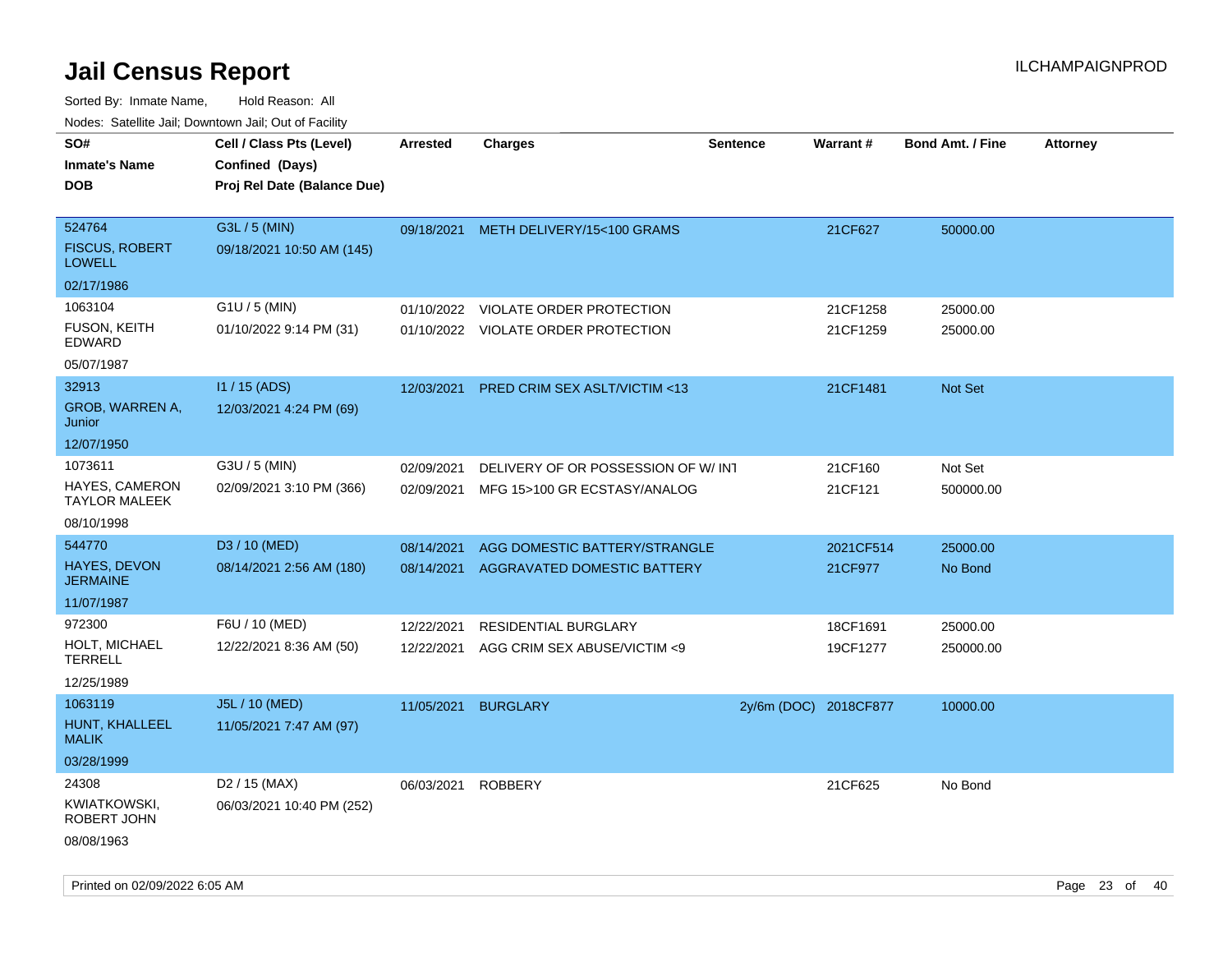| SO#                                       | Cell / Class Pts (Level)                   | <b>Arrested</b> | <b>Charges</b>                     | <b>Sentence</b> | Warrant#      | <b>Bond Amt. / Fine</b> | <b>Attorney</b> |
|-------------------------------------------|--------------------------------------------|-----------------|------------------------------------|-----------------|---------------|-------------------------|-----------------|
| <b>Inmate's Name</b>                      | Confined (Days)                            |                 |                                    |                 |               |                         |                 |
| <b>DOB</b>                                | Proj Rel Date (Balance Due)                |                 |                                    |                 |               |                         |                 |
|                                           |                                            |                 |                                    |                 |               |                         |                 |
| 1041648                                   | C8L / 15 (MAX)                             | 01/11/2022      | ARMED HABITUAL CRIMINAL            |                 | <b>22CF41</b> | <b>Not Set</b>          |                 |
| LANE, DEMETRIUS<br><b>LAQUAN</b>          | 01/11/2022 5:27 AM (30)                    | 01/11/2022      | PAROLE REVOCATION                  |                 | CH2200221     | Not Set                 |                 |
| 07/04/1996                                |                                            |                 |                                    |                 |               |                         |                 |
| 29681                                     | J2L / 15 (ADS)                             | 07/14/2020      | PREDATORY CRIMINAL SEX ASSLT/CHILD |                 | 20CF-781      | 250000.00               |                 |
| LENOIR, JOHN<br><b>CHRISTOPHER</b>        | 07/14/2020 12:51 PM (576)                  |                 |                                    |                 |               |                         |                 |
| 04/20/1966                                |                                            |                 |                                    |                 |               |                         |                 |
| 45113                                     | E2L / 15 (MAX)                             | 11/20/2021      | <b>ARMED HABITUAL CRIMINAL</b>     |                 | 21CF1424      | No Bond                 |                 |
| <b>MARTIN, JEREMIAH</b><br><b>FRANCIS</b> | 11/20/2021 1:18 AM (82)                    |                 |                                    |                 |               |                         |                 |
| 01/18/1977                                |                                            |                 |                                    |                 |               |                         |                 |
| 1000869                                   | C9L / 15 (MAX)                             | 09/11/2021      | FELON POSS/USE WEAPON/FIREARM      |                 | 21CF1102      | Not Set                 |                 |
| MARTIN, MANNIX<br><b>TILMOND</b>          | 09/12/2021 12:40 AM (151)                  |                 |                                    |                 |               |                         |                 |
| 07/19/1991                                |                                            |                 |                                    |                 |               |                         |                 |
| 1063030                                   | H4L / 15 (ADS)                             | 12/20/2021      | <b>MURDER</b>                      |                 | 21CF1571      | <b>Not Set</b>          |                 |
|                                           | MASON, RYAN ONEIAL 12/21/2021 9:30 AM (51) | 12/22/2021      | <b>PAROLE REVOCATION</b>           |                 | CH2107979     | <b>Not Set</b>          |                 |
| 02/22/1991                                |                                            |                 |                                    |                 |               |                         |                 |
| 1066623                                   | G6U / 5 (MIN)                              | 11/17/2021      | MFG/DEL 15<100 GR COCA/ANALOG      |                 | 17CF1093      | 75000.00                |                 |
| MATA-OROZCO,<br><b>OLEGARIO</b>           | 11/17/2021 5:08 PM (85)                    |                 |                                    |                 |               |                         |                 |
| 03/06/1995                                |                                            |                 |                                    |                 |               |                         |                 |
| 001078249                                 | B3 / 10 (MED)                              | 08/07/2021      | FELON POSS/USE WEAPON/FIREARM      |                 | 21CF947       | <b>Not Set</b>          |                 |
| MCCLENDON, CALVIN<br>м                    | 08/07/2021 8:56 AM (187)                   |                 |                                    |                 |               |                         |                 |
| 04/29/1990                                |                                            |                 |                                    |                 |               |                         |                 |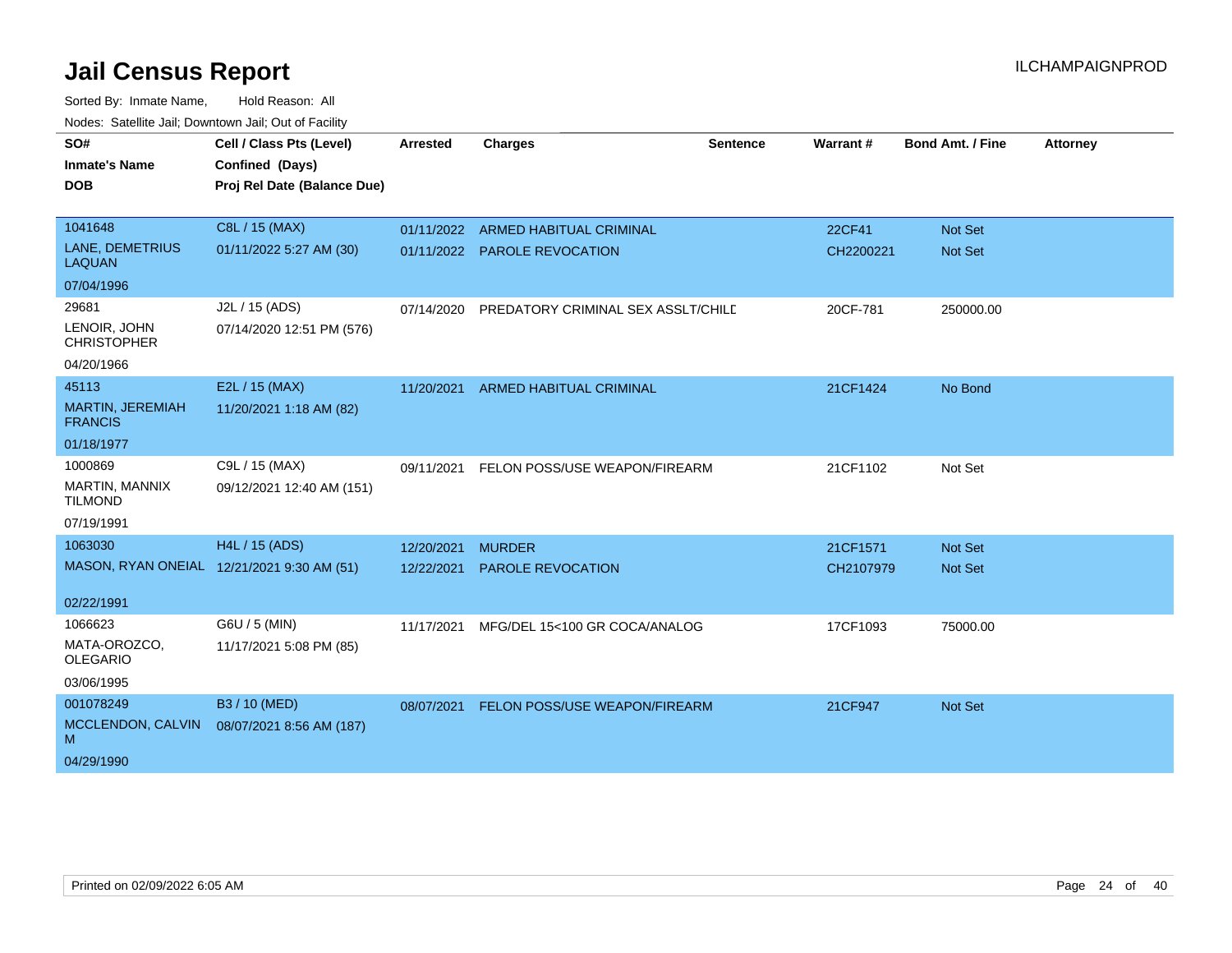| SO#                                    | Cell / Class Pts (Level)                    | <b>Arrested</b>      | <b>Charges</b>                          | <b>Sentence</b> | Warrant#   | <b>Bond Amt. / Fine</b> | <b>Attorney</b> |
|----------------------------------------|---------------------------------------------|----------------------|-----------------------------------------|-----------------|------------|-------------------------|-----------------|
| <b>Inmate's Name</b>                   | Confined (Days)                             |                      |                                         |                 |            |                         |                 |
| <b>DOB</b>                             | Proj Rel Date (Balance Due)                 |                      |                                         |                 |            |                         |                 |
|                                        |                                             |                      |                                         |                 |            |                         |                 |
| 43476                                  | G8U / 5 (MIN)                               | 01/25/2022           | POSSESSING A CONTROLLED SUBSTANC        |                 | 22CF109    | <b>Not Set</b>          |                 |
| <b>MERRICK, BRIAN</b><br><b>MATHEW</b> | 01/25/2022 12:40 PM (16)                    | 01/25/2022           | POSSESSION OF METH< 5 GRAMS             |                 | 20CF450    | 690.00                  |                 |
| 06/01/1974                             |                                             |                      | 01/25/2022 POSSESSION OF METH< 5 GRAMS  |                 | 21CF116    | 690.00                  |                 |
|                                        |                                             | 01/25/2022           | <b>METH DELIVERY&lt;5 GRAMS</b>         |                 | 21CF170    | 940.00                  |                 |
|                                        |                                             |                      | 01/25/2022 DRIVING RVK/SUSP DUI/SSS 4-9 |                 | 21CF730    | 440.00                  |                 |
| 40235                                  | G9L / 5 (MIN)                               | 10/04/2021 AGG DUI/4 |                                         |                 | 2021CF1145 | 35000.00                |                 |
| MERRIWEATHER,<br><b>MARCUS TODD</b>    | 10/04/2021 4:41 PM (129)                    |                      |                                         |                 |            |                         |                 |
| 11/28/1967                             |                                             |                      |                                         |                 |            |                         |                 |
| 1040273                                | E5U / 15 (ADS)                              | 09/30/2021           | <b>PRED CRIM SEX ASLT/VICTIM &lt;13</b> |                 | 21CF329    | 500000.00               |                 |
| METCALFE, LANELL<br><b>JARON</b>       | 09/30/2021 11:32 PM (133)                   |                      |                                         |                 |            |                         |                 |
| 09/22/1988                             |                                             |                      |                                         |                 |            |                         |                 |
| 1075635                                | B <sub>2</sub> / 10 (ADS)                   | 05/11/2021           | AGG DISCHARGE FIREARM/OCC VEH           |                 | 21CF538    | Not Set                 |                 |
| MILES, DEVLON VON,<br>Junior           | 05/11/2021 10:39 PM (275)                   | 05/11/2021           | MFG/DEL CANNABIS/30-500 GRAMS           |                 | 20CF1402   | 100000.00               |                 |
| 11/04/2000                             |                                             |                      |                                         |                 |            |                         |                 |
| 48033                                  | G7L / 5 (MIN)                               | 12/04/2021           | DOMESTIC BATTERY/OTHER PRIOR            | 4y (DOC)        | 21CF1482   | Not Set                 |                 |
| MOORE,<br><b>CHRISTOPHER ALLEN</b>     | 12/04/2021 4:38 PM (68)                     |                      |                                         |                 |            |                         |                 |
| 07/02/1976                             |                                             |                      |                                         |                 |            |                         |                 |
| 1069209                                | H1L / 10 (ADS)                              | 04/07/2021           | AGG BATTERY/GREAT BODILY HARM           |                 | 21CF376    | Not Set                 |                 |
| MOORE, DEVONTE<br><b>JAMAL</b>         | 04/07/2021 6:25 PM (309)                    |                      |                                         |                 |            |                         |                 |
| 09/24/1995                             |                                             |                      |                                         |                 |            |                         |                 |
| 1074169                                | C2L / 10 (MED)                              | 12/21/2021           | AGGRAVATED DOMESTIC BATTERY             |                 | 21CF1567   | <b>Not Set</b>          |                 |
|                                        | PANZER, IAN RICHARD 12/21/2021 2:24 PM (51) |                      |                                         |                 |            |                         |                 |
| 07/04/1988                             |                                             |                      |                                         |                 |            |                         |                 |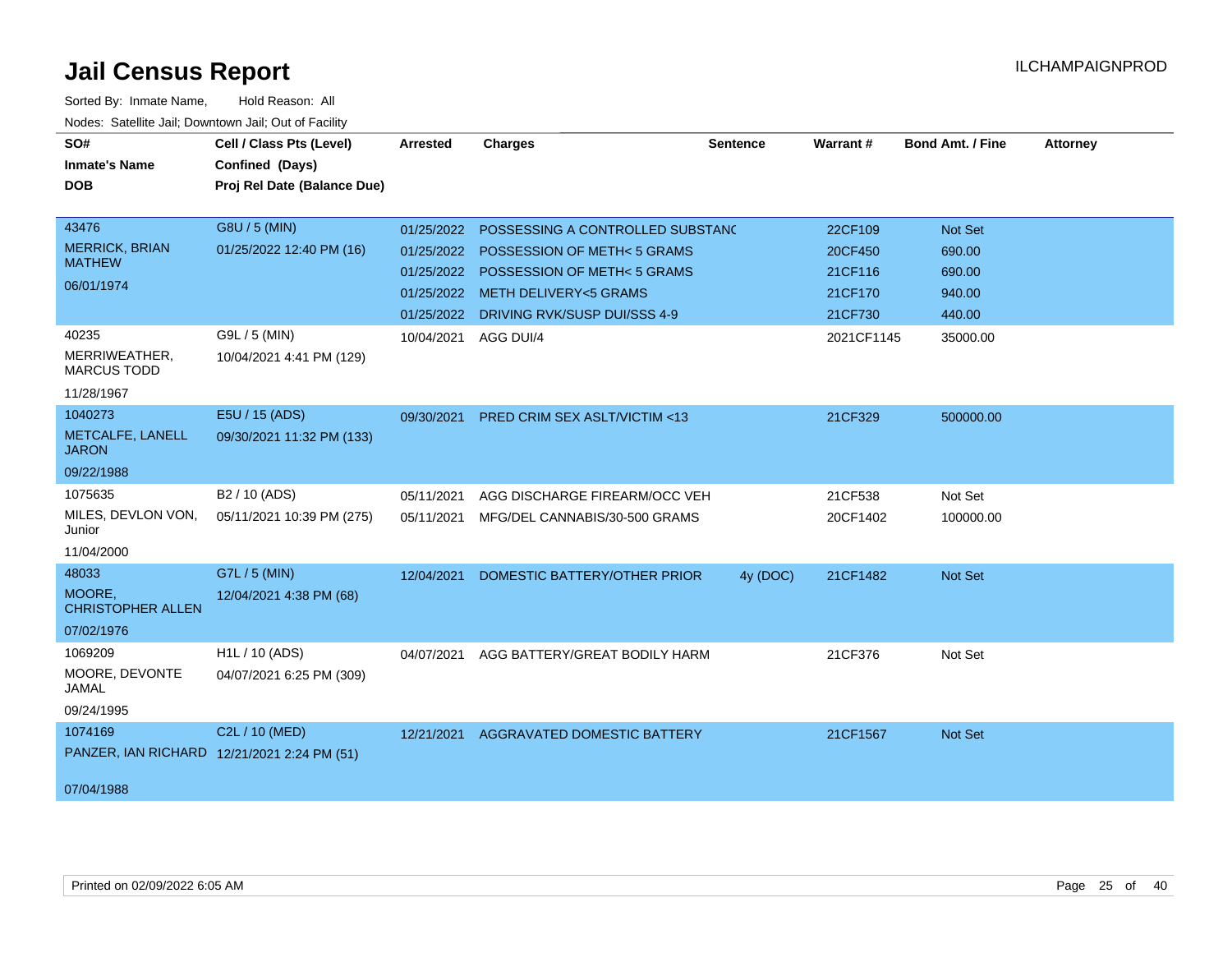| ivouss. Satellite Jali, Downtown Jali, Out of Facility |                                            |                          |                                                       |                 |                 |                         |                 |
|--------------------------------------------------------|--------------------------------------------|--------------------------|-------------------------------------------------------|-----------------|-----------------|-------------------------|-----------------|
| SO#                                                    | Cell / Class Pts (Level)                   | <b>Arrested</b>          | <b>Charges</b>                                        | <b>Sentence</b> | <b>Warrant#</b> | <b>Bond Amt. / Fine</b> | <b>Attorney</b> |
| Inmate's Name                                          | Confined (Days)                            |                          |                                                       |                 |                 |                         |                 |
| DOB                                                    | Proj Rel Date (Balance Due)                |                          |                                                       |                 |                 |                         |                 |
| 61251                                                  | E4L / 15 (ADS)                             | 12/27/2021               | <b>PRED CRIM SEX ASLT/VICTIM &lt;13</b>               |                 | 21CF651         | No Bond                 |                 |
| PETMECKY, JOHN<br>ROBERT                               | 12/27/2021 1:52 PM (45)                    |                          |                                                       |                 |                 |                         |                 |
| 03/09/1983                                             |                                            |                          |                                                       |                 |                 |                         |                 |
| 1022441                                                | C3L / 10 (ADS)                             | 10/27/2021               | AGG BATTERY/PEACE OFFICER                             |                 | 2021 CF 12      | No Bond                 |                 |
| PICKENS, DONTRELL<br>DEMAR                             | 10/27/2021 1:39 PM (106)                   | 10/27/2021               | AGG BATTERY/PEACE OFFICER                             |                 | 2020 CF 1488    | No Bond                 |                 |
| 12/10/1993                                             |                                            |                          |                                                       |                 |                 |                         |                 |
| 1063325                                                | C6L / 10 (MED)                             |                          | 01/13/2022 VIO BAIL BOND/CLASS A OFFENSE              |                 | 22CM17          | Not Set                 |                 |
| PICKENS, JOSEPH<br><b>PARNELL</b>                      | 01/14/2022 12:28 AM (27)                   |                          |                                                       |                 |                 |                         |                 |
| 04/27/1978                                             |                                            |                          |                                                       |                 |                 |                         |                 |
| 001077783                                              | H6L / 10 (ADS)                             |                          | 01/05/2022 AGGRAVATED BATTERY                         |                 | 21CF325         | Not Set                 |                 |
| RIVERA, DARYL<br>ANTONIO                               | 01/05/2022 4:20 PM (36)                    |                          |                                                       |                 |                 |                         |                 |
| 11/14/1981                                             |                                            |                          |                                                       |                 |                 |                         |                 |
| 1072114                                                | C5L / 15 (SPH)                             | 01/17/2021               | ATTEMPT (FIRST DEGREE MURDER)                         |                 | 2021CF65        | Not Set                 |                 |
| <b>LEVON</b>                                           | ROBINSON, DONNELL 01/17/2021 2:40 PM (389) | 01/17/2021<br>02/17/2021 | ARMED ROBBERY/NO FIREARM<br><b>AGGRAVATED BATTERY</b> | 4y (DOC)        | 2020CF824       | 75000.00<br>250000.00   |                 |
| 10/23/2000                                             |                                            |                          |                                                       |                 |                 |                         |                 |
| 1068592                                                | J7L / 15 (ADS)                             | 11/12/2021               | <b>BURGLARY</b>                                       | 2y (DOC)        | 21CF1393        | Not Set                 |                 |
| ROSS, TEVONTAE<br>TERRANCE                             | 11/12/2021 8:41 AM (90)                    |                          |                                                       |                 |                 |                         |                 |
| 12/15/1998                                             |                                            |                          |                                                       |                 |                 |                         |                 |
| 59178                                                  | F8L / 15 (MAX)                             | 12/13/2021               | AGG DISCHARGE FIREARM/OCC VEH                         |                 | 21CF1274        | 1500000.00              |                 |
| <b>SANDERS, MICHAEL</b><br>JEAN                        | 12/13/2021 4:17 PM (59)                    |                          |                                                       |                 |                 |                         |                 |
| 12/22/1967                                             |                                            |                          |                                                       |                 |                 |                         |                 |
| 001078704                                              | F7U / 15 (MAX)                             | 12/21/2021               | MURDER/INTENT TO KILL/INJURE                          |                 | 21CF1575        | Not Set                 |                 |
| SHORTER, JAQUAN<br><b>MAURICE</b>                      | 12/23/2021 1:23 AM (49)                    |                          |                                                       |                 |                 |                         |                 |
| 10/08/1998                                             |                                            |                          |                                                       |                 |                 |                         |                 |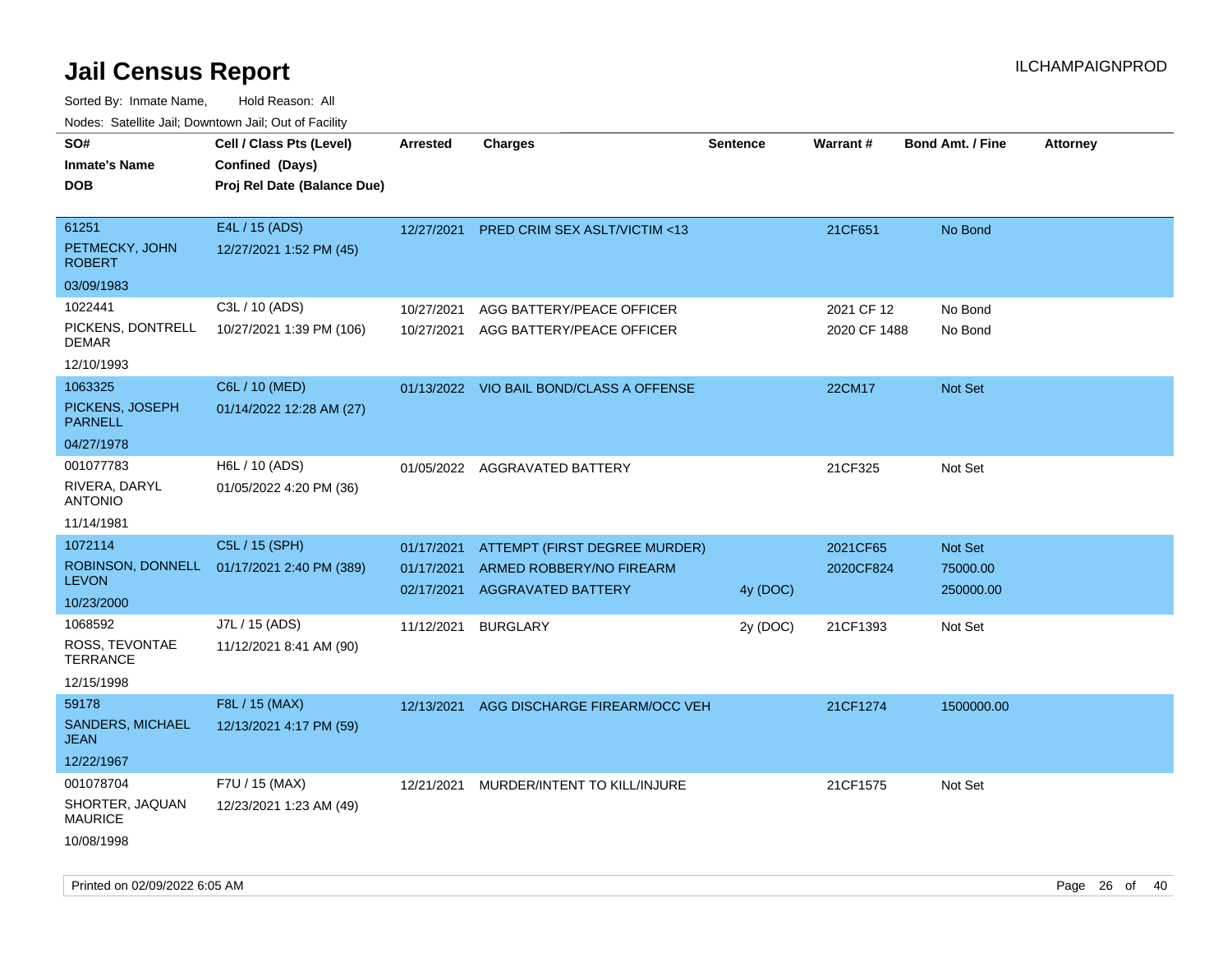| rougs. Calcing Jan, Downtown Jan, Out of Facility |                             |                     |                                         |          |            |                         |                 |
|---------------------------------------------------|-----------------------------|---------------------|-----------------------------------------|----------|------------|-------------------------|-----------------|
| SO#                                               | Cell / Class Pts (Level)    | <b>Arrested</b>     | <b>Charges</b>                          | Sentence | Warrant#   | <b>Bond Amt. / Fine</b> | <b>Attorney</b> |
| <b>Inmate's Name</b>                              | Confined (Days)             |                     |                                         |          |            |                         |                 |
| <b>DOB</b>                                        | Proj Rel Date (Balance Due) |                     |                                         |          |            |                         |                 |
|                                                   |                             |                     |                                         |          |            |                         |                 |
| 47195                                             | G8L / 5 (MIN)               | 12/27/2021          | <b>RESIDENTIAL BURGLARY</b>             |          | 2020CF1222 | 10000.00                |                 |
| SIMMONS, JAMES<br><b>ROBERT</b>                   | 12/27/2021 8:42 AM (45)     | 12/28/2021          | <b>RESIDENTIAL BURGLARY</b>             |          | 2021CF1596 | <b>Not Set</b>          |                 |
| 03/13/1975                                        |                             |                     |                                         |          |            |                         |                 |
| 1057312                                           | G5U / 5 (MIN)               | 11/10/2021          | HOME INVASION/FIREARM                   | 7y (DOC) | 21CF1388   | Not Set                 |                 |
| STARKS, RAMEON<br><b>TAHZIER</b>                  | 11/10/2021 9:51 PM (92)     |                     |                                         |          |            |                         |                 |
| 12/18/1996                                        |                             |                     |                                         |          |            |                         |                 |
| 1064798                                           | B1 / 15 (ADS)               | 01/17/2022 MURDER   |                                         |          | 2021CF695  | 1500000.00              |                 |
| <b>STENNIS, BRUCE</b><br><b>DEONTAY</b>           | 01/17/2022 1:29 PM (24)     |                     | 01/17/2022 MFG/DEL 1<15 GR COCAINE/ANLG |          | 21CF520    | 50000.00                |                 |
| 08/12/1998                                        |                             |                     |                                         |          |            |                         |                 |
| 65920                                             | F3L / 15 (MAX)              | 12/21/2021          | ARMED ROBBERY/ARMED W/FIREARM           |          | 2021CF1543 | 100000.00               |                 |
| TAPSCOTT.<br><b>CORNELIUS</b>                     | 12/21/2021 10:57 PM (51)    |                     |                                         |          |            |                         |                 |
| 07/14/1985                                        |                             |                     |                                         |          |            |                         |                 |
| 1068839                                           | F4L / 15 (MAX)              | 08/07/2020 HOMICIDE |                                         |          | 2020-CF851 | 1000000.00              |                 |
| TAYLOR, LONDON<br><b>JAVON</b>                    | 08/07/2020 10:30 AM (552)   |                     |                                         |          |            |                         |                 |
| 08/16/1999                                        |                             |                     |                                         |          |            |                         |                 |
| 1004142                                           | F2U / 15 (MAX)              | 10/27/2021          | POSSESSION OF METH/15<100GRAMS          |          | 2021CF1298 | 1500000.00              |                 |
| TOY, KAYON LARENZ                                 | 10/22/2021 1:01 PM (111)    |                     |                                         |          |            |                         |                 |
| 09/12/1991                                        |                             |                     |                                         |          |            |                         |                 |
| 1056971                                           | D <sub>4</sub> / 10 (ADS)   | 08/07/2021          | <b>FELON POSS/USE WEAPON/FIREARM</b>    |          | 21CF948    | No Bond                 |                 |
| <b>TRAVIS, DENZEL</b><br><b>DANTRELL</b>          | 08/07/2021 7:36 AM (187)    | 08/08/2021          | AGG BATTERY/PUBLIC PLACE                |          | 2020CF647  | 25000.00                |                 |
| 03/21/1993                                        |                             |                     |                                         |          |            |                         |                 |
| 001078250                                         | F2L / 10 (MED)              | 08/07/2021          | FELON POSS WEAPON/BODY ARMOR            |          | 21CF950    | Not Set                 |                 |
| <b>TRAVIS, JORDAN</b><br>TESHAUN                  | 08/07/2021 10:27 AM (187)   |                     |                                         |          |            |                         |                 |
| 03/03/1996                                        |                             |                     |                                         |          |            |                         |                 |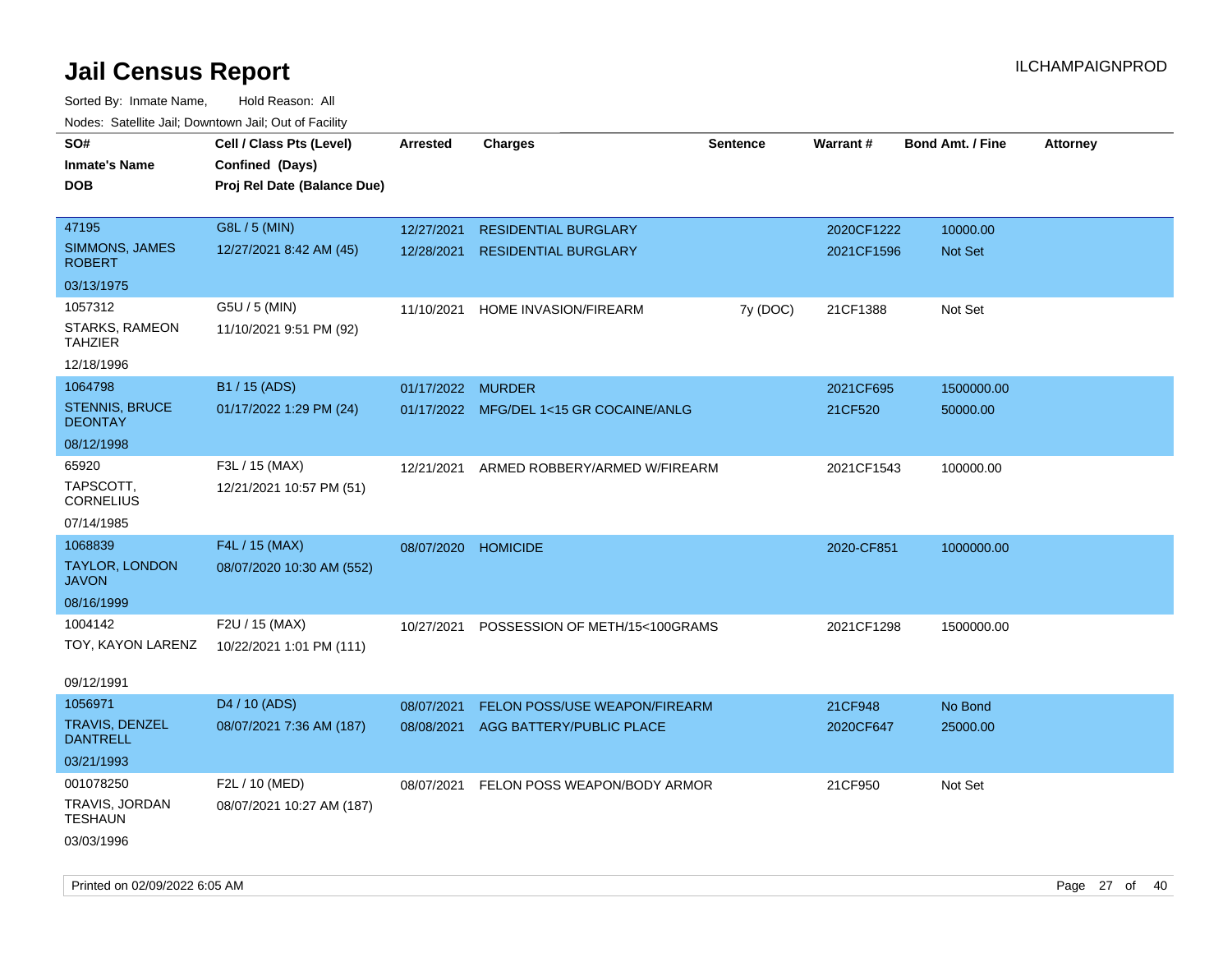| roaco. Catolino dall, Downtown dall, Out of Fability |                             |                 |                                         |                 |           |                         |                 |
|------------------------------------------------------|-----------------------------|-----------------|-----------------------------------------|-----------------|-----------|-------------------------|-----------------|
| SO#                                                  | Cell / Class Pts (Level)    | <b>Arrested</b> | <b>Charges</b>                          | <b>Sentence</b> | Warrant#  | <b>Bond Amt. / Fine</b> | <b>Attorney</b> |
| <b>Inmate's Name</b>                                 | Confined (Days)             |                 |                                         |                 |           |                         |                 |
| <b>DOB</b>                                           | Proj Rel Date (Balance Due) |                 |                                         |                 |           |                         |                 |
|                                                      |                             |                 |                                         |                 |           |                         |                 |
| 56994                                                | A1L / 15 (SPH)              | 12/09/2021      | STALKING/CAUSE FEAR FOR SAFETY          |                 | 21CF1514  | <b>Not Set</b>          |                 |
| <b>TURNER, ROBERT</b><br><b>EARL, Senior</b>         | 12/09/2021 9:23 PM (63)     | 12/13/2021      | PAROLE REVOCATION                       |                 | CH2107735 | <b>Not Set</b>          |                 |
| 09/07/1982                                           |                             |                 |                                         |                 |           |                         |                 |
| 30108                                                | J4L / 15 (ADS)              | 07/30/2021      | <b>MURDER</b>                           |                 | 21CF902   | 2000000.00              |                 |
| VANDYKE, DARYL<br><b>ANTHONY</b>                     | 07/30/2021 8:29 PM (195)    |                 |                                         |                 |           |                         |                 |
| 10/04/1965                                           |                             |                 |                                         |                 |           |                         |                 |
| 968681                                               | D5 / 15 (ADS)               | 08/27/2021      | INDIRECT CRIMINAL CONTEMPT              | 3y (DOC)        | 2021CC16  | No Bond                 |                 |
| <b>WADE, DEMETRIUS</b><br><b>DARYL</b>               | 08/27/2021 2:25 AM (167)    | 08/27/2021      | AGG CRIM SX AB/VIC 13<18/TRUST          |                 | 2020CF499 | 250000.00               |                 |
| 01/07/1987                                           |                             |                 |                                         |                 |           |                         |                 |
| 1070971                                              | $H3L / 5$ (ADS)             | 12/07/2021      | IDENTITY THEFT/<\$300                   |                 | 20CF922   | Not Set                 |                 |
| <b>WEIR, CLINTON</b><br><b>HOWARD</b>                | 12/08/2021 3:45 AM (64)     | 12/07/2021      | <b>RECKLESS DRIVING</b>                 |                 | 19TR2348  | Not Set                 |                 |
| 03/15/1983                                           |                             |                 |                                         |                 |           |                         |                 |
| 54212                                                | E3U / 10 (ADS)              | 12/21/2021      | ARMED VIOLENCE/CATEGORY I               |                 | 21CF1576  | <b>Not Set</b>          |                 |
| <b>WHITLOCK, GEORGE</b>                              | 12/21/2021 1:20 PM (51)     | 12/21/2021      | RECEIVE/POSS/SELL STOLEN VEH            |                 | 2021CF669 | 10000.00                |                 |
| ABRAM                                                |                             | 12/21/2021      | <b>VIOLATE ORDER PROTECTION</b>         |                 | 2021CM391 | 1000.00                 |                 |
| 11/10/1978                                           |                             |                 |                                         |                 |           |                         |                 |
| 001078709                                            | F3U / 15 (MAX)              |                 | 12/22/2021 ARMED VIOLENCE/CATEGORY I    |                 | 21CF1586  | Not Set                 |                 |
| WILLIAMS, DAVID LEE                                  | 12/22/2021 11:00 AM (50)    |                 |                                         |                 |           |                         |                 |
| 12/18/1989                                           |                             |                 |                                         |                 |           |                         |                 |
| 1058072                                              | A2U / 15 (SPH)              | 02/25/2021      | ARMED HABITUAL CRIMINAL                 |                 |           | <b>Not Set</b>          |                 |
| <b>WILLIAMS, KENNETH</b><br><b>BERNARD</b>           | 02/25/2021 3:24 PM (350)    |                 |                                         |                 |           |                         |                 |
| 10/04/1985                                           |                             |                 |                                         |                 |           |                         |                 |
| 996311                                               | F7L / 10 (MED)              |                 | 01/12/2022 RECEIVE/POSS/SELL STOLEN VEH | 3y (DOC)        | 2021CF524 | No Bond                 |                 |
| WILLIAMS,<br>TRAYSHAUN DEVONTA                       | 01/12/2022 5:31 PM (29)     |                 |                                         |                 |           |                         |                 |
| 02/18/1992                                           |                             |                 |                                         |                 |           |                         |                 |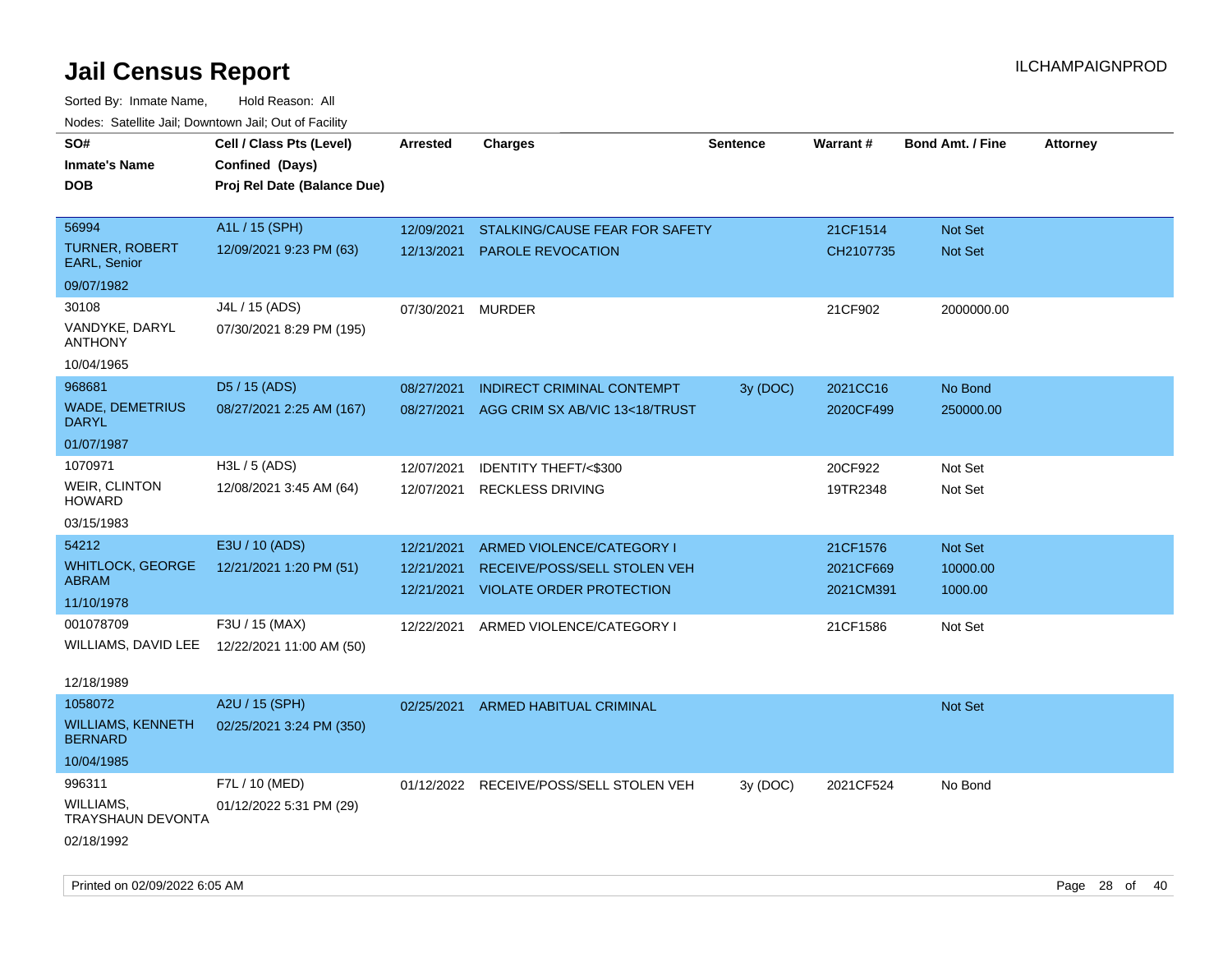| SO#<br><b>Inmate's Name</b><br><b>DOB</b> | Cell / Class Pts (Level)<br>Confined (Days)<br>Proj Rel Date (Balance Due) | Arrested   | <b>Charges</b>                 | <b>Sentence</b> | Warrant#    | <b>Bond Amt. / Fine</b> | <b>Attorney</b> |
|-------------------------------------------|----------------------------------------------------------------------------|------------|--------------------------------|-----------------|-------------|-------------------------|-----------------|
| 001078711                                 | F9L / 10 (MED)                                                             | 12/22/2021 | AGG DISCHARGE FIREARM/OCC BLDG |                 | 21CF1585    | Not Set                 |                 |
| <b>WILLIS, RANDY</b><br>RAMEEL            | 12/22/2021 4:15 PM (50)                                                    |            |                                |                 |             |                         |                 |
| 09/10/2003                                |                                                                            |            |                                |                 |             |                         |                 |
| 9326                                      | $12/5$ (ADS)                                                               | 06/14/2021 | <b>BURGLARY</b>                |                 | 2020-CF-625 | Not Set                 |                 |
| YOUNG, ANTHONY<br>PAUL                    | 06/14/2021 12:07 PM (241)                                                  |            |                                |                 |             |                         |                 |
| 03/13/1954                                |                                                                            |            |                                |                 |             |                         |                 |
| <b>Total Downtown Jail: 71</b>            |                                                                            | Males: 71  | Unknown: 0<br>Females: 0       |                 |             |                         |                 |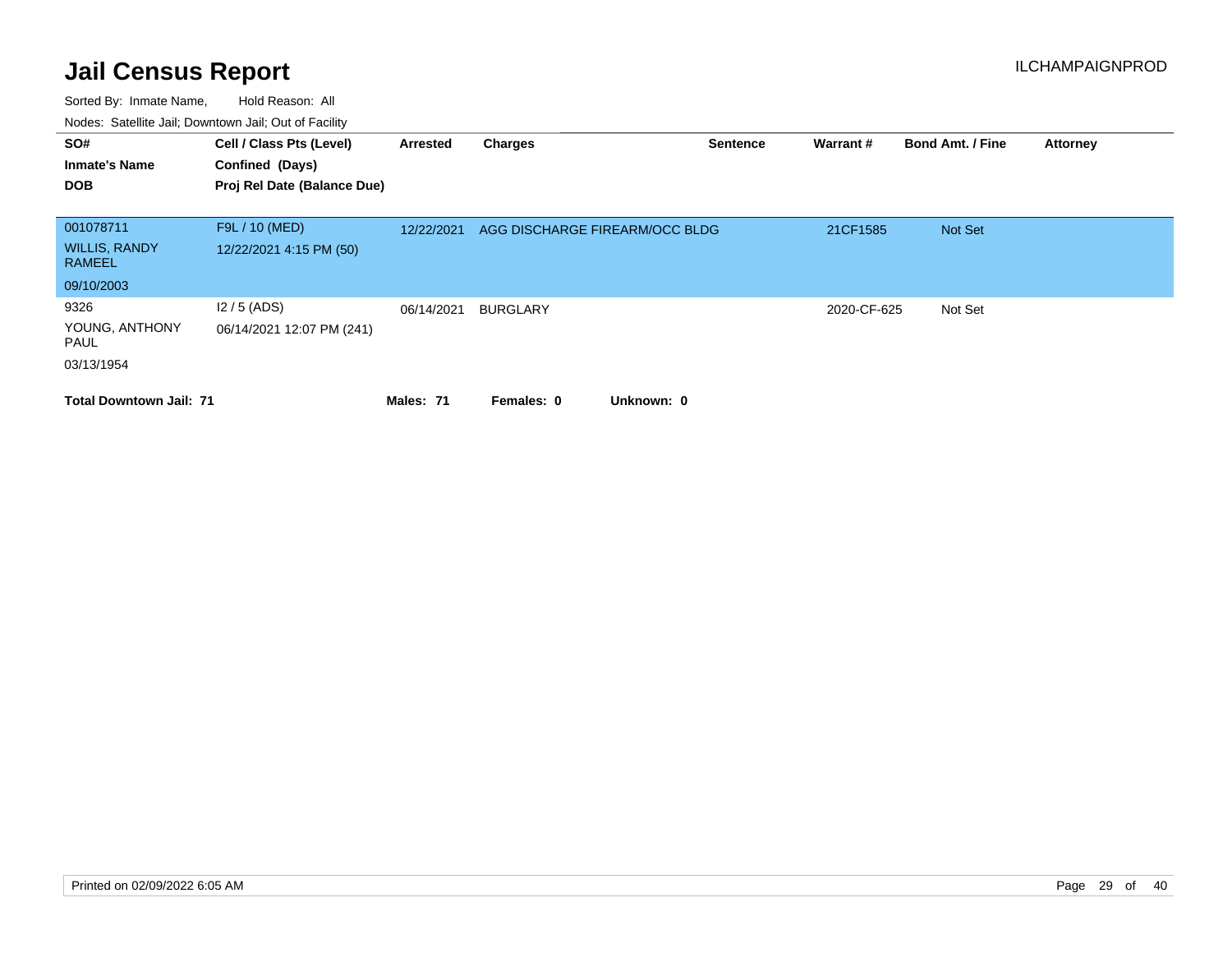|  | <b>Out of Facility</b> |
|--|------------------------|
|  |                        |

| SO#<br><b>Inmate's Name</b><br><b>DOB</b>                                | Cell / Class Pts (Level)<br>Confined (Days)<br>Proj Rel Date (Balance Due) | <b>Arrested</b>                        | <b>Charges</b>                                                                                     | <b>Sentence</b> | Warrant#                        | <b>Bond Amt. / Fine</b>       | <b>Attorney</b> |
|--------------------------------------------------------------------------|----------------------------------------------------------------------------|----------------------------------------|----------------------------------------------------------------------------------------------------|-----------------|---------------------------------|-------------------------------|-----------------|
| 61095<br><b>AMOS, DERRICK</b><br><b>JAMES</b>                            | <b>KAN / 10 (ADS)</b><br>05/02/2021 9:02 PM (284)                          | 05/02/2021                             | HOME INVASION/CAUSE INJURY                                                                         |                 | 2021CF323                       | 100000.00                     |                 |
| 06/12/1985<br>001078178<br>BALTAZAR-MATEO,<br><b>MATEO</b><br>06/10/1998 | EHD<br>02/08/2022 10:59 AM (2)<br>2/17/2022 (0.00)                         | 02/08/2022                             | AGG DUI/NO VALID DL                                                                                |                 | 2021CF962                       | Not Set                       |                 |
| 19971<br><b>LYNN</b><br>08/17/1961                                       | <b>EHD</b><br>BARNESKE, RAYMOND 11/09/2021 9:32 AM (93)<br>5/6/2022 (0.00) | 11/09/2021                             | DRIVING RVK/SUSP DUI/SSS 4-9                                                                       |                 | 2021CF968                       | <b>Not Set</b>                |                 |
| 516062<br>BENNETT, JOHN<br><b>MICHAEL</b><br>04/30/1986                  | KAN / 15 (MAX)<br>02/22/2021 10:47 AM (353)                                | 02/22/2021<br>02/22/2021               | PHONE HARASSMENT/2+<br>AGG DISCH FIR/VEH/PC OFF/FRMAN                                              |                 | 20CF194<br>21CF210              | 5000.00<br>No Bond            |                 |
| 33993<br><b>BOOKER, STEPHON</b><br><b>MONTELL</b><br>06/11/1971          | <b>KAN / 10 (MED)</b><br>06/14/2021 7:42 PM (241)                          | 06/14/2021<br>06/14/2021<br>06/14/2021 | <b>AGGRAVATED DOMESTIC BATTERY</b><br>POSSESSING A CONTROLLED SUBSTAND<br><b>PAROLE REVOCATION</b> |                 | 21CF688<br>21CF657<br>CH2103612 | Not Set<br>Not Set<br>No Bond |                 |
| 1074315<br><b>BRIGGS, PATRICK</b><br><b>MONTAY</b><br>08/05/2001         | KAN / 15 (MAX)<br>08/03/2021 4:56 PM (191)                                 | 07/27/2021                             | AGG DISCHARGE FIREARM/VEH/SCH                                                                      |                 | 21CF927                         | Not Set                       |                 |
| 001078065<br><b>BROWN, CHARMAN</b><br><b>LAKEEF</b><br>11/30/2002        | <b>KAN / 10 (ADS)</b><br>06/17/2021 12:32 PM (238)                         | 06/17/2021                             | AGG BATTERY/DISCHARGE FIREARM                                                                      |                 | 21CF704                         | 1000000.00                    |                 |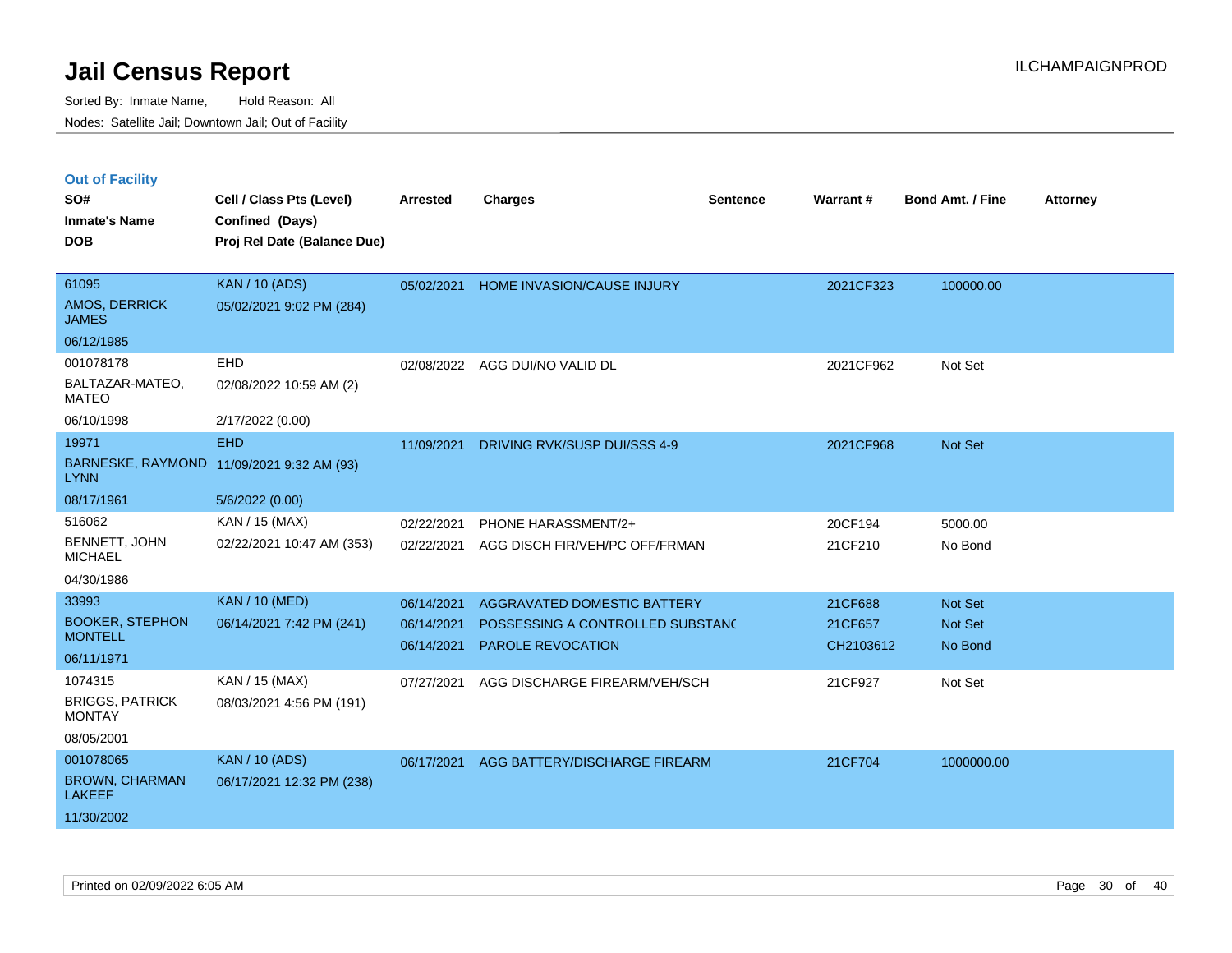Sorted By: Inmate Name, Hold Reason: All Nodes: Satellite Jail; Downtown Jail; Out of Facility

| roaco. Oatomto dan, Downtown dan, Oat or Fability |                                             |                 |                                     |                 |            |                         |                 |
|---------------------------------------------------|---------------------------------------------|-----------------|-------------------------------------|-----------------|------------|-------------------------|-----------------|
| SO#                                               | Cell / Class Pts (Level)                    | <b>Arrested</b> | <b>Charges</b>                      | <b>Sentence</b> | Warrant#   | <b>Bond Amt. / Fine</b> | <b>Attorney</b> |
| <b>Inmate's Name</b>                              | Confined (Days)                             |                 |                                     |                 |            |                         |                 |
| <b>DOB</b>                                        | Proj Rel Date (Balance Due)                 |                 |                                     |                 |            |                         |                 |
|                                                   |                                             |                 |                                     |                 |            |                         |                 |
| 1038554                                           | <b>KAN / 15 (MAX)</b>                       | 08/18/2021      | DELIVERY OF OR POSSESSION OF W/ INT |                 | 21CF1009   | No Bond                 |                 |
| <b>BROWN, CORRION</b><br><b>DEVONTAE</b>          | 08/18/2021 5:40 PM (176)                    | 08/18/2021      | ARMED HABITUAL CRIMINAL             |                 | 21CF1162   | Not Set                 |                 |
| 04/19/1995                                        |                                             |                 |                                     |                 |            |                         |                 |
| 1038579                                           | KAN / 15 (MAX)                              | 08/18/2021      | FELON POSS/USE WEAPON/FIREARM       |                 | 21CF1010   | Not Set                 |                 |
| <b>BROWN, MARKEL</b><br><b>RIKKI</b>              | 08/18/2021 2:05 PM (176)                    |                 |                                     |                 |            |                         |                 |
| 01/06/1995                                        |                                             |                 |                                     |                 |            |                         |                 |
| 1003006                                           | <b>KAN / 15 (MAX)</b>                       | 08/19/2021      | FELON POSS/USE MACHINE GUN          |                 | 21CF1011   | No Bond                 |                 |
| <b>BROWN, ROCKEITH</b><br><b>JAVONTE</b>          | 08/19/2021 12:55 AM (175)                   |                 |                                     |                 |            |                         |                 |
| 07/23/1991                                        |                                             |                 |                                     |                 |            |                         |                 |
| 995894                                            | KAN / 10 (ADS)                              | 12/28/2021      | FELON POSSESS WEAPON/2ND+           | 5y (DOC)        | 2020CF709  | No Bond                 |                 |
|                                                   | BUTLER, JAMES LYNN 12/28/2021 11:05 AM (44) |                 |                                     |                 |            |                         |                 |
|                                                   |                                             |                 |                                     |                 |            |                         |                 |
| 12/04/1991                                        |                                             |                 |                                     |                 |            |                         |                 |
| 987334                                            | KAN / 15 (MAX)                              | 03/10/2021      | ATTEMPT (FIRST DEGREE MURDER)       |                 | 19CF689    | Not Set                 |                 |
| CAIN, ISAIAH<br><b>DEPRIEST</b>                   | 03/10/2021 2:22 PM (337)                    |                 |                                     |                 |            |                         |                 |
| 12/23/1990                                        |                                             |                 |                                     |                 |            |                         |                 |
| 001078638                                         | EHD                                         | 12/15/2021      | DRIVING ON SUSPENDED LICENSE        |                 | 2021TR1120 | Not Set                 |                 |
| CAMPBELL, CARLA<br><b>GISSELLE</b>                | 12/15/2021 11:03 AM (57)                    |                 |                                     |                 |            |                         |                 |
| 08/12/1980                                        | 2/12/2022 (0.00)                            |                 |                                     |                 |            |                         |                 |
| 992962                                            | <b>KAN / 15 (ADS)</b>                       | 05/25/2021      | MURDER/INTENT TO KILL/INJURE        |                 | 2018CF1045 | 1000000.00              |                 |
| CAMPBELL, KEITH<br><b>KNAQEEB</b>                 | 05/25/2021 1:19 PM (261)                    |                 |                                     |                 |            |                         |                 |
| 07/22/1991                                        |                                             |                 |                                     |                 |            |                         |                 |
| 001078576                                         | KAN / 15 (MAX)                              | 11/09/2021      | UNLAWFUL USE OF A WEAPON            |                 | 21CF1383   | Not Set                 |                 |
| CARTER, DEMONDRE<br><b>DAVON</b>                  | 11/09/2021 6:01 PM (93)                     |                 |                                     |                 |            |                         |                 |
| 05/27/2001                                        |                                             |                 |                                     |                 |            |                         |                 |

Printed on 02/09/2022 6:05 AM Page 31 of 40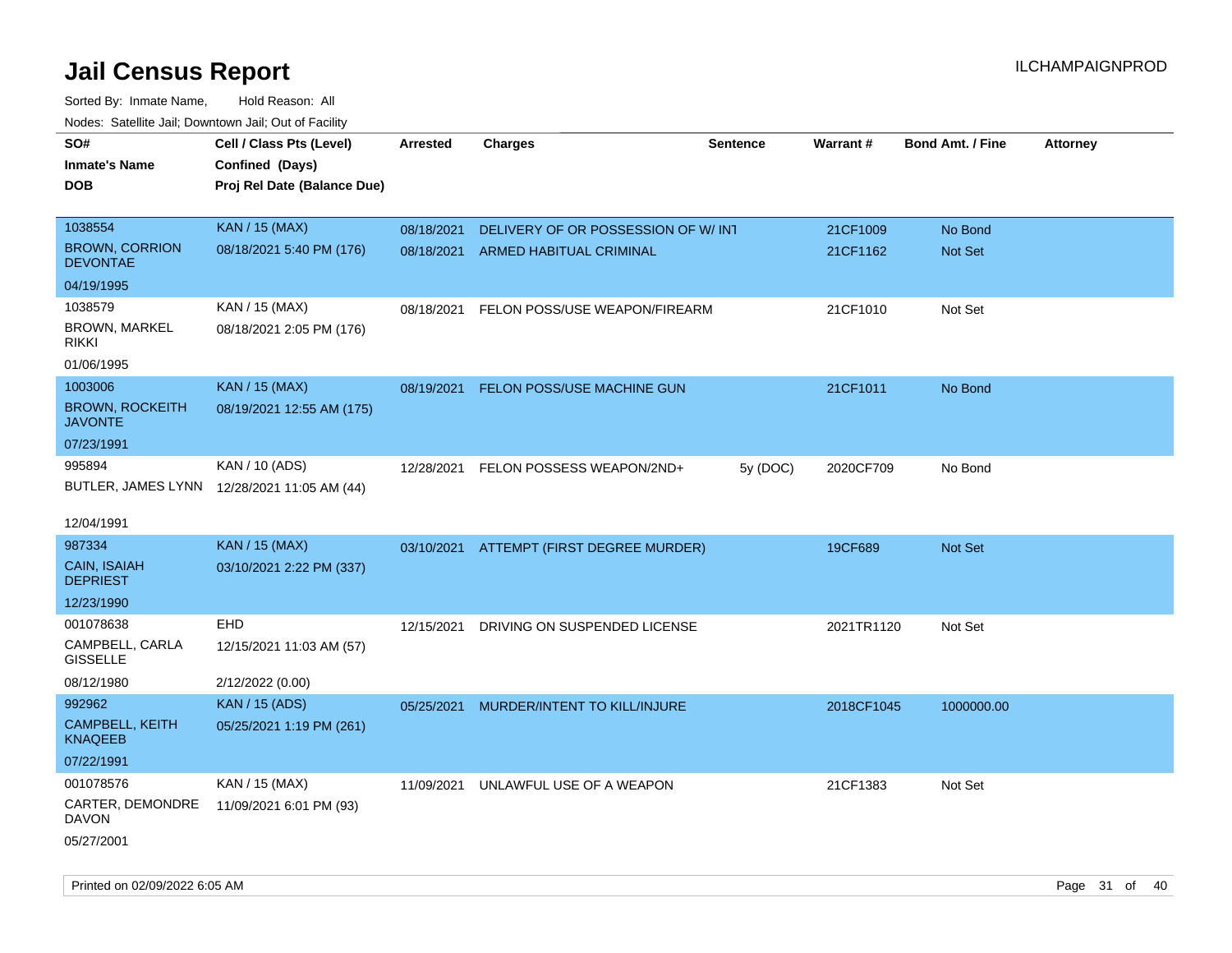| SO#<br><b>Inmate's Name</b>                 | Cell / Class Pts (Level)<br>Confined (Days) | <b>Arrested</b> | <b>Charges</b>                 | <b>Sentence</b> | Warrant#   | <b>Bond Amt. / Fine</b> | <b>Attorney</b> |
|---------------------------------------------|---------------------------------------------|-----------------|--------------------------------|-----------------|------------|-------------------------|-----------------|
| <b>DOB</b>                                  | Proj Rel Date (Balance Due)                 |                 |                                |                 |            |                         |                 |
| 1064992                                     | <b>KAN / 15 (MAX)</b>                       | 09/20/2021      | ARMED VIOLENCE/CATEGORY I      |                 | 21CF1137   | <b>Not Set</b>          |                 |
| <b>CARTER, KEJUAN</b><br>JAVONTE            | 09/20/2021 11:42 PM (143)                   |                 |                                |                 |            |                         |                 |
| 06/27/1998                                  |                                             |                 |                                |                 |            |                         |                 |
| 001078729                                   | KAN / 15 (ADS)                              | 01/02/2022      | MURDER/INTENT TO KILL/INJURE   |                 | 20CF396    | 1000000.00              |                 |
| CARTER, TROY<br>DEMON                       | 01/02/2022 10:29 AM (39)                    |                 |                                |                 |            |                         |                 |
| 01/02/2004                                  |                                             |                 |                                |                 |            |                         |                 |
| 001078461                                   | <b>KAN / 10 (MED)</b>                       | 10/07/2021      | AGG UNLAWFUL USE WEAPON/PERSON |                 | 2021CF1209 | No Bond                 |                 |
| COLE, ERIC JOSE                             | 10/08/2021 12:25 AM (125)                   | 10/07/2021      | AGG DOMESTIC BATTERY/STRANGLE  |                 | 2021CF1208 | <b>Not Set</b>          |                 |
| 01/24/2002                                  |                                             | 10/08/2021      | HARASS WITNESS/FAMILY MBR/REP  |                 | 21CF1218   | <b>Not Set</b>          |                 |
| 1048488                                     | KAN / 10 (ADS)                              | 12/30/2021      | ARMED VIOLENCE/CATEGORY I      |                 | 2022CF4    | Not Set                 |                 |
| COLSON, WAYNE<br><b>ARTHUR, Third</b>       | 12/30/2021 8:27 AM (42)                     |                 |                                |                 |            |                         |                 |
| 10/14/1995                                  |                                             |                 |                                |                 |            |                         |                 |
| 57733                                       | KAN / 15 (SPH)                              | 02/25/2020      | <b>HOMICIDE</b>                |                 | 2020-CF250 | 2000000.00              |                 |
| <b>CRAIG, ANTOINE</b><br>DARRELL            | 02/25/2020 4:08 PM (716)                    | 02/25/2020      | FELON POSS/USE WEAPON/FIREARM  |                 | 19CF-1827  | 80000.00                |                 |
| 10/09/1982                                  |                                             |                 |                                |                 |            |                         |                 |
| 001077939                                   | KAN / 10 (MED)                              | 05/10/2021      | FIREARM/FOID INVALID/NOT ELIG  |                 | 21CF526    | No Bond                 |                 |
| <b>CROSS, PATRICK</b><br><b>DONTRELLE</b>   | 05/10/2021 7:31 PM (276)                    | 06/02/2021      | POSS STOLEN VEHICLE > \$25,000 |                 | 21CF612    | Not Set                 |                 |
| 11/07/2001                                  |                                             |                 |                                |                 |            |                         |                 |
| 49972                                       | <b>KAN / 10 (ADS)</b>                       | 01/03/2022      | FELON POSS/USE WEAPON/FIREARM  | 2y (DOC)        | 20CF1476   | No Bond                 |                 |
| <b>DICKERSON,</b><br><b>RAYMOND COLLIER</b> | 01/03/2022 11:10 AM (38)                    |                 |                                |                 |            |                         |                 |
| 08/16/1978                                  |                                             |                 |                                |                 |            |                         |                 |
| 1061304                                     | KAN / 15 (MAX)                              | 10/11/2021      | ARMED HABITUAL CRIMINAL        |                 | 21CF1226   | No Bond                 |                 |
| DORRIS, KEMION<br>DAETOCE                   | 10/11/2021 7:30 PM (122)                    | 10/11/2021      | ARMED HABITUAL CRIMINAL        |                 | 21CF1227   | No Bond                 |                 |
| 11/19/1997                                  |                                             | 10/11/2021      | <b>HOME INVASION/FIREARM</b>   |                 | 21CF1228   | No Bond                 |                 |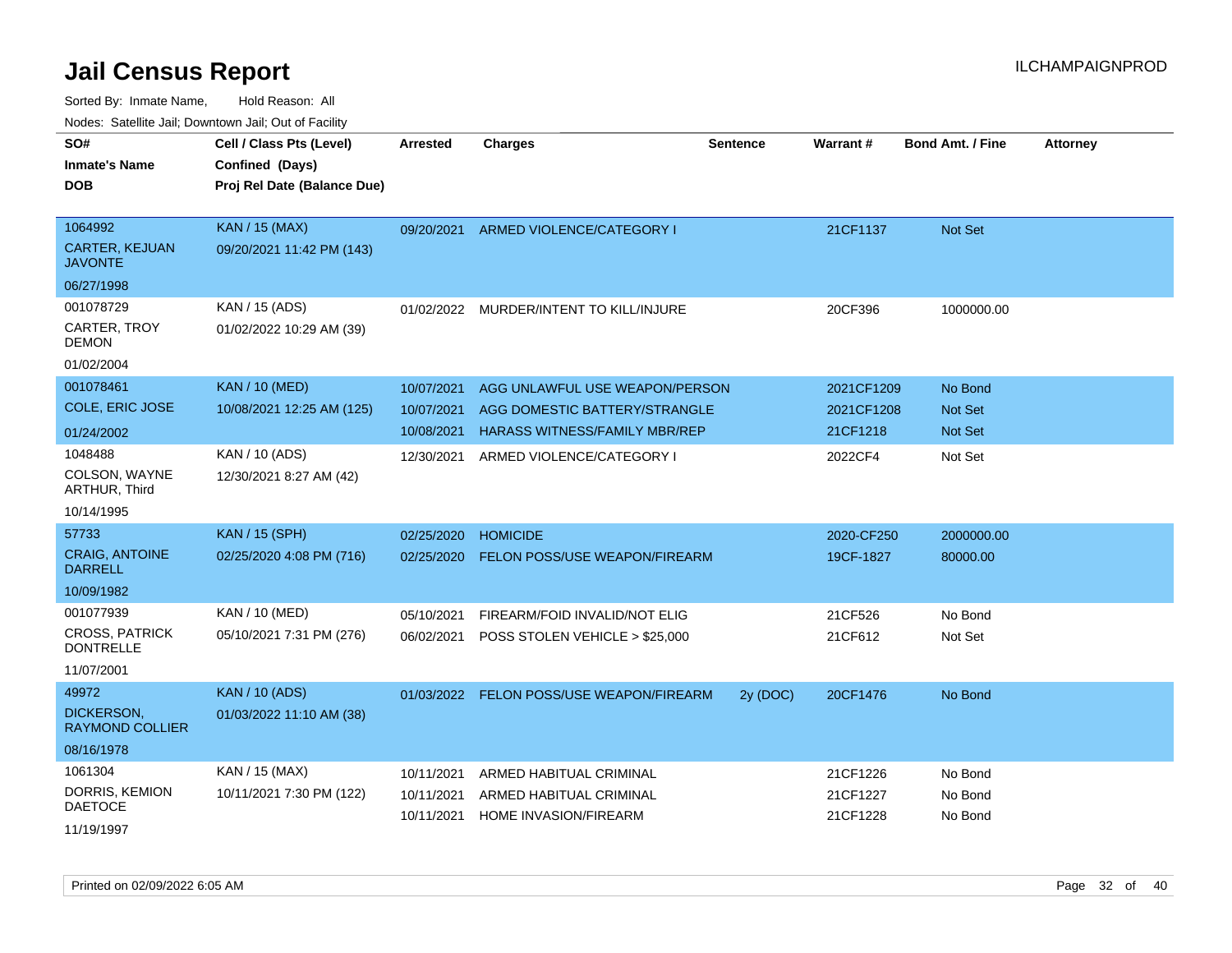Sorted By: Inmate Name, Hold Reason: All

|  |  | Nodes: Satellite Jail; Downtown Jail; Out of Facility |
|--|--|-------------------------------------------------------|
|--|--|-------------------------------------------------------|

| SO#<br><b>Inmate's Name</b>              | Cell / Class Pts (Level)<br>Confined (Days)   | <b>Arrested</b> | Charges                                   | Sentence  | <b>Warrant#</b> | <b>Bond Amt. / Fine</b> | <b>Attorney</b> |
|------------------------------------------|-----------------------------------------------|-----------------|-------------------------------------------|-----------|-----------------|-------------------------|-----------------|
| <b>DOB</b>                               | Proj Rel Date (Balance Due)                   |                 |                                           |           |                 |                         |                 |
| 1059194                                  | <b>EHD</b>                                    | 02/08/2022      | DRIVING ON SUSPENDED LICENSE              |           | 2019TR10596     | Not Set                 |                 |
| <b>ELAM, NICKOLAS</b><br><b>VONTRELL</b> | 02/08/2022 10:13 AM (2)                       |                 |                                           |           |                 |                         |                 |
| 10/23/1990                               | 3/9/2022 (0.00)                               |                 |                                           |           |                 |                         |                 |
| 1048528                                  | <b>EHD</b>                                    | 01/11/2022      | DRIVING RVK/SUSP DUI/SSS 3RD              |           | 2021CF828       | Not Set                 |                 |
| FREEMAN, TAMISHA<br><b>NICOLE</b>        | 01/11/2022 9:20 AM (30)                       |                 |                                           |           |                 |                         |                 |
| 04/24/1985                               | 2/9/2022 (0.00)                               |                 |                                           |           |                 |                         |                 |
| 001078826                                | <b>EHD</b>                                    | 02/08/2022      | DRIVING ON REVOKED LICENSE                |           | 2021TR3294      | Not Set                 |                 |
| GALARZA-ROJAS,<br><b>DANIEL GARARDO</b>  | 02/08/2022 9:33 AM (2)                        |                 |                                           |           |                 |                         |                 |
| 07/09/1977                               | 2/17/2022 (0.00)                              |                 |                                           |           |                 |                         |                 |
| 001077363                                | KAN / 25 (SPH)                                | 10/30/2020      | HOME INVASION/FIREARM                     | 10y (DOC) | 20CF1202        | 500000.00               |                 |
| GARY, DAKOTA<br><b>TREVON</b>            | 10/30/2020 10:41 AM (468)                     |                 |                                           |           |                 |                         |                 |
| 12/31/2001                               |                                               |                 |                                           |           |                 |                         |                 |
| 1013012                                  | <b>KAN / 15 (MAX)</b>                         | 07/08/2021      | ATTEMPT (FIRST DEGREE MURDER)             |           | 2021CF790       | 1000000.00              |                 |
| GARY, XAVIER LAMAR                       | 07/08/2021 9:24 AM (217)                      | 07/08/2021      | <b>FELON POSS/USE FIREARM PRIOR</b>       |           | 2020CF650       | 25000.00                |                 |
|                                          |                                               | 07/08/2021      | <b>FELON POSS/USE FIREARM PRIOR</b>       |           | 21CF798         | <b>Not Set</b>          |                 |
| 12/14/1991                               |                                               |                 |                                           |           |                 |                         |                 |
| 952666                                   | EHD                                           | 01/25/2022      | DRIVING ON REVOKED LICENSE                |           | 2021TR175       | Not Set                 |                 |
| Junior                                   | GILL, MICHAEL LAMAR, 01/25/2022 10:05 AM (16) |                 |                                           |           |                 |                         |                 |
| 12/07/1986                               | 3/10/2022 (0.00)                              |                 |                                           |           |                 |                         |                 |
| 1065946                                  | <b>KAN / 10 (MED)</b>                         | 09/04/2021      | AGG BATTERY/DISCHARGE FIREARM             |           | 21CF1057        | 750000.00               |                 |
| GODBOLT, DESMOND<br><b>DEVONTAE</b>      | 09/04/2021 1:17 AM (159)                      | 09/04/2021      | <b>RESIST/OBSTRUCTING A PEACE OFFICEF</b> |           | 21CM407         | Not Set                 |                 |
| 11/15/1997                               |                                               |                 |                                           |           |                 |                         |                 |
| 1070118                                  | KAN / 15 (MAX)                                | 08/31/2021      | AGGRAVATED DOMESTIC BATTERY               |           | 21CF1049        | No Bond                 |                 |
| GRAHAM, CORTEZ<br>LAMON                  | 08/31/2021 9:32 PM (163)                      | 09/02/2021      | PROBATION VIOLATION                       |           | 21CF55          | Not Set                 |                 |
| 03/31/1976                               |                                               |                 |                                           |           |                 |                         |                 |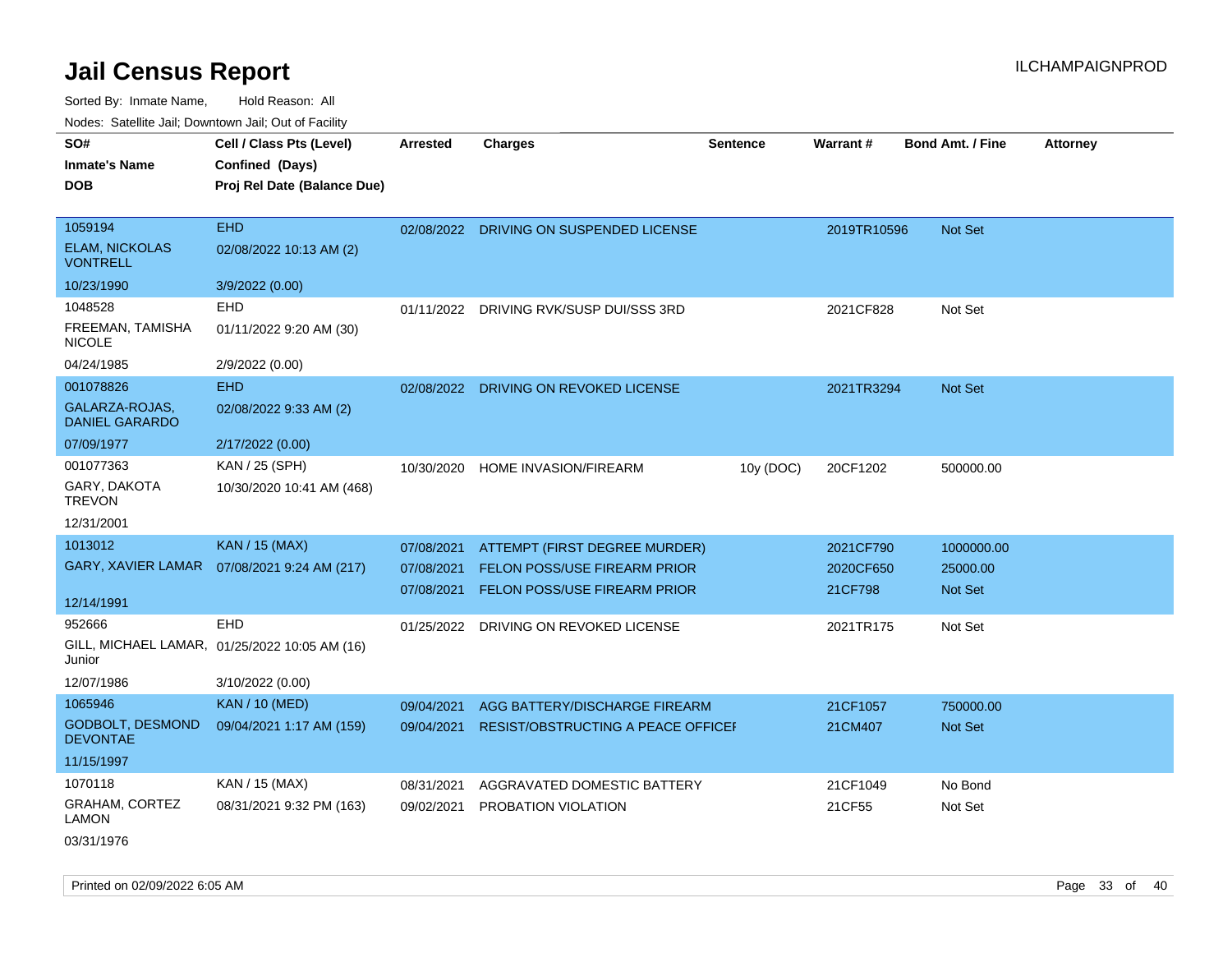| SO#<br><b>Inmate's Name</b><br><b>DOB</b> | Cell / Class Pts (Level)<br>Confined (Days)<br>Proj Rel Date (Balance Due) | <b>Arrested</b>          | <b>Charges</b>                                           | <b>Sentence</b>         | <b>Warrant#</b>     | <b>Bond Amt. / Fine</b>   | <b>Attorney</b> |
|-------------------------------------------|----------------------------------------------------------------------------|--------------------------|----------------------------------------------------------|-------------------------|---------------------|---------------------------|-----------------|
| 1076506                                   | KAN / 15 (MAX)<br>GRAY, JAMARH EMERE 09/17/2021 10:41 AM (146)             | 09/17/2021<br>09/20/2021 | AGG UUW/PERSON/CM THREAT VIOL<br><b>DOMESTIC BATTERY</b> |                         | 21CF1131<br>21CM430 | <b>Not Set</b><br>Not Set |                 |
| 06/21/2003                                |                                                                            |                          |                                                          |                         |                     |                           |                 |
| 1045186                                   | KAN / 15 (MAX)                                                             | 08/16/2021               | FELON POSS/USE WEAPON/FIREARM                            |                         | 21CF989             | Not Set                   |                 |
| HOLBROOK, JOHNNIE                         | 08/16/2021 11:07 AM (178)                                                  | 08/16/2021               | ARMED VIOLENCE/CATEGORY I                                |                         | 21CF934             | 1000000.00                |                 |
| <b>MATHIS</b>                             |                                                                            | 08/16/2021               | FELON POSS/USE WEAPON/FIREARM                            |                         | 19CF968             | Not Set                   |                 |
| 07/19/1996                                |                                                                            | 08/16/2021               | AGG FLEEING POLICE/21 MPH OVER                           |                         | 21CF988             | Not Set                   |                 |
| 001078146                                 | <b>KAN / 15 (MAX)</b>                                                      | 07/09/2021               | AGG BATTERY/DISCHARGE FIREARM                            |                         | 21CF795             | 1000000.00                |                 |
| HUNT, TEIGAN<br><b>JAZAIREO</b>           | 07/09/2021 12:41 PM (216)                                                  | 07/09/2021               | ARMED ROBBERY/ARMED W/FIREARM                            |                         | 21CF806             | Not Set                   |                 |
| 05/14/2003                                |                                                                            |                          |                                                          |                         |                     |                           |                 |
| 989743                                    | KAN / 15 (ADS)                                                             | 04/13/2021               | AGG DISCHARGE FIREARM/VEH/SCH                            |                         | 21CF400             | Not Set                   |                 |
| JACKSON, STEVE<br>ALLEN                   | 04/13/2021 2:45 AM (303)                                                   | 04/13/2021               | AGGRAVATED DOMESTIC BATTERY                              |                         | 21CF399             | Not Set                   |                 |
| 06/04/1991                                |                                                                            |                          |                                                          |                         |                     |                           |                 |
| 50495                                     | <b>EHD</b>                                                                 | 02/08/2022               | DRIVING RVK/SUSP DUI/SSS 10-14                           |                         | 2020CF997           | <b>Not Set</b>            |                 |
| <b>JENKINS, ARNOLD</b><br><b>FARRIS</b>   | 02/08/2022 3:22 PM (2)                                                     |                          | 02/08/2022 DRIVING RVK/SUSP DUI/SSS 10-14                |                         | 2019CF1363          | <b>Not Set</b>            |                 |
| 04/19/1962                                | 2/9/2022 (0.00)                                                            |                          |                                                          |                         |                     |                           |                 |
| 1076450                                   | KAN / 15 (MAX)                                                             | 06/25/2020               | AGG DISCHARGE OF A FIREARM                               | 6y/0m/0d (DOI 2020CF703 |                     | Not Set                   |                 |
| JONES, CARLOS<br><b>ANTONIO</b>           | 06/25/2020 2:13 PM (595)                                                   | 11/02/2020               | HOME INVASION/FIREARM                                    | 11y (DOC)               | 20CF1204            | No Bond                   |                 |
| 11/18/2001                                |                                                                            |                          |                                                          |                         |                     |                           |                 |
| 001078401                                 | <b>KAN / 10 (ADS)</b>                                                      | 09/19/2021               | UNLAWFUL VEHICULAR INVASION                              |                         | 21CF1134            | Not Set                   |                 |
| <b>KNIGHT, ERIC</b>                       | 09/19/2021 7:32 PM (144)                                                   | 09/19/2021               | <b>HRSMT/THREATEN PERSON/KILL</b>                        |                         | 2021CF561           | 50000.00                  |                 |
| 07/11/1991                                |                                                                            | 09/21/2021               | <b>BURGLARY</b>                                          |                         | 21CF1139            | Not Set                   |                 |
| 1002591                                   | <b>EHD</b>                                                                 | 01/11/2022               | AGG DUI/LIC SUSP OR REVOKED                              |                         | 2020CF1399          | Not Set                   |                 |
| <b>KRAUS, MARY</b><br><b>KATHERINE</b>    | 01/11/2022 11:54 AM (30)                                                   |                          |                                                          |                         |                     |                           |                 |
| 04/13/1959                                | 2/22/2022 (0.00)                                                           |                          |                                                          |                         |                     |                           |                 |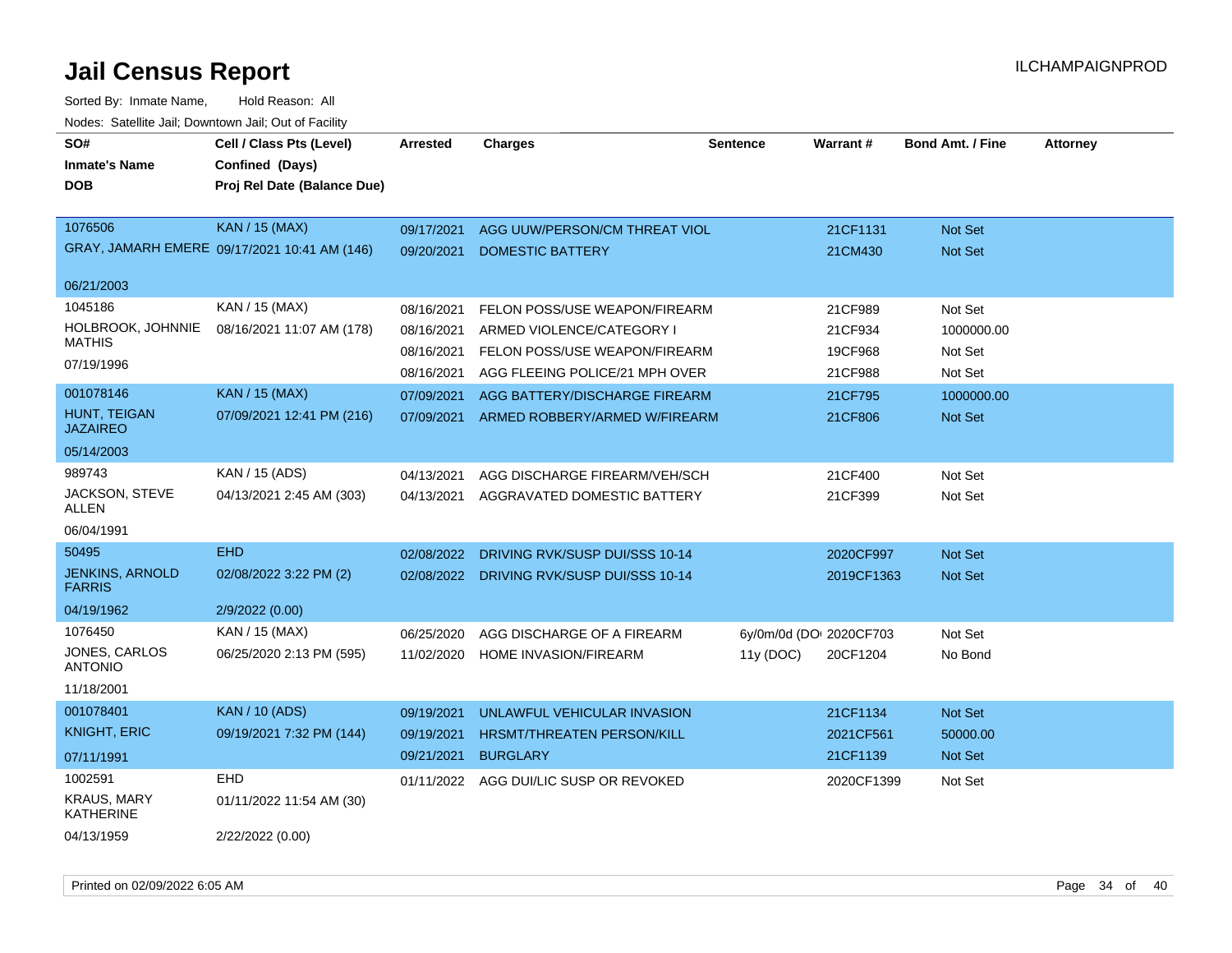| SO#                                             | Cell / Class Pts (Level)    | <b>Arrested</b>      | <b>Charges</b>                           | <b>Sentence</b> | Warrant#   | <b>Bond Amt. / Fine</b> | <b>Attorney</b> |
|-------------------------------------------------|-----------------------------|----------------------|------------------------------------------|-----------------|------------|-------------------------|-----------------|
| <b>Inmate's Name</b>                            | Confined (Days)             |                      |                                          |                 |            |                         |                 |
| <b>DOB</b>                                      | Proj Rel Date (Balance Due) |                      |                                          |                 |            |                         |                 |
|                                                 |                             |                      |                                          |                 |            |                         |                 |
| 1064445                                         | <b>KAN / 15 (MAX)</b>       | 04/23/2021           | AGG DISCHARGE FIREARM/OCC VEH            |                 | 2021CF295  | 500000.00               |                 |
| LARUE, TERENCE                                  | 04/23/2021 11:18 AM (293)   | 04/23/2021           | POSSESS 15<100 GRAMS COCAINE             |                 | 19CF1052   | 10000.00                |                 |
| <b>TRAMEL</b>                                   |                             | 04/23/2021           | FELON POSS/USE FIREARM/PAROLE            |                 | 21CF899    | Not Set                 |                 |
| 12/23/1998                                      |                             |                      |                                          |                 |            |                         |                 |
| 001078237                                       | KAN / 15 (ADS)              | 08/03/2021           | AGG DISCHARGE FIREARM/OCC VEH            |                 | 21CF928    | No Bond                 |                 |
| LAWS, TERON<br><b>RAMONTE</b>                   | 08/03/2021 6:29 PM (191)    |                      |                                          |                 |            |                         |                 |
| 04/03/2001                                      |                             |                      |                                          |                 |            |                         |                 |
| 001078470                                       | <b>KAN / 15 (MAX)</b>       | 10/10/2021           | MURDER/INTENT TO KILL/INJURE             |                 | 21CF1221   | Not Set                 |                 |
| LEE, AMAHRION<br><b>JA'MERE</b>                 | 10/10/2021 1:23 PM (123)    |                      |                                          |                 |            |                         |                 |
| 11/05/2002                                      |                             |                      |                                          |                 |            |                         |                 |
| 56792                                           | KAN / 10 (MED)              | 02/02/2021           | ARMED HABITUAL CRIMINAL                  |                 | 2021CF141  | 500000.00               |                 |
| LILLARD, LAWRENCE<br><b>TYRONE</b>              | 02/02/2021 2:11 PM (373)    | 02/22/2021           | DRIVING ON REVOKED LICENSE               |                 | 21TR426    | 5000.00                 |                 |
| 10/20/1982                                      |                             |                      |                                          |                 |            |                         |                 |
| 40877                                           | <b>EHD</b>                  | 02/01/2022 AGG DUI/3 |                                          |                 | 2020CF986  | Not Set                 |                 |
| MABRY-HALL,<br><b>REBECCA SUE</b>               | 02/01/2022 9:32 AM (9)      |                      |                                          |                 |            |                         |                 |
| 03/21/1971                                      | 5/1/2022(0.00)              |                      |                                          |                 |            |                         |                 |
| 001078575                                       | KAN / 10 (MED)              | 11/09/2021           | <b>GUNRUNNING</b>                        |                 | 21CF1330   | 750000.00               |                 |
| MCLAURIN, KEYON A                               | 11/09/2021 12:41 PM (93)    |                      |                                          |                 |            |                         |                 |
|                                                 |                             |                      |                                          |                 |            |                         |                 |
| 11/19/2002                                      |                             |                      |                                          |                 |            |                         |                 |
| 1011046                                         | <b>KAN</b> / 15 (ADS)       |                      | 04/10/2021 ATTEMPT (FIRST DEGREE MURDER) |                 | 21CF392    | Not Set                 |                 |
| <b>MILES, DARRION</b><br><b>ANTONIO KEVONTA</b> | 04/11/2021 12:46 AM (305)   |                      |                                          |                 |            |                         |                 |
| 03/18/1990                                      |                             |                      |                                          |                 |            |                         |                 |
| 001077278                                       | KAN / 15 (MAX)              | 10/06/2020           | MURDER/INTENT TO KILL/INJURE             |                 | 2020CF146  | 2000000.00              |                 |
| MILLER, D'ANDRE                                 | 10/06/2020 12:49 PM (492)   | 10/06/2020           | AGG FLEEING POLICE/21 MPH OVER           |                 | 2019CF1171 | 50000.00                |                 |
| 09/08/1986                                      |                             |                      |                                          |                 |            |                         |                 |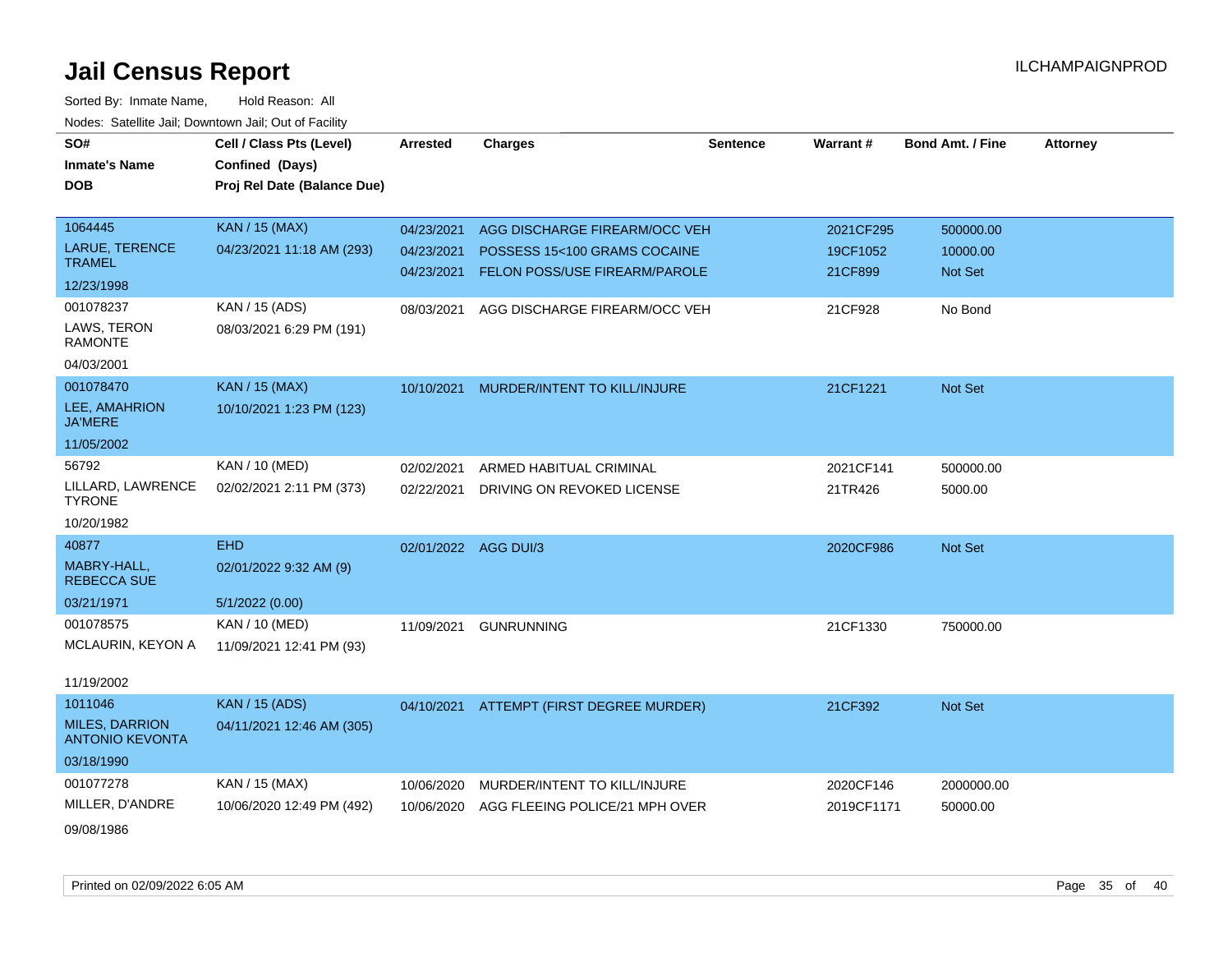| Proj Rel Date (Balance Due)<br><b>DOB</b>                                                                                                                                                                             |  |
|-----------------------------------------------------------------------------------------------------------------------------------------------------------------------------------------------------------------------|--|
| 001078712<br><b>KAN / 10 (MED)</b><br>12/23/2021<br>AGG DISCH FIREARM/1ST AID PERS<br>21CF1581<br>Not Set<br>MONTGOMERY,<br>12/23/2021 4:27 PM (49)<br><b>RASHARD MYKI</b>                                            |  |
| 11/05/2001                                                                                                                                                                                                            |  |
| 1026477<br>KAN / 15 (ADS)<br>AGG DISCHARGE FIREARM/OCC VEH<br>21CF1138<br>Not Set<br>09/21/2021<br>NEWBILL, DEVONTRE<br>09/21/2021 2:27 AM (142)<br>PROBATION VIOLATION<br>20CF577<br>Not Set<br>09/22/2021<br>LAMONT |  |
| 11/22/1993<br><b>KAN</b>                                                                                                                                                                                              |  |
| 1072907<br>07/14/2021<br>CRIMINAL DAMAGE <\$500/SCHOOL<br>2021CF840<br>5000.00<br>NIKOLAEV, YEVGENIY 07/14/2021 10:10 PM (211)<br>07/14/2021<br>ATTEMPT (FIRST DEGREE MURDER)<br>2000000.00<br>2021-CF-832            |  |
| 10/06/1983                                                                                                                                                                                                            |  |
| 001078558<br>KAN / 10 (MED)<br>21CF1352<br>Not Set<br>11/03/2021<br>UNLAWFUL USE OF A WEAPON<br>PARRISH, DOMINIC<br>11/03/2021 1:25 PM (99)<br><b>WALTER</b>                                                          |  |
| 08/23/2001                                                                                                                                                                                                            |  |
| 001078063<br><b>KAN / 15 (MAX)</b><br>AGG CRIM SEX ASSAULT/WEAPON<br>2021CF678<br>1000000.00<br>06/15/2021                                                                                                            |  |
| PERRY, ROBERT Junior 06/15/2021 4:37 PM (240)<br>06/15/2021<br><b>ROBBERY</b><br>2021CF159<br>25000.00                                                                                                                |  |
| 12/21/1990                                                                                                                                                                                                            |  |
| 37559<br><b>EHD</b><br>Not Set<br>01/12/2022 DRIVING ON REVOKED LICENSE<br>2021TR2685<br>PICKENS, DAVID<br>01/12/2022 10:16 AM (29)<br><b>EUGENE</b><br>02/01/1973<br>3/12/2022 (0.00)                                |  |
| 001077591<br><b>KAN / 5 (ADS)</b><br>01/06/2022 FIREARM/FOID INVALID/NOT ELIG<br>42m (DOC)<br>2021CF782<br>No Bond                                                                                                    |  |
| PYE, TRESHAUN<br>01/06/2022 10:30 AM (35)<br><b>CORTEZ</b>                                                                                                                                                            |  |
| 05/01/2001                                                                                                                                                                                                            |  |
| 001077614<br>KAN / 15 (MAX)<br>Not Set<br>01/17/2021 ATTEMPT (FIRST DEGREE MURDER)<br>21CF66<br>ROBINSON, DONTRELL 01/17/2021 3:08 PM (389)<br>DEVON<br>09/22/2002                                                    |  |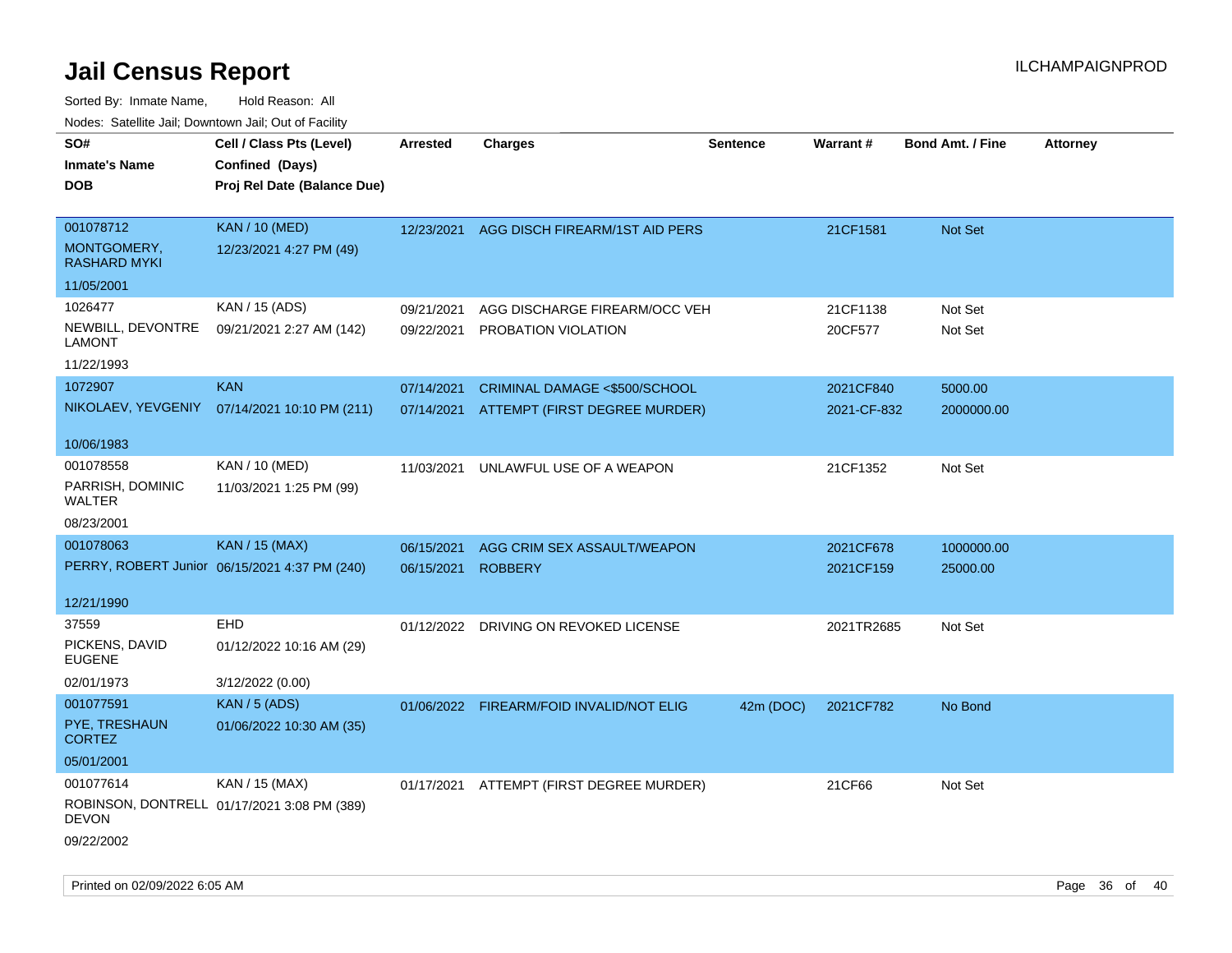| SO#<br><b>Inmate's Name</b><br><b>DOB</b>                         | Cell / Class Pts (Level)<br>Confined (Days)<br>Proj Rel Date (Balance Due) | <b>Arrested</b>                                                    | <b>Charges</b>                                                                                                                                     | <b>Sentence</b> | <b>Warrant#</b>                                                     | <b>Bond Amt. / Fine</b>                                      | <b>Attorney</b> |
|-------------------------------------------------------------------|----------------------------------------------------------------------------|--------------------------------------------------------------------|----------------------------------------------------------------------------------------------------------------------------------------------------|-----------------|---------------------------------------------------------------------|--------------------------------------------------------------|-----------------|
| 1061216<br>RUNGE, ANDRE<br><b>MARSEAN</b><br>12/05/1997           | <b>KAN / 10 (MED)</b><br>06/22/2021 4:42 PM (233)                          | 06/22/2021                                                         | <b>HOME INVASION/FIREARM</b>                                                                                                                       |                 | 21CF727                                                             | Not Set                                                      |                 |
| 650295<br>SANDAGE, JERALD<br><b>EUGENE</b><br>06/07/1971          | PIA / 50 (MAX)<br>04/22/2020 6:30 AM (659)                                 | 04/22/2020<br>04/22/2020<br>04/22/2020<br>04/22/2020<br>04/22/2020 | CRIMINAL SEXUAL ASSAULT<br><b>CRIMINAL SEXUAL ASSAULT</b><br><b>CRIMINAL SEXUAL ABUSE</b><br><b>CRIMINAL SEXUAL ASSAULT</b><br>OFFICIAL MISCONDUCT |                 | 2020-CF407<br>2020-CF408<br>2020-CF409<br>2020-CF410<br>2019-CF1811 | 750000.00<br>750000.00<br>750000.00<br>750000.00<br>25000.00 |                 |
| 1062194<br>SIMMONS, MICHAEL<br><b>JAMAL</b><br>11/03/1997         | <b>KAN / 15 (MAX)</b><br>02/27/2020 1:11 PM (714)                          | 02/27/2020<br>09/23/2020                                           | MURDER/OTHER FORCIBLE FELONY<br>AGG BATTERY/DISCHARGE FIREARM                                                                                      |                 | 20CF-247<br>20CF1061                                                | 1000000.00<br>Not Set                                        |                 |
| 19495<br>SIMPSON, BRADLEY<br><b>FARRELL</b><br>05/16/1960         | <b>EHD</b><br>01/26/2022 9:07 AM (15)<br>2/24/2022 (0.00)                  |                                                                    | 01/26/2022 DRIVING RVK/SUSP DUI/SSS 3RD                                                                                                            |                 | 2021CF740                                                           | Not Set                                                      |                 |
| 001078115<br><b>SMITH, JAMES</b><br>NASHAUN, Junior<br>09/18/2000 | <b>KAN / 15 (MAX)</b><br>07/01/2021 2:44 PM (224)                          | 07/01/2021                                                         | ARMED VIOLENCE/CATEGORY I                                                                                                                          | 5y (DOC)        | 21CF772                                                             | Not Set                                                      |                 |
| 001077868<br>SPEARMENT,<br><b>KENTRELL</b><br>01/21/2002          | KAN / 15 (MAX)<br>04/21/2021 9:48 PM (295)                                 | 04/21/2021<br>08/19/2021                                           | ARMED ROBBERY/ARMED W/FIREARM<br>FLEEING/ATTEMPT ELUDE OFFICER                                                                                     |                 | 21CF445<br>2021TR1053                                               | Not Set<br>1000.00                                           |                 |
| 11979<br><b>STARK, JACK LYNN</b><br>12/31/1955                    | <b>EHD</b><br>01/11/2022 10:13 AM (30)<br>4/9/2022 (0.00)                  |                                                                    | 01/11/2022 AGG FLEEING POLICE/21 MPH OVER                                                                                                          |                 | 2021CF629                                                           | Not Set                                                      |                 |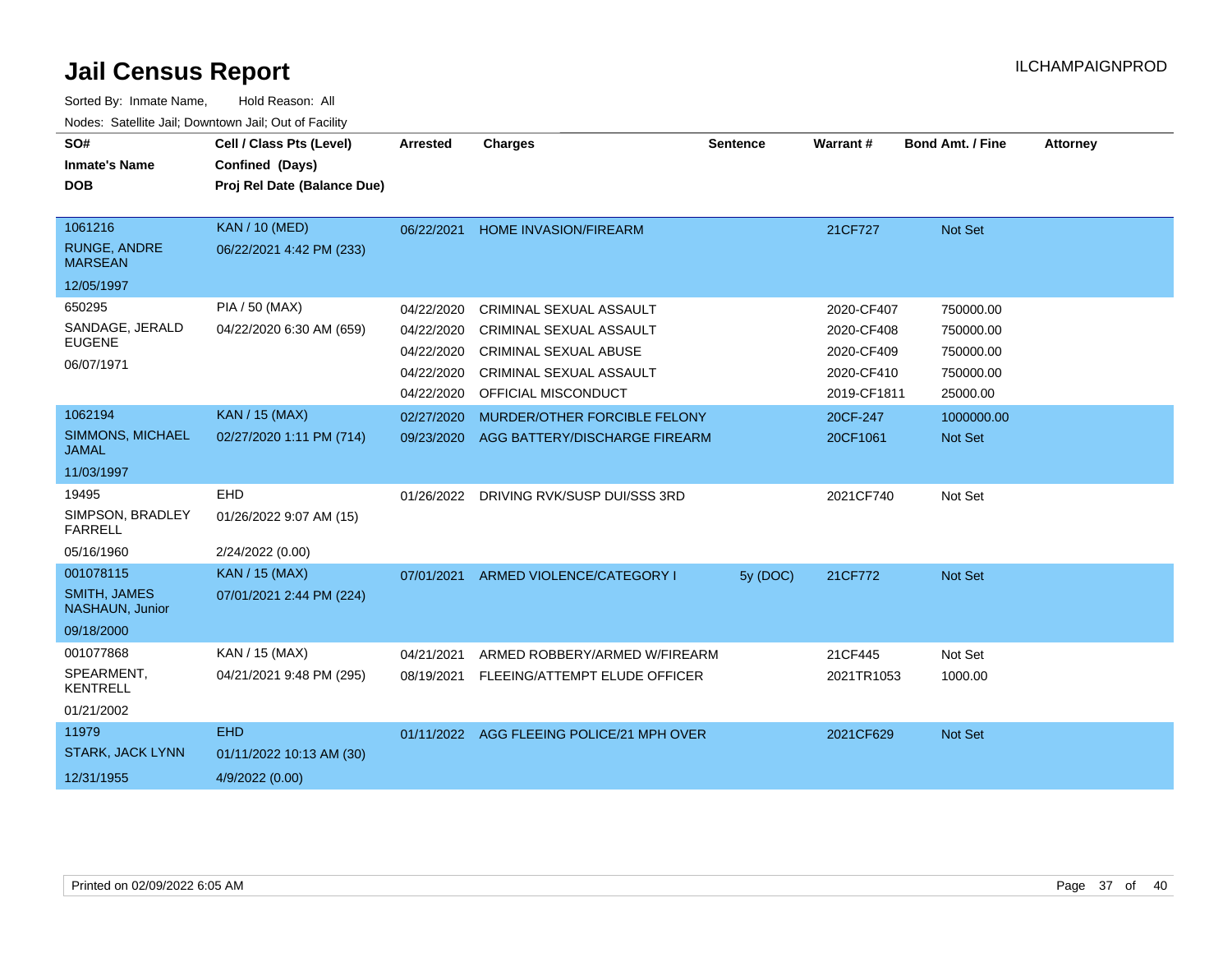| rouco. Calcillo Jali, Downtown Jali, Out of Facility |                                               |                 |                                       |                        |                 |                         |                 |
|------------------------------------------------------|-----------------------------------------------|-----------------|---------------------------------------|------------------------|-----------------|-------------------------|-----------------|
| SO#                                                  | Cell / Class Pts (Level)                      | <b>Arrested</b> | <b>Charges</b>                        | <b>Sentence</b>        | <b>Warrant#</b> | <b>Bond Amt. / Fine</b> | <b>Attorney</b> |
| <b>Inmate's Name</b>                                 | Confined (Days)                               |                 |                                       |                        |                 |                         |                 |
| <b>DOB</b>                                           | Proj Rel Date (Balance Due)                   |                 |                                       |                        |                 |                         |                 |
|                                                      |                                               |                 |                                       |                        |                 |                         |                 |
| 001077854                                            | <b>EHD</b>                                    | 09/15/2021      | DRIVING RVK/SUSP DUI/SSS 4-9          |                        | 2021CF306       | Not Set                 |                 |
| STUKINS, DANNY RAY                                   | 09/15/2021 10:17 AM (148)                     |                 |                                       |                        |                 |                         |                 |
| 07/05/1985                                           | 3/13/2022 (0.00)                              |                 |                                       |                        |                 |                         |                 |
| 1046632                                              | KAN / 15 (MAX)                                | 09/14/2021      | ARMED VIOLENCE/CATEGORY II            |                        | 21CF912         | 750000.00               |                 |
|                                                      | TATE, JAVON MARQUIS 09/14/2021 12:10 PM (149) |                 |                                       |                        |                 |                         |                 |
|                                                      |                                               |                 |                                       |                        |                 |                         |                 |
| 08/10/1996                                           |                                               |                 |                                       |                        |                 |                         |                 |
| 1033031                                              | <b>KAN / 15 (MAX)</b>                         | 08/19/2020      | *AGG BATTERY W/FIREARM/PERSON         |                        | 2020-CF923      | 500000.00               |                 |
| <b>TOMS, ANDREW</b><br><b>CHUCKY</b>                 | 08/19/2020 5:59 PM (540)                      |                 |                                       |                        |                 |                         |                 |
| 09/28/1978                                           |                                               |                 |                                       |                        |                 |                         |                 |
| 27007                                                | KAN / 15 (MAX)                                | 09/19/2021      | DOMESTIC BATTERY/OTHER PRIOR          | 2y/0m/0d (DOI 21CF1133 |                 | No Bond                 |                 |
| <b>TUELL, ROBERT</b><br><b>STEPHEN</b>               | 09/19/2021 9:51 AM (144)                      |                 |                                       |                        |                 |                         |                 |
| 09/25/1967                                           |                                               |                 |                                       |                        |                 |                         |                 |
| 001078263                                            | <b>KAN / 10 (ADS)</b>                         | 08/11/2021      | AGG FLEEING POLICE/21 MPH OVER        | 15m (DOC)              |                 | 200000.00               |                 |
| <b>TURK, BRANDON</b><br><b>LARSHAWN</b>              | 08/11/2021 6:23 PM (183)                      |                 |                                       |                        |                 |                         |                 |
| 10/18/1995                                           |                                               |                 |                                       |                        |                 |                         |                 |
| 001078386                                            | KAN / 10 (MED)                                | 09/14/2021      | POSSESSION OF STOLEN FIREARM          |                        | 2021CF1099      | 250000.00               |                 |
| TURNER, AMARIO                                       | 09/14/2021 11:42 PM (149)                     |                 |                                       |                        |                 |                         |                 |
| 09/23/2002                                           |                                               |                 |                                       |                        |                 |                         |                 |
| 1011886                                              | <b>EHD</b>                                    |                 | 01/12/2022 AGG FLEEING/2+ CON DEVICES |                        | 2021CF378       | <b>Not Set</b>          |                 |
| TURNER, SHAWNTAY<br><b>EUGENE</b>                    | 01/12/2022 9:25 AM (29)                       |                 |                                       |                        |                 |                         |                 |
| 01/09/1992                                           | 3/11/2022 (0.00)                              |                 |                                       |                        |                 |                         |                 |
| 1040925                                              | KAN / 10 (MED)                                | 10/05/2021      | AGG BATTERY/DISCHARGE FIREARM         |                        | 2021CF1105      | 1000000.00              |                 |
| WEATHERALL,<br>JOHNNY EARL JAMES                     | 10/05/2021 4:17 PM (128)                      |                 |                                       |                        |                 |                         |                 |
| 04/29/1994                                           |                                               |                 |                                       |                        |                 |                         |                 |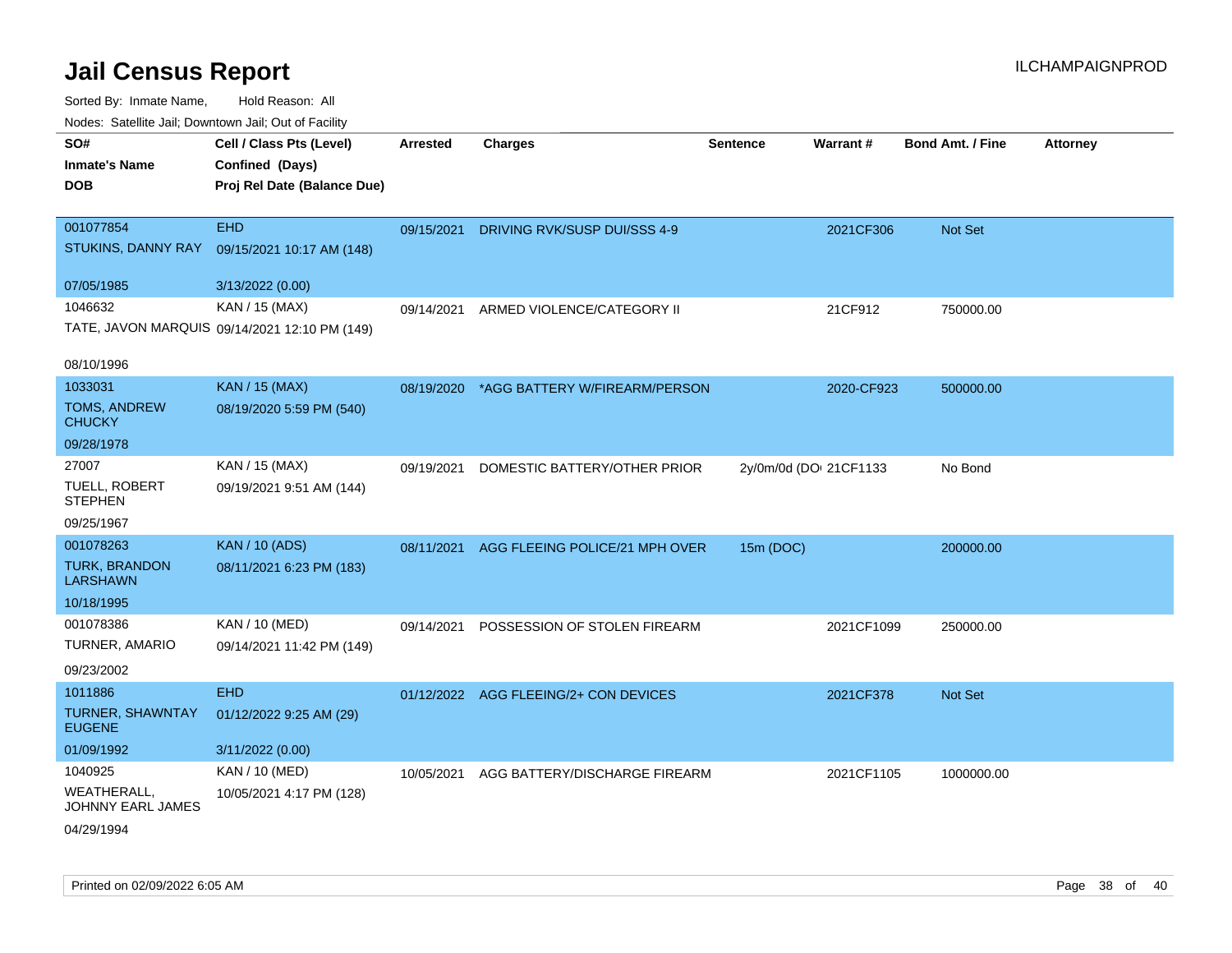| SO#<br><b>Inmate's Name</b><br><b>DOB</b>                            | Cell / Class Pts (Level)<br>Confined (Days)<br>Proj Rel Date (Balance Due) | <b>Arrested</b>                                                    | <b>Charges</b>                                                                                                                                              | <b>Sentence</b> | Warrant#                                                                      | <b>Bond Amt. / Fine</b>                               | <b>Attorney</b> |
|----------------------------------------------------------------------|----------------------------------------------------------------------------|--------------------------------------------------------------------|-------------------------------------------------------------------------------------------------------------------------------------------------------------|-----------------|-------------------------------------------------------------------------------|-------------------------------------------------------|-----------------|
| 1062558<br><b>WELLS, JIAMANTE</b><br><b>AMORE</b><br>09/02/1995      | <b>KAN / 10 (MED)</b><br>10/02/2021 8:29 PM (131)                          | 10/02/2021                                                         | FELON POSS/USE WEAPON/FIREARM                                                                                                                               |                 | 21CF1185                                                                      | Not Set                                               |                 |
| 1002033<br><b>WEST, ANTONIO</b><br><b>DEONTA</b><br>04/15/1992       | KAN / 15 (MAX)<br>09/08/2021 11:01 PM (155)                                | 09/08/2021<br>09/08/2021<br>09/08/2021<br>09/08/2021<br>09/08/2021 | DRIVING ON SUSPENDED LICENSE<br>ARMED ROBBERY/ARMED W/FIREARM<br>AGG UNLAWFUL USE OF WEAPON/VEH<br>OBSTRCT JUSTICE/LEAVE STATE<br>ARMED VIOLENCE/CATEGORY I |                 | 2019-TR-11944<br>2020-CF-1406<br>2021-CF-AWOW<br>2021-CF-AWOW<br>2021-CF-AWOW | 5000.00<br>500000.00<br>Not Set<br>Not Set<br>Not Set |                 |
| 1022068<br><b>WILKINS, MICHAEL</b><br><b>CARL</b><br>07/10/1992      | <b>KAN / 15 (ADS)</b><br>10/10/2021 5:07 AM (123)                          | 10/10/2021                                                         | <b>FELON POSS/USE WEAPON/FIREARM</b>                                                                                                                        |                 | 21CF1212                                                                      | Not Set                                               |                 |
| 001077508<br><b>WILLIAMS, CALVIN</b><br><b>TIMOTHY</b><br>10/23/2002 | KAN / 15 (ADS)<br>12/10/2020 8:55 PM (427)                                 | 12/10/2020                                                         | MURDER/STRONG PROB KILL/INJURE                                                                                                                              | 55y (DOC)       | 2020CF1293                                                                    | No Bond                                               |                 |
| 28328<br><b>WILLIAMS, DERRICK</b><br>05/10/1965                      | <b>EHD</b><br>02/02/2022 9:39 AM (8)<br>3/2/2022 (0.00)                    |                                                                    | 02/02/2022 AGG DUI/NO VALID DL                                                                                                                              |                 | 2021CF19                                                                      | Not Set                                               |                 |
| 539662<br>WILLIAMS, JAVONTAE<br><b>DEMAR</b><br>07/28/1991           | <b>KAN / 10 (MED)</b><br>08/14/2021 1:28 AM (180)                          | 08/14/2021<br>08/14/2021<br>08/14/2021<br>08/14/2021               | <b>AGGRAVATED BATTERY</b><br>AGGRAVATED DOMESTIC BATTERY<br>DOM BTRY/CONTACT/1-2 PRECONV<br><b>CITY OV ARREST</b>                                           |                 | 21CF979<br>2020CF1098<br>2021CF770<br>2017OV893                               | No Bond<br>25000.00<br>250000.00<br>1000.00           |                 |
| 1037579<br><b>WILLIAMS, STEVEN</b><br>PATRICK, Second<br>11/25/1994  | <b>KAN / 10 (MED)</b><br>08/17/2021 8:16 PM (177)                          | 08/17/2021                                                         | FELON POSS/USE WEAPON/FIREARM                                                                                                                               |                 | 2019CF73                                                                      | No Bond                                               |                 |